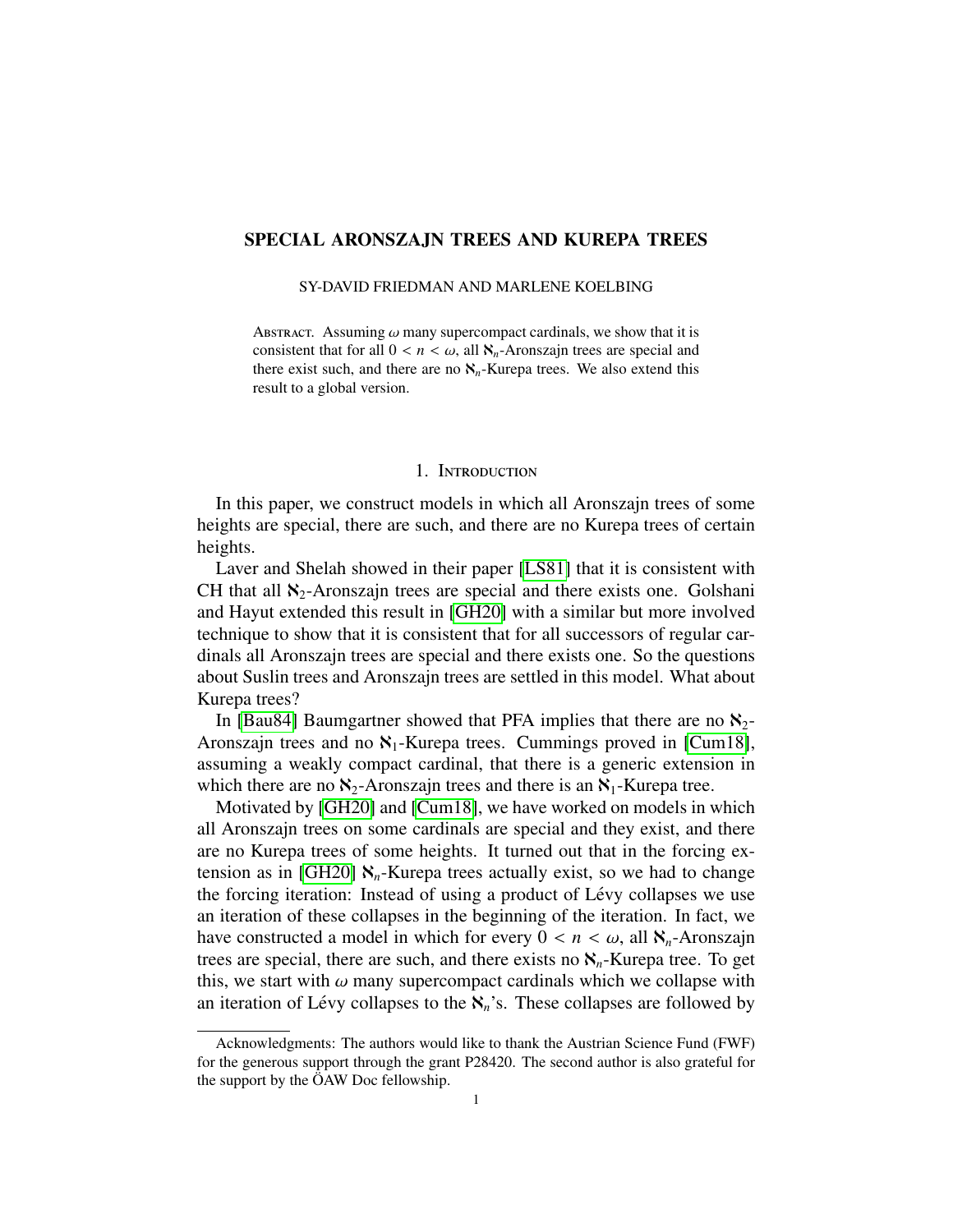specializing forcings for the Aronszajn trees. We use supercompact embeddings to show that the specializing forcings have a suitable chain condition. Then we argue that there is no Kurepa tree in the final model. If there were such a tree, a small regular subforcing would capture it, which can be seen using supercompact embeddings. In the extension by the small subforcing, the tree cannot have many branches, and an analysis of the quotient shows that no branches are added and therefore the tree is not a Kurepa tree in the final model.

## 2. Preliminaries

Definition 2.1. <sup>A</sup> *tree* is a set of nodes *<sup>T</sup>*, together with an order <, with the following properties:

- (1) There exists a *root*, i.e., an  $r \in T$  with  $r = s$  or  $r < s$  for all  $s \in T$ .
- (2) ( $\{t \in T \mid t < s\}, \leq$ ) is a well-order for every  $s \in T$ .

For a tree  $T$  with the order  $\lt$  we use the following notation:

- For  $s \in T$  the *length of* s is the order type of  $({t \in T | t < s}, <)$ ; we denote the length of *s* by |*s*|.
- The *ξth level of T*, denoted  $T_{\xi}$ , is the set of nodes in *T* which have length  $\xi$ length  $\xi$ .
- The *height of T* is the smallest ordinal  $\xi$  such that  $T_{\xi} = \emptyset$ .
- <sup>A</sup> *cofinal branch* of *<sup>T</sup>* is a chain in (*T*, <) whose order type is equal to the height of the tree.

Now we can define Kurepa trees and Aronszajn trees:

## Definition 2.2.

- (1) A  $\kappa$ -Aronszajn tree is a tree of height  $\kappa$  all whose levels are smaller than  $\kappa$  which has no cofinal branch.
- (2) A  $\kappa^+$ -Aronszajn tree *T* is special if there exists a function  $f: T \to \kappa$ <br>such that if  $r < v$  then  $f(x) + f(v)$ such that if  $x < y$  then  $f(x) \neq f(y)$ .
- (3) A  $\kappa$ -Kurepa tree is a tree of height  $\kappa$  all whose levels are smaller than  $\kappa$  which has more than  $\kappa$  many cofinal branches.

The following is easy to see:

**Remark 2.3.** If there exists a  $\kappa^+$ -(non-special)-Aronszajn tree or a  $\kappa^+$ -Kurepa<br>tree, then there exists one with  $T_* \subset (\mathcal{E}) \times \kappa$  for each  $\mathcal{E} \leq \kappa^+$ tree, then there exists one with  $T_{\xi} \subseteq {\xi} \times \kappa$  for each  $\xi < \kappa^+$ .

Therefore we will always assume that our trees of successor cardinal height satisfy  $T_{\xi} \subseteq {\xi} \times \kappa$ .

Kurepa trees and Aronszajn trees have been studied a lot. In the following we will present some of the classical results.

The existence of an  $\aleph_1$ -Kurepa tree is independent from ZFC. On the one hand, if  $V = L$ , then there exists an  $\aleph_1$ -Kurepa tree, on the other hand, it is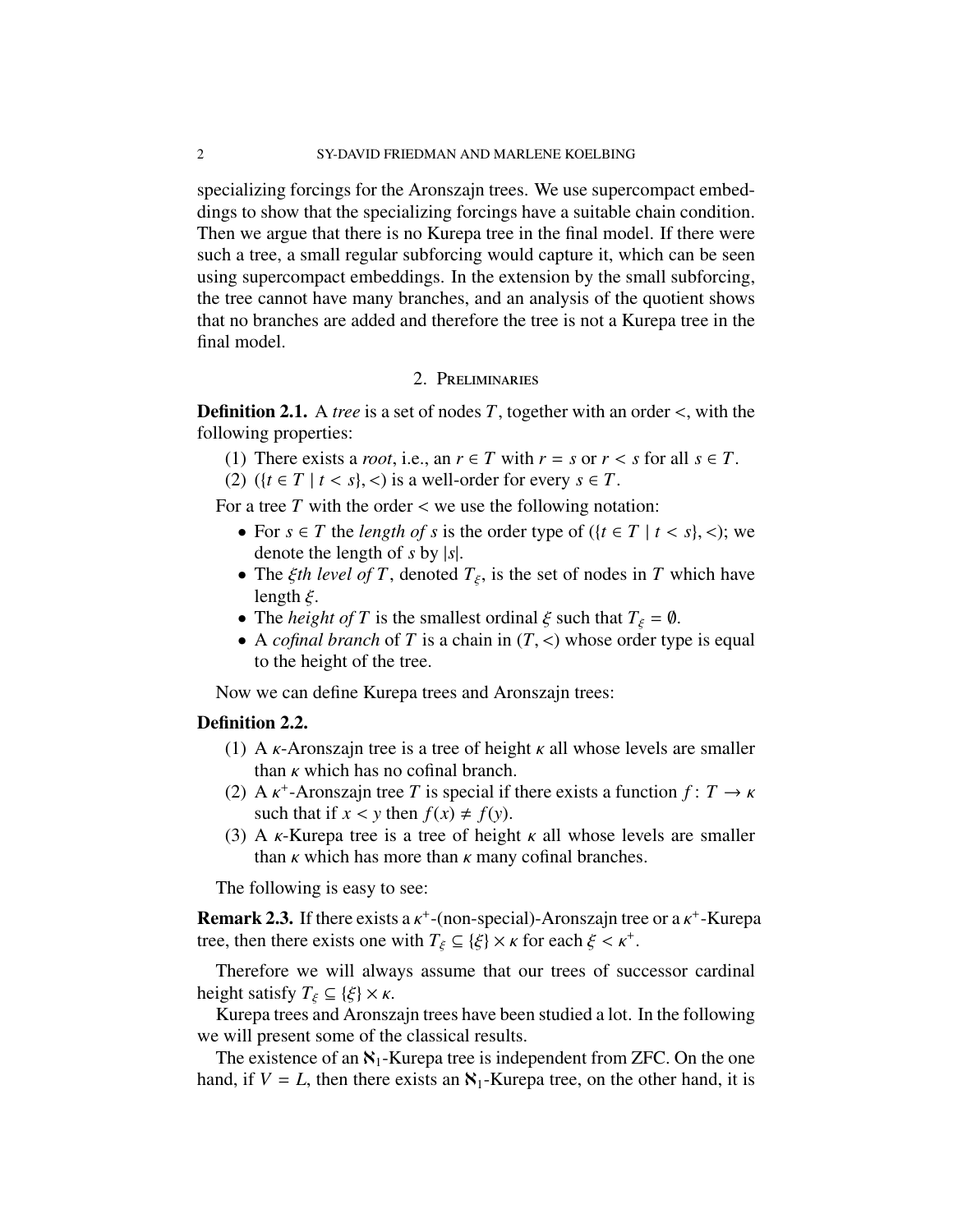consistent with ZFC that there exists no  $\aleph_1$ -Kurepa tree. Since the proof of the second uses ingredients which we will use later, we will give the proof of it here.

First we define the Lévy collapse and prove its basic properties.

**Definition 2.4.** Let  $\lambda$  be an inaccessible cardinal and  $\kappa$  a regular cardinal with  $\kappa < \lambda$ . The *Lévy collapse* of  $\lambda$  to  $\kappa^+$ , written as Col( $\kappa, < \lambda$ ) is defined as follows: For each cardinal  $\kappa < \alpha < \lambda$  let Col( $\kappa, \alpha$ ) be the set of partial as follows: For each cardinal  $\kappa < \alpha < \lambda$  let Col( $\kappa, \alpha$ ) be the set of partial functions of size  $\lt$   $\kappa$  from  $\kappa$  to  $\alpha$ , ordered by  $q \leq p$  if  $q \supseteq p$ . Now let  $Col(\kappa, <\lambda) := \prod_{\kappa < \alpha < \lambda} Col(\kappa, \alpha)$  with  $<\kappa$ -support.

<span id="page-2-0"></span>Lemma 2.5. *Let* λ *be an inaccessible cardinal and* κ *a regular cardinal with*  $\kappa < \lambda$ . The Lévy collapse Col( $\kappa, < \lambda$ ) is  $\leq \kappa$ -closed.

*Proof.* Let  $\mu < \kappa$  and let  $\langle p_i | i < \mu \rangle$  be a decreasing sequence in Col( $\kappa, < \lambda$ ).<br>Define a condition *n* by letting  $p(\alpha) := | \cdot | \cdot p(\alpha)$  for every cardinal  $\kappa < \lambda$ Define a condition *p* by letting  $p(\alpha) := \bigcup_{i \leq \mu} p_i(\alpha)$  for every cardinal  $\kappa < \alpha < \lambda$ ; it is easy to see that  $p \in Col(\kappa < \lambda)$  by the following aroument. Since  $\alpha < \lambda$ ; it is easy to see that  $p \in Col(\kappa, < \lambda)$  by the following argument. Since  $\mu < \kappa$  and for each  $i < \mu$  and each  $\kappa < \alpha < \lambda$  each  $p_i(\alpha)$  is a partial function from  $\kappa$  to  $\alpha$  with  $|\text{dom}(p_i(\alpha))| < \kappa$  and  $p_i(\alpha) \subseteq p_i(\alpha)$  for  $j < i$ , also  $p(\alpha)$ is such a function. Moreover  $\text{supp}(p) = \bigcup_{i \in \mu} \text{supp}(p_i)$ , so it is a union of loss than  $\mu$  many sets of size  $\leq \mu$ . Since  $\mu$  is reqular, this is of size  $\leq \mu$ . So less than  $\kappa$  many sets of size  $\lt \kappa$ . Since  $\kappa$  is regular, this is of size  $\lt \kappa$ . So  $p \in \text{Col}(\kappa, <\lambda)$  and clearly  $p \leq p_i$  for each  $i < \mu$ .

<span id="page-2-1"></span>Lemma 2.6. *Let* λ *be an inaccessible cardinal and* κ *a regular cardinal with*  $\kappa < \lambda$ . Then the Lévy collapse  $Col(\kappa, <\lambda)$  has the  $\lambda$ -c.c..

*Proof.* Let  $A \subseteq \text{Col}(\kappa, <\lambda)$  be an antichain. By induction on  $\alpha < \kappa$  we define  $A_{\alpha} \subseteq A$  and  $S_{\alpha} \subseteq \lambda$  such that  $\langle A_{\alpha} | \alpha \langle \kappa \rangle$  and  $\langle S_{\alpha} | \alpha \langle \kappa \rangle$  are  $\subseteq$ -increasing, as follows. Pick one element  $p_0 \in A$ . Let  $A_0 := \{p_0\}$  and  $S_0 := \text{supp}(p_0)$ . Assume we have defined  $A_\alpha$  and  $S_\alpha$ , now define  $A_{\alpha+1}$  and  $S_{\alpha+1}$ . For each  $p \in \text{Col}(\kappa, <\lambda)$  with supp $(p) \subseteq S_\alpha$  pick  $q \in A$  such that  $q \upharpoonright S_\alpha = p$ , if such a *q* exists. Let  $A_{\alpha+1}$  be  $A_{\alpha}$  together with these conditions *q*. Let  $S_{\alpha+1} := \bigcup \{ \text{supp}(p) \mid p \in A_{\alpha+1} \}.$  For limit ordinals  $\alpha$ , let  $A_{\alpha} := \bigcup_{\beta < \alpha} A_{\beta}$  and  $S_{\alpha+1} = \bigcup_{\beta \in \alpha} S_{\beta}$  let  $S_{\alpha+1} = \bigcup_{\beta \in \alpha} S_{\beta}$  $S_{\alpha} := \bigcup_{\beta < \alpha} S_{\beta}$ . Let  $S := \bigcup_{\alpha < \kappa} S_{\alpha}$ <br>Now we show that  $A = \square$ 

Now we show that  $A = \bigcup_{\alpha < k} A_\alpha$ . Let  $p \in A$ . Since supp $(p) < k$  it follows at there exists  $\alpha < k$  such that supp $(p \in S) \subset S$ . Now one  $a \in A$  with that there exists  $\alpha < \kappa$  such that supp $(p \restriction S) \subseteq S_\alpha$ . Now one  $q \in A$  with  $q \restriction S_\alpha = p \restriction S_\alpha$  was picked to be in  $A_{\alpha+1}$  (we know that one such *q* exists, because *p* is a witness for it). Since outside of  $S_\alpha$  the support of *q* and the support of *p* are disjoint, *p* and *q* are compatible. Since they are both in *A*, they are the same, so  $p \in A_{\alpha+1}$ .

Now we show by induction on  $\alpha$  that  $|A_{\alpha}|, |S_{\alpha}| < \lambda$  for every  $\alpha < \kappa$ . First note that  $|A_0| = 1$  and  $|S_0| = |\text{supp}(p_0)| < \kappa < \lambda$ . Now we assume  $|A_{\alpha}|$  and  $|S_{\alpha}| < \lambda$  we show that the same holds true for  $\alpha + 1$ . Conditions *p* with supp(*p*)  $\subseteq$  *S*<sub> $\alpha$ </sub> are partial functions from *S*<sub> $\alpha$ </sub> to  $\bigcup_{\beta \in S_{\alpha}}$  Col( $\kappa$ ,  $\beta$ ) with  $p(\beta) \in$  Col( $\kappa$ ,  $\beta$ ). Since each Col( $\kappa$ ,  $\beta$ ) has size  $\leq \lambda$  and  $|S_{\alpha}| \leq \lambda$  and  $\lambda$  is  $p(\beta) \in \text{Col}(\kappa, \beta)$ . Since each  $\text{Col}(\kappa, \beta)$  has size  $\lt \lambda$  and  $|S_{\alpha}| \lt \lambda$  and  $\lambda$  is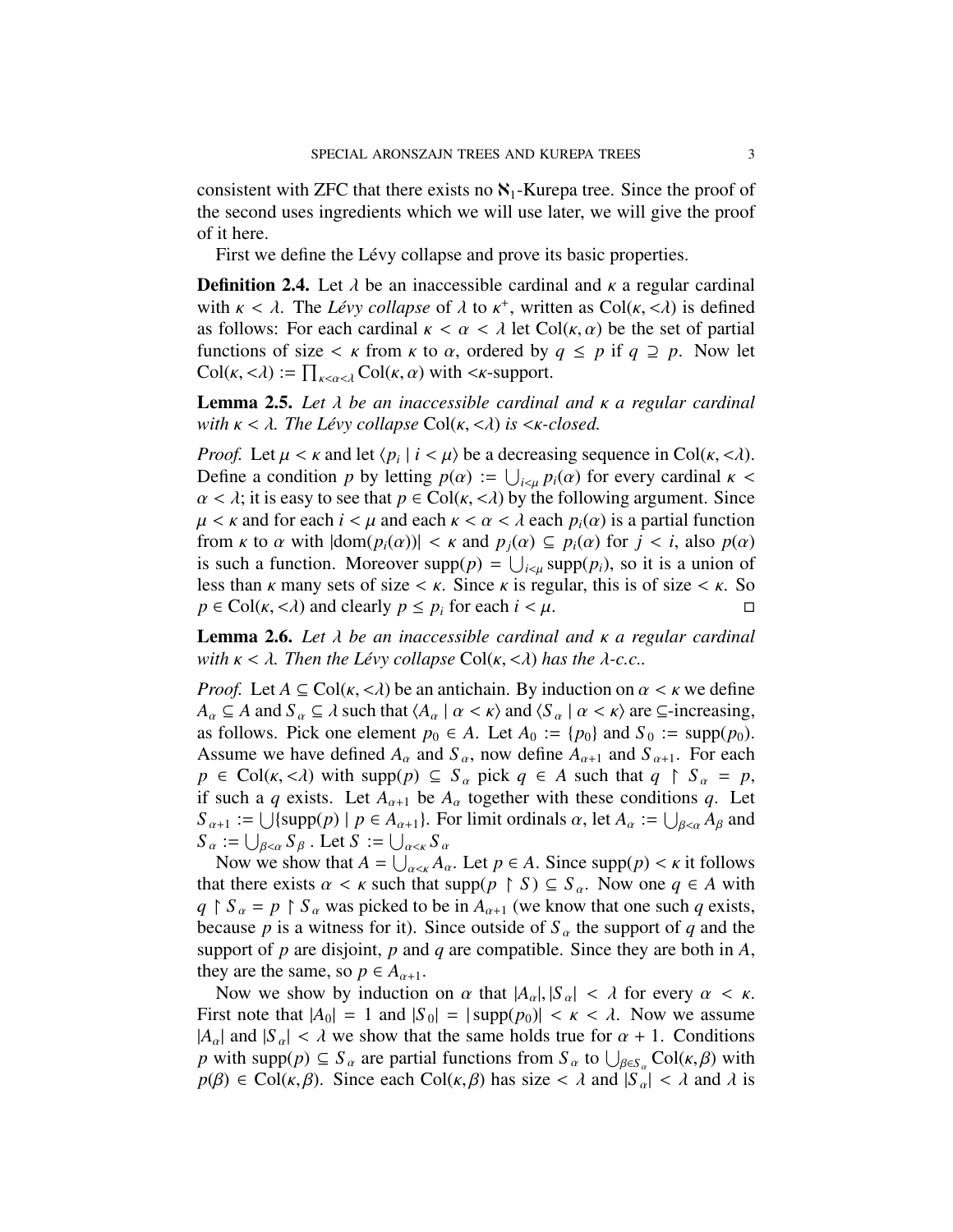inaccessible there exist  $\langle \lambda \rangle$  many such functions, hence  $|A_{\alpha+1}| \langle \lambda \rangle$ . Since each condition has a support of size  $\langle \kappa, \text{ also } |S_{\alpha+1}| \langle \lambda \rangle$ . For limits  $\alpha$  it follows that  $|A_{\alpha}|$  and  $|S_{\alpha}| < \lambda$  because the union of less than  $\lambda$  many sets of size smaller than  $\lambda$  is still smaller than  $\lambda$ .

Hence *A* is the union of *κ* many sets of size smaller than  $\lambda$ , so |*A*| is smaller than  $\lambda$ . smaller than  $\lambda$ .

Lemma 2.7. *Let G be a generic filter over V for* Col(κ, <λ)*. Then all cardinals*  $\alpha$  *from V* with  $\alpha \leq \kappa$  *or*  $\alpha \geq \lambda$  *are cardinals in V*[*G*] *and V*[*G*]  $\models \kappa = |\beta|$ *for all cardinals*  $\kappa < \beta < \lambda$  *and*  $V[G] \models \kappa^+ = \lambda$ *.* 

*Proof.* The Lévy collapse  $Col(\kappa, <\lambda)$  is  $\lt \kappa$ -closed by Lemma [2.5,](#page-2-0) hence it does not change cardinals  $\leq \kappa$ . By Lemma [2.6](#page-2-1) Col( $\kappa$ , < $\lambda$ ) has the  $\lambda$ -c.c., hence it does not change cardinals above  $\lambda$ . For each  $\kappa < \beta < \lambda$  the forcing Col( $\kappa$ , $\beta$ ) adds a surjection from  $\kappa$  to  $\beta$ , so it forces that  $\kappa = |\beta|$ , hence this holds in VIG1. Since  $\lambda$  is a cardinal in VIG1, it follows that  $\kappa^+ = \lambda$ . holds in *V*[*G*]. Since  $\lambda$  is a cardinal in *V*[*G*], it follows that  $\kappa^+ = \lambda$ .

The following lemma is essentially due to Silver [\[Sil71\]](#page-32-1) and generalizes his lemma:

<span id="page-3-0"></span>**Lemma 2.8.** Assume there exists some  $\mu < cf(\lambda)$  such that  $2^{\mu} \geq \lambda$ . Let  $\mathbb{P}$  be a  $\leq \lambda$ -closed forcing and T a  $\lambda$ -tree. Then forcing with  $\mathbb{P}$  does not add a *be a* <λ*-closed forcing and T a* λ*-tree. Then forcing with* <sup>P</sup> *does not add a new cofinal branch to T.*

*Proof.* Assume *b* is a name for a new cofinal branch. Let  $p_0 \in \mathbb{P}, x_0 \in T$ and  $\alpha_0$  be such that  $p_0 \Vdash \dot{b}(\alpha_0) = x_0$ .

Now continue inductively: Assume  $p_w$ ,  $x_w$  and  $\alpha_{|w|}$  have been defined such that  $p_w \rvert b(\alpha_{|w|}) = x_w$ . Since *b* is a new branch, there exists  $\alpha_{|w|+1} > \alpha_{|w|}$ such that for every  $v \in 2^{|w|}$  there exist two conditions  $p_{v\text{-}0}, p_{v\text{-}1} \leq p_v$  and  $x_{v\text{-}0} \neq x_{v\text{-}1}$  such that  $p_{v\text{-}0} \Vdash \mathring{p}(\alpha_{v\text{-}1} \cup \alpha) = x_{v\text{-}0}$  and  $p_{v\text{-}1} \Vdash \mathring{p}(\alpha_{v\text{-}1} \cup \alpha) = x_{v\text{-}1}$ .  $x_{v \text{ and } v_{v \text{ and } v_{v \text{ and } v_{v \text{ and } v_{v \text{ and } v_{v \text{ and } v_{v \text{ and } v_{v \text{ and } v_{v \text{ and } v_{v \text{ and } v_{v \text{ and } v_{v \text{ and } v_{v \text{ and } v_{v \text{ and } v_{v \text{ and } v_{v \text{ and } v_{v \text{ and } v_{v \text{ and } v_{v \text{ and } v_{v \text{ and } v_{v \text{ and } v_{v \text{ and } v_{v \text{ and } v_{v \text{ and } v_{v \text{ and } v_{v \text{ and } v_{v \text{ and } v_{v \$ *w* ∈  $2^{\leq \mu}$  of limit length, let  $\alpha_{|w|} > \alpha_{\delta}$  for all  $\delta < |w|$  and let  $x_w \in T$  and  $p_w$  be such that *p* is a lower bound of  $\langle p_{w, \delta} | \delta < |w| \rangle$  such that *p*  $\| \phi(\alpha) - r \|^2$ such that  $p_w$  is a lower bound of  $\langle p_{w\uparrow\delta} | \delta \langle w \rangle$  such that  $p_w \vDash \dot{b}(\alpha_w) = x_w$ ; such a condition  $p_w$  exists because  $\mathbb P$  is  $\langle \lambda$ -closed. It follows easily that  $x_w \neq x_v$  for  $w \neq v$  of the same length. Therefore  $|\{x_w \mid w \in 2^\mu\}| = 2^\mu \geq \lambda$ .<br>But  $\{x \mid w \in 2^\mu\} \subset T$  which contradicts the fact that all levels of *T* are of But  $\{x_w \mid w \in 2^{\mu}\} \subseteq T_{\alpha_\mu}$ , which contradicts the fact that all levels of *T* are of size  $< \lambda$ .

Let us fix the following notation: If  $\mathbb P$  is a forcing, we denote with  $G(\mathbb P)$  a generic filter for  $\mathbb{P}$ , and  $V[\mathbb{P}]$  is a shorthand for  $V[G(\mathbb{P})]$ .

**Theorem 2.9** (Silver). Let  $k \ge 1$  and  $\lambda$  be an inaccessible cardinal and  $\mathbb{L}_{\lambda} = \text{Col}(\aleph_k, <\lambda)$ . Then there is no  $\aleph_k$ -Kurepa tree in  $V[\mathbb{L}_{\lambda}]$ .

The following proposition is a generalization of Silver's theorem:

<span id="page-3-1"></span>**Proposition 2.10.** *Let*  $k \ge 1$  *and*  $\lambda$  *be an inaccessible cardinal and*  $\mathbb{L}_{\lambda}$  =  $Col(\aleph_k, <\lambda)$ . In  $V[\mathbb{L}_\lambda]$  let  $\mathbb Q$  *be a forcing of size*  $\leq \aleph_k$  *such that either*  $\mathbb Q$  *is*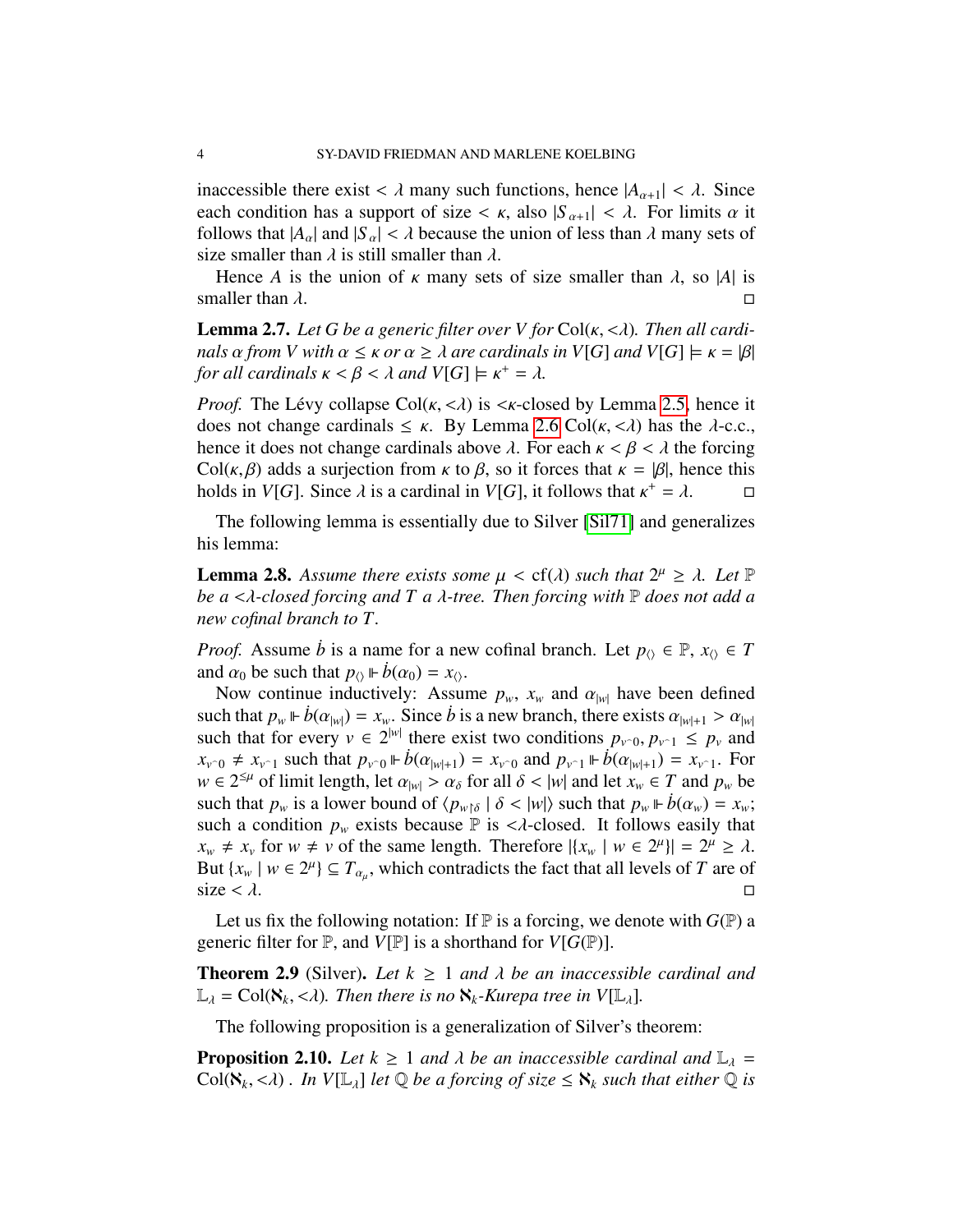$\langle K_k$ -distributive or  $\mathbb Q$  has the  $\mathcal K_k$ -c.c.. Then there is no  $\mathcal K_k$ -Kurepa tree in  $V[\mathbb{L}_\lambda * \mathbb{Q}].$ 

*Proof.* Let Q be an  $\mathbb{L}_{\lambda}$ -name for Q. Since Q is a set of size  $\leq \aleph_k$  and  $\mathbb{L}_{\lambda}$ has the  $\lambda$ -c.c., we can assume that  $\mathbb Q$  has size less than  $\lambda$ . Conditions in  $\mathbb{L}_{\lambda}$  have a support of size  $\langle \aleph_k \rangle$ , therefore there exists  $\mu_{\mathbb{Q}} \langle \lambda \rangle$  such that the  $\langle \lambda \rangle$  many conditions in  $\hat{\mathbb{Q}}$  belong to  $\Pi$   $\subset$   $\Omega(\aleph, \alpha)$ . Hence  $\hat{\mathbb{Q}} \in V[G]$  $\langle A \rangle$  many conditions in  $\dot{\mathbb{Q}}$  belong to  $\prod_{\alpha \leq \mu_{\mathbb{Q}}} \text{Col}(\mathbf{X}_k, \alpha)$ . Hence  $\mathbb{Q} \in V[G \cap \Pi]$  Col( $\mathbf{X}_k$ ,  $\alpha$ ) Therefore  $\mathbb{I}_{\alpha}$  is equivalent to  $\Pi$  Col( $\mathbf{X}_k$ ,  $\alpha$ )  $\neq$  ( $\mathbb{Q}$ )  $\prod_{\alpha \leq \mu_{\mathbb{Q}}} \text{Col}(\mathbf{X}_k, \alpha)$ ]. Therefore  $\mathbb{L}_{\lambda} * \mathbb{Q}$  is equivalent to  $\prod_{\alpha \leq \mu_{\mathbb{Q}}} \text{Col}(\mathbf{X}_k, \alpha) * (\mathbb{Q} \times \Pi)$  $\prod_{\substack{\mu_Q < \alpha < \lambda \\ \Delta \text{ similar argument}}$ 

A similar argument works for an  $\aleph_k$ -tree: In  $V[\mathbb{L}_\lambda * \mathbb{Q}]$  let *T* be an  $\aleph_k$ -tree. Since *T* with its order is an object of size  $\aleph_k$  and  $\mathbb{L}_\lambda * \mathbb{Q}$  has the  $\lambda$ -c.c., there exists a name *T* for it, of size less than  $\lambda$ . Conditions in  $\mathbb{L}_{\lambda}$  have a support of size  $\langle \mathbf{X}_k \rangle$ , therefore there exists  $\mu_Q < \mu_T < \lambda$  such that the  $\langle \lambda \rangle$  many<br>conditions in  $\dot{T}$  belong to  $\Pi$   $\Box$  Col( $\mathbf{X}_L$   $\alpha$ )  $*$  ( $\Box \times \Pi$   $\Box$  Col( $\mathbf{X}_L$   $\alpha$ )) conditions in *T* belong to  $\prod_{\alpha < \mu_Q} \text{Col}(\mathbf{X}_k, \alpha) * (\mathbb{Q} \times \prod_{\mu_Q < \alpha \leq \mu_T} \text{Col}(\mathbf{X}_k, \alpha)).$ <br>Hence  $T \in V[G \cap \Pi$   $\text{Col}(\mathbf{X}, \alpha) * (\mathbb{Q} \times \Pi$   $\text{Col}(\mathbf{X}, \alpha))$  In  $V[G \cap \Pi]$ Hence  $T \in V[G \cap \prod_{\alpha \le \mu_Q} \text{Col}(\mathbf{X}_k, \alpha) * (\mathbb{Q} \times \prod_{\mu_Q < \alpha \le \mu_T} \text{Col}(\mathbf{X}_k, \alpha))]$ . In  $V[G \cap \prod_{\alpha \le \mu_Q} \text{Col}(\mathbf{X}_k, \alpha) * (\mathbb{Q} \times \prod_{\alpha \le \mu_Q} \text{Col}(\mathbf{X}_k, \alpha))$ .  $\prod_{\alpha \leq \mu_Q} \text{Col}(\mathbf{X}_k, \alpha) * (\mathbb{Q} \times \prod_{\mu_Q < \alpha \leq \mu_T} \text{Col}(\mathbf{X}_k, \alpha))$  still  $2^{\mathbf{X}_k} < \lambda$ , hence *T* has less than  $\lambda$  many branches here.

If Q is  $\langle X_k$ -distributive, then  $\prod_{\alpha>\mu}$  Col( $X_k$ ,  $\alpha$ ) is still  $\langle X_k$ -closed in  $V[G]$ <br>Col( $X_k$ ,  $\mu_k$ )\*( $\bigcap X$ ,  $\prod$  Col( $X_k$ ,  $\alpha$ ))) hence by Lemma 2.8 it does  $\prod_{\alpha \leq \mu_Q} \text{Col}(\mathbf{X}_k, \mu_Q) * (\mathbb{Q} \times \prod_{\mu_Q < \alpha \leq \mu_T} \text{Col}(\mathbf{X}_k, \alpha))$ , hence by Lemma [2.8](#page-3-0) it does not add branches to *T*. So *T* is not a Kurepa tree in  $V[\mathbb{L}_\lambda * \mathbb{Q}]$ .

If Q has the  $\aleph_k$ -c.c., it follows by Lemma [3.8](#page-7-0) below that  $\prod_{\alpha>\mu} \text{Col}(\aleph_k, \alpha)$ <br>es not add branches to T. So T is not a Kurena tree in  $V[\Box] \times \Box$ does not add branches to *T*. So *T* is not a Kurepa tree in  $V[\mathbb{L}_{\lambda} * \mathbb{Q}]$ .

<span id="page-4-1"></span>**Proposition 2.11.** *If*  $2^{x_n} = x_{n+1}$ *, then there exists a special*  $x_{n+2}$ *-Aronszajn tree.*

*Proof.* Let *Q* be the set of those  $x \in \mathbb{N}_{n+1}^{\mathbb{N}_n}$  with  $|\{\alpha \in \mathbb{N}_n \mid x(\alpha) \neq 0\}| < \mathbb{N}_n$  with the lexicographical ordering. For every  $x \le y \in \Omega$  and every  $y \le \mathbb{N}_n$ . with the lexicographical ordering. For every  $x < y \in Q$  and every  $\gamma < \aleph_{n+1}$ there exists an increasing sequence  $\langle z_i | i \rangle \langle \gamma \rangle$  with  $x \rangle \langle z_i \rangle \langle \gamma \rangle$  for every  $i \rangle \langle \alpha \rangle$ . Let  $\alpha$  be large enough such that for all  $\beta \rangle \langle \alpha \rangle x(\beta) - y(\beta) = 0$ . Let *i* <  $\alpha$ : Let  $\alpha$  be large enough such that for all  $\beta \ge \alpha x(\beta) = y(\beta) = 0$ . Let  $z_i(\alpha) = i$  and  $z_i(\beta) = x(\beta)$  for  $\beta \neq \alpha$ . It is easy to see that the  $z_i$  are as desired. It follows that  $|Q| = \aleph_{n+1}$  using that  $2^{\aleph_n} = \aleph_{n+1}$ .

Now we construct *T* by induction on the levels, such that for each  $\alpha$  <  $\aleph_{n+2}$  the following holds:

<span id="page-4-0"></span>For each  $\beta < \alpha$ , for each  $s \in T_\beta$  and each  $x \in Q$  with  $x > \sup(s)$ 

(1) there exists  $t \in T_\alpha$  such that  $s < t$  and  $x \ge \sup(t)$ .

*T* will consist of increasing sequences in *Q*.

Let  $T_0 = \{ \langle \rangle \}$ . Assume now that  $T_\alpha$  has been constructed. Let  $T_{\alpha+1} :=$  $\{s^\frown x \mid s \in T_\alpha \land x > \sup(s)\}\)$ . To see that [\(1\)](#page-4-0) holds for  $\alpha + 1$ , first let  $s \in T_\alpha$  and  $r \in \Omega$  with  $r > \sup(s)$ . So  $s^\frown r \in T_\alpha$  is a witness for (1). Now let  $\beta < \alpha$ .  $x \in Q$  with  $x > \sup(s)$ . So  $s \in \mathcal{X}_{\alpha+1}$  is a witness for [\(1\)](#page-4-0). Now let  $\beta < \alpha$ ,<br> $s \in \mathcal{X}_{\alpha}$  and  $x \in Q$  with  $x > \sup(s)$ . Let  $x' \in Q$  be such that  $\sup(s) < x' < x$ . *s* ∈ *T<sub>β</sub>* and *x* ∈ *Q* with *x* > sup(*s*). Let *x*<sup>*'*</sup> ∈ *Q* be such that sup(*s*) < *x'* < *x*. By (1) there exists  $t \in T$  with  $s < t$  and  $r' >$  sup(*t*). So  $t \in T$  is a By [\(1\)](#page-4-0), there exists  $t \in T_\alpha$  with  $s < t$  and  $x' \ge \sup(t)$ . So  $t^x \in T_{\alpha+1}$  is a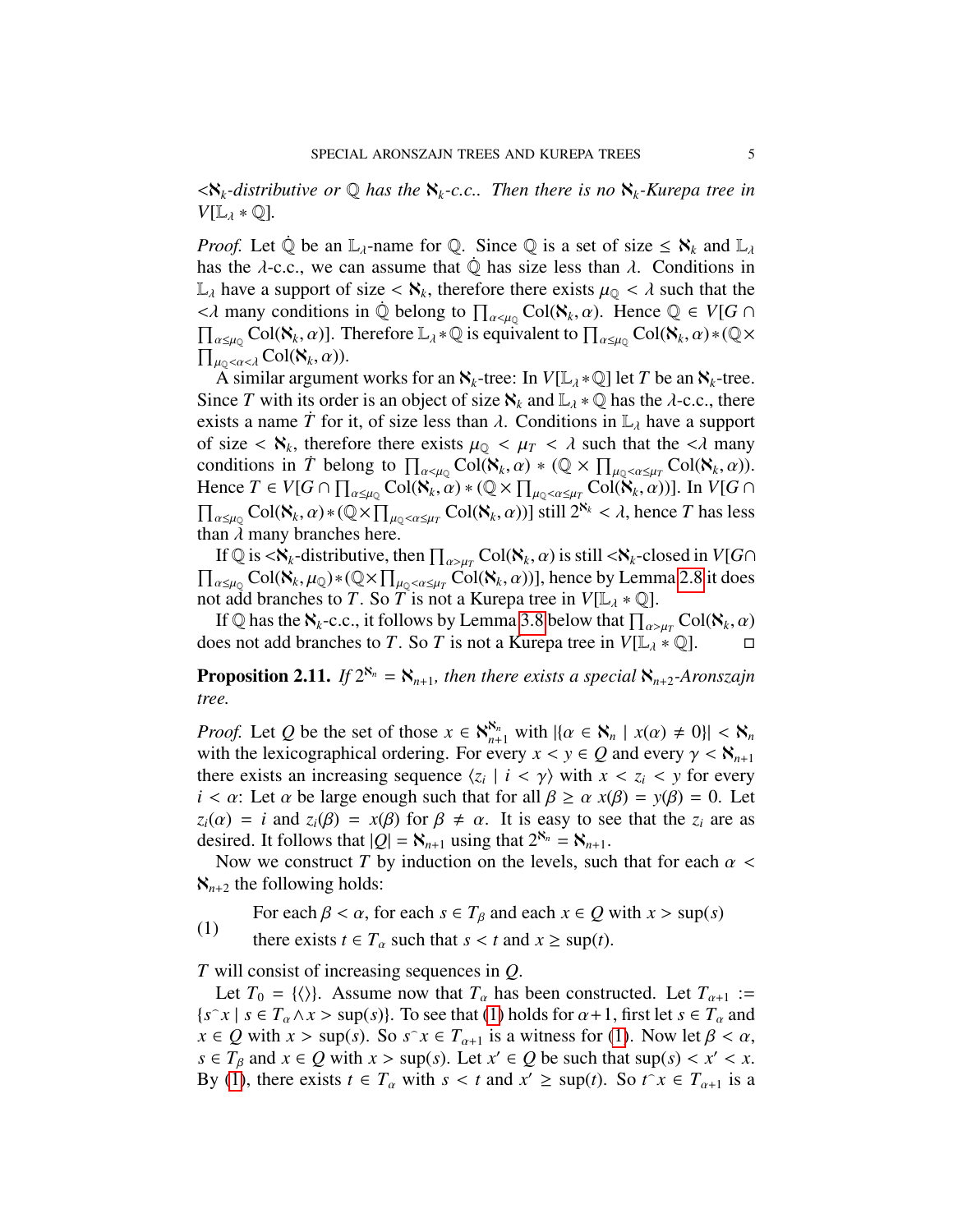witness for [\(1\)](#page-4-0). Now let  $\alpha$  be a limit and assume that  $T_{\beta}$  has been defined for every  $\beta < \alpha$ . Using [\(1\)](#page-4-0) and the fact that  $\alpha$  can be embedded into every interval, we get that for each  $s \in \bigcup_{\beta \leq \alpha} T_{\beta}$  and each  $x > \sup(s)$  there is<br>an increasing sequence t of length  $\alpha$  such that  $s < t$  and  $r > \sup(t)$  and an increasing sequence *t* of length  $\alpha$  such that  $s < t$  and  $x \ge \sup(t)$  and *t*  $\uparrow \beta \in T_{\beta}$  for every  $\beta < \alpha$ . For each  $s \in \bigcup_{\beta < \alpha} T_{\beta}$  and each  $x > \sup(s)$ , pick one such *t*, let this set be  $\tilde{T}_{\alpha}$ . Then let  $T_{\alpha} := \{s \hat{X} \mid s \in \tilde{T}_{\alpha} \land x > \sup(s)\}.$ <br>To see that (1) holds for  $\alpha$  let  $\beta < \alpha$  and  $s \in T_{\alpha}$  and  $x \in Q$  with  $x > \sup(s)$ . To see that [\(1\)](#page-4-0) holds for  $\alpha$ , let  $\beta < \alpha$  and  $s \in T_\beta$  and  $x \in Q$  with  $x > \sup(s)$ . Let  $x > x' > \sup(s)$ . By construction there is  $t \in \tilde{T}_{\alpha}$  with  $x' \ge \sup(t)$  and  $t \in T$  is a witness for (1)  $t \hat{ } \in T_{\alpha}$  is a witness for [\(1\)](#page-4-0).

Let  $T := \bigcup_{\alpha < \aleph_{n+2}} T_\alpha$ . Note that every  $s \in T$  is an increasing sequence in of successor length *Q* of successor length.

Now we show that  $|T_a| < \aleph_{n+2}$  for every  $\alpha < \aleph_{n+2}$  by induction: This is obvious for  $\alpha = 0$ . The successor step  $\alpha + 1$  follows by  $|T_{\alpha+1}| = |T_{\alpha}| \cdot |\mathcal{S}_{n+1}| = |T_{\alpha}| \cdot |\mathcal{S}_{n+1}| = |T_{\alpha}| \cdot |\mathcal{S}_{n+1}| = |\mathcal{F}| \cdot |\mathcal{S}_{n+1}| = |\mathcal{F}| \cdot |\mathcal{S}_{n+1}| = |\mathcal{F}| \cdot |\mathcal{S}_{n+1}|$  $|T_{\alpha}| \cdot \mathbf{N}_{n+1} = \mathbf{N}_{n+1}$  since  $|T_{\alpha}| < \mathbf{N}_{n+2}$ . Now let  $\alpha$  be a limit:  $|\tilde{T}_{\alpha}| \leq |(s, x)|$ <br> $s \in |T_{\alpha} \wedge r \in \Omega| - \alpha \cdot \mathbf{N}_{\alpha} \cdot \mathbf{N}_{\alpha} - \mathbf{N}_{\alpha}$ . As in the successor step if  $s \in \bigcup_{\beta \leq \alpha} T_{\beta} \land x \in Q$ }| =  $\alpha \cdot \mathbf{X}_{n+1} \cdot \mathbf{X}_{n+1} = \mathbf{X}_{n+1}$ . As in the successor step, it follows that  $|T| = \mathbf{X}_{n+1}$ . follows that  $|T_\alpha| = \aleph_{n+1}$ .

To see that *T* has no branches we can argue as follows. There are no increasing sequences of length  $\aleph_{n+2}$  in *Q* with the lexicographical ordering: Assume  $\langle x_\alpha \in Q \mid \alpha < \aleph_{n+2} \rangle$  is increasing. Since  $|\{\alpha \in \aleph_n \mid x(\alpha) \neq 0\}| < \aleph_n$ for every  $\alpha < \aleph_{n+2}$ , for cofinally many of them the bound is the same, hence we can assume that they all have the same bound  $\lambda < \aleph_n$ . For each  $\alpha < \aleph_{n+2}$ , there exists  $\xi_{\alpha} < \lambda$  such that  $x_{\alpha}(\xi_{\alpha}) < x_{\alpha+1}(\xi_{\alpha})$ . By the pigeonhole principle, there exists one  $\xi < \lambda$  such that for  $\xi = \xi_\alpha$  for unboundedly many  $\alpha < \aleph_{n+2}$ , again we assume it holds for all  $\alpha$ . This means  $\langle x_{\alpha}(\xi) | \alpha \langle \mathbf{X}_{n+2} \rangle$  is an increasing sequence of length  $\aleph_{n+2}$  in  $\aleph_{n+1}$ , a contradiction.

To see that *T* is special, let  $\phi: Q \to \omega_{n+1}$  be a bijection. For  $s \in T$  with *x* the last element of *s*, let  $f(s) = \phi(x)$ . If  $s < t$  then *t* extends *s*, since *t* is increasing it follows that  $f(s) \neq f(t)$ . increasing it follows that  $f(s) \neq f(t)$ .

### 3. General lemmata

In this section, we give some general lemmata, which will be needed in the later sections.

**Definition 3.1.**  $\mathbb{P}$  is a regular subforcing of  $\mathbb{Q}$  if  $\mathbb{P} \subseteq \mathbb{Q}$  and every maximal antichain of  $\mathbb P$  is a maximal antichain in  $\mathbb Q$ .

<span id="page-5-0"></span>**Lemma 3.2.** *If*  $\mathbb{P}$  *is a forcing and*  $\lambda$  *a cardinal in V, then*  $(2^{\lambda})^{V[\mathbb{P}]} \leq (2^{|\mathbb{P}|\cdot\lambda})^V$ .

*Proof.* Every subset of  $\lambda$  in  $V[\mathbb{P}]$  has a name  $\dot{a}$  of the form  $\{(\check{\alpha}, p) \mid \alpha \in \lambda \land \lambda\}$  $p \in \mathbb{P}$ . There are  $(2^{\mathbb{P} \setminus \lambda})^V$  many such names. Hence  $(2^{\lambda})^{V[\mathbb{P}]} \leq (2^{\mathbb{P} \setminus \lambda})^V$  $\Box$ 

**Lemma 3.3.** *If*  $\mathbb P$  *is a forcing and κ and λ are cardinals with*  $\mathbb P$  = *κ, and*  $\lambda \geq \kappa$ , then  $(2^{\lambda})^V = (2^{\lambda})^{V[\mathbb{P}]}$ .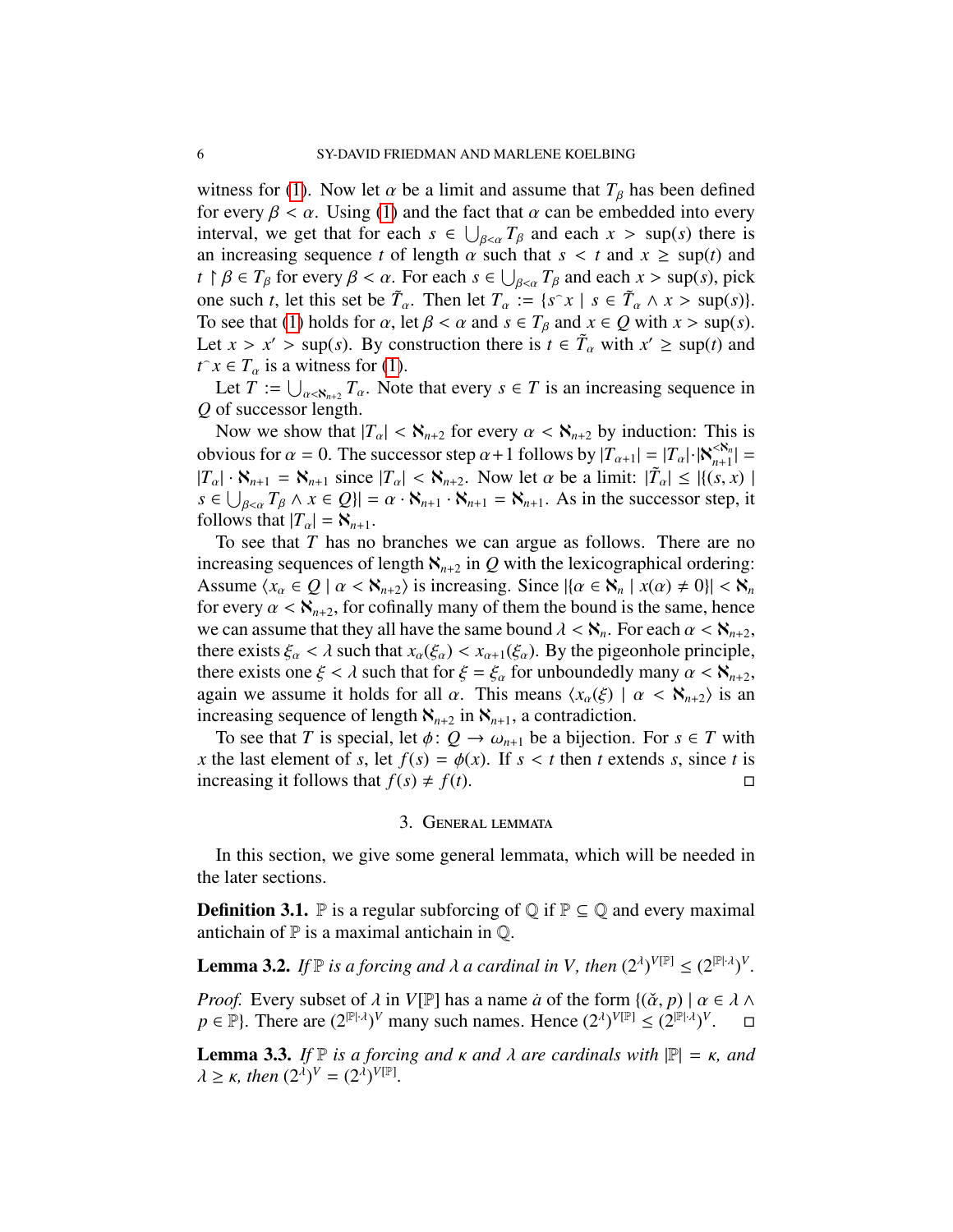*Proof.* This follows directly from Lemma [3.2.](#page-5-0) □

<span id="page-6-0"></span>**Lemma 3.4.** Let  $\mathbb{R} = \mathbb{P} * \dot{\mathbb{Q}}$  and  $\bar{\mathbb{P}}$  a regular subforcing of  $\mathbb{P}$  and  $\mathbb{P} \vdash ``\dot{\bar{\mathbb{Q}}}$  is a *regular subforcing of*  $\dot{\mathbb{Q}}$ " and  $\bar{\mathbb{R}} = \bar{\mathbb{P}} * \dot{\bar{\mathbb{Q}}}$ . Let G be an  $\bar{\mathbb{R}}$ -generic filter and H and *K* the corresponding  $\bar{P}$ - and  $\dot{\bar{Q}}$ -generic filters. Then the following holds *true:*  $\mathbb{R}/G = (\mathbb{P}/H) * (\mathbb{Q}/K)$ *.* 

*Proof.* First we show that  $\mathbb{R}/G \subseteq (\mathbb{P}/H) * (\mathbb{Q}/K)$ . Let  $(p, q) \in \mathbb{R}/G$ . That means for every  $p' \in H$  for every  $\dot{q}' \in K$  there exists an  $r \in \mathbb{P}$ , stronger than *p* and *p*' such that  $r \Vdash \dot{q} || \dot{q}'$ . Thus no  $p' \in H$  can force that  $\dot{q}$  and  $\dot{q}'$ are incompatible. So by the Truth Lemma,  $V[H] \models \dot{q}$  is compatible with  $\dot{q}'$ for every  $\dot{q}' \in K$  and therefore  $V[H] \models \dot{q} \in \dot{\mathbb{Q}}/K$ . So  $V[G] \models (p, \dot{q}) \in \mathbb{P}/H \ast \dot{\mathbb{Q}}/K$  $\mathbb{P}/H \cdot \mathbb{Q}/K$ .

Now we show that  $(\mathbb{P}/H) * (\dot{\mathbb{Q}}/K) \subseteq \mathbb{R}/G$ . Let  $(p, \dot{q}) \in \mathbb{P}/H * \dot{\mathbb{Q}}/K$ , so  $p \in \mathbb{P}/H$  and  $p \Vdash \dot{q} \in \dot{\mathbb{Q}}/K$ , so clearly  $(p, \dot{q}) \in \mathbb{R}/G$ .

The following lemma of Silver is useful to lift elementary embeddings to forcing extensions. A proof can be found in [\[Cum10\]](#page-31-3).

<span id="page-6-2"></span>**Lemma 3.5** (Lifting Lemma). Let  $j: V \rightarrow M$  be an elementary embedding *and*  $\mathbb{P}$  ∈ *V a* forcing. Let G( $\mathbb{P}$ ) be generic for  $\mathbb{P}$  and let G( $j(\mathbb{P})$ ) be generic *for j*(P)*. The following are equivalent:*

- *(1)*  $j[G(\mathbb{P})] ⊆ G(j(\mathbb{P}))$ .
- *(2) There exists an elementary embedding*  $j'$ *:*  $V[G(\mathbb{P})] \rightarrow M[G(j(\mathbb{P}))]$ *such that*  $j'(G(\mathbb{P})) = G(j(\mathbb{P}))$  *and*  $j' \restriction V = j$ *.*

<span id="page-6-1"></span>**Lemma 3.6.** *If*  $\mathbb{P} * \mathbb{Q}$  *is a two step iteration which has the*  $\kappa$ -*c.c., then*  $\mathbb{P}$  *has the*  $\kappa$ -*c.c.,* and  $\mathbb{P} \Vdash \text{``}\mathbb{Q}$  has the  $\kappa$ -*c.c.*".

*Proof.* Since it is easy to see that  $\mathbb P$  has the *k*-c.c., we only show that  $\mathbb P \Vdash \mathcal Q$ has the *k*-c.c.". Let  $p_0 \in \mathbb{P}$  and  $\dot{A}$  a  $\mathbb{P}$ -name such that  $p_0 \Vdash \dot{A} \subseteq \dot{\mathbb{Q}}$  and  $\dot{A}$ has size *κ*". Furthermore, let *f* be a P-name such that  $p_0 \Vdash ``\dot{f} : \kappa \to \dot{A}$  is a bijection". For every  $\alpha \in \kappa$  there exist  $n \leq p_0$  and  $\dot{\alpha}$  such that  $n \Vdash \dot{f}(\alpha)$ bijection". For every  $\alpha \in \kappa$  there exist  $p_{\alpha} \leq p_0$  and  $\dot{q}_{\alpha}$  such that  $p_{\alpha} \Vdash \dot{f}(\alpha) =$ *q*<sup>α.</sup> Since  $\mathbb{P} * \mathbb{Q}$  has the *κ*-c.c., there exist  $\alpha, \beta \in \kappa$  such that  $(p_\alpha, \dot{q}_\alpha)$  and  $(p_\beta, \dot{q}_\beta)$  are compatible. Let  $(p, \dot{q})$  be a witness for the compatibility. It follows that  $p \Vdash ``\dot{f}(\alpha) = \dot{q}_\alpha \in \dot{A} \wedge \dot{f}(\beta) = \dot{q}_\beta \in \dot{A} \wedge \dot{q} \leq \dot{q}_\alpha, \dot{q}_\beta$ ". In particular  $p \Vdash ``\dot{A}$  is not an antichain".  $p \Vdash ``\vec{A}$  is not an antichain".

<span id="page-6-3"></span>**Lemma 3.7.** *Let*  $\mathbb{P}$  *be a forcing where*  $\mathbb{P} \times \mathbb{P}$  *has the*  $\kappa$ -*c.c., and*  $\mathbb{P}'$  *a regular subforcing of*  $\mathbb{P}$  *Then*  $(\mathbb{P}/\mathbb{P}') \times (\mathbb{P}/\mathbb{P}')$  *has the*  $\kappa$ -*c c subforcing of*  $\mathbb P$ *. Then*  $(\mathbb P/\mathbb P') \times (\mathbb P/\mathbb P')$  *has the*  $\kappa$ *-c.c..* 

*Proof.* First note that  $(\mathbb{P}/\mathbb{P}') \times (\mathbb{P}/\mathbb{P}') = (\mathbb{P} \times \mathbb{P})/(\mathbb{P}' \times \mathbb{P}')$  by Lemma [3.4.](#page-6-0)<br>In other words  $\mathbb{P} \times \mathbb{P}$  is the two step iteration  $(\mathbb{P}' \times \mathbb{P}') * ((\mathbb{P}/\mathbb{P}') \times (\mathbb{P}/\mathbb{P}'))$ In other words,  $\mathbb{P} \times \mathbb{P}$  is the two step iteration  $(\mathbb{P}' \times \mathbb{P}') * ((\mathbb{P}/\mathbb{P}') \times (\mathbb{P}/\mathbb{P}'))$ .<br>Hence by Lemma 3.6 ( $\mathbb{P}/\mathbb{P}'$ ) × ( $\mathbb{P}/\mathbb{P}'$ ) has the  $\kappa$ -c c Hence, by Lemma [3.6,](#page-6-1)  $(\mathbb{P}/\mathbb{P}') \times (\mathbb{P}/\mathbb{P}')$  has the *k*-c.c..

The following lemma can be found in [\[Ung12\]](#page-32-2) for the case where  $\mathbb P$  has the  $\mu^+$ -c.c. and  $\mathbb R$  is  $\lt \mu^+$ -closed: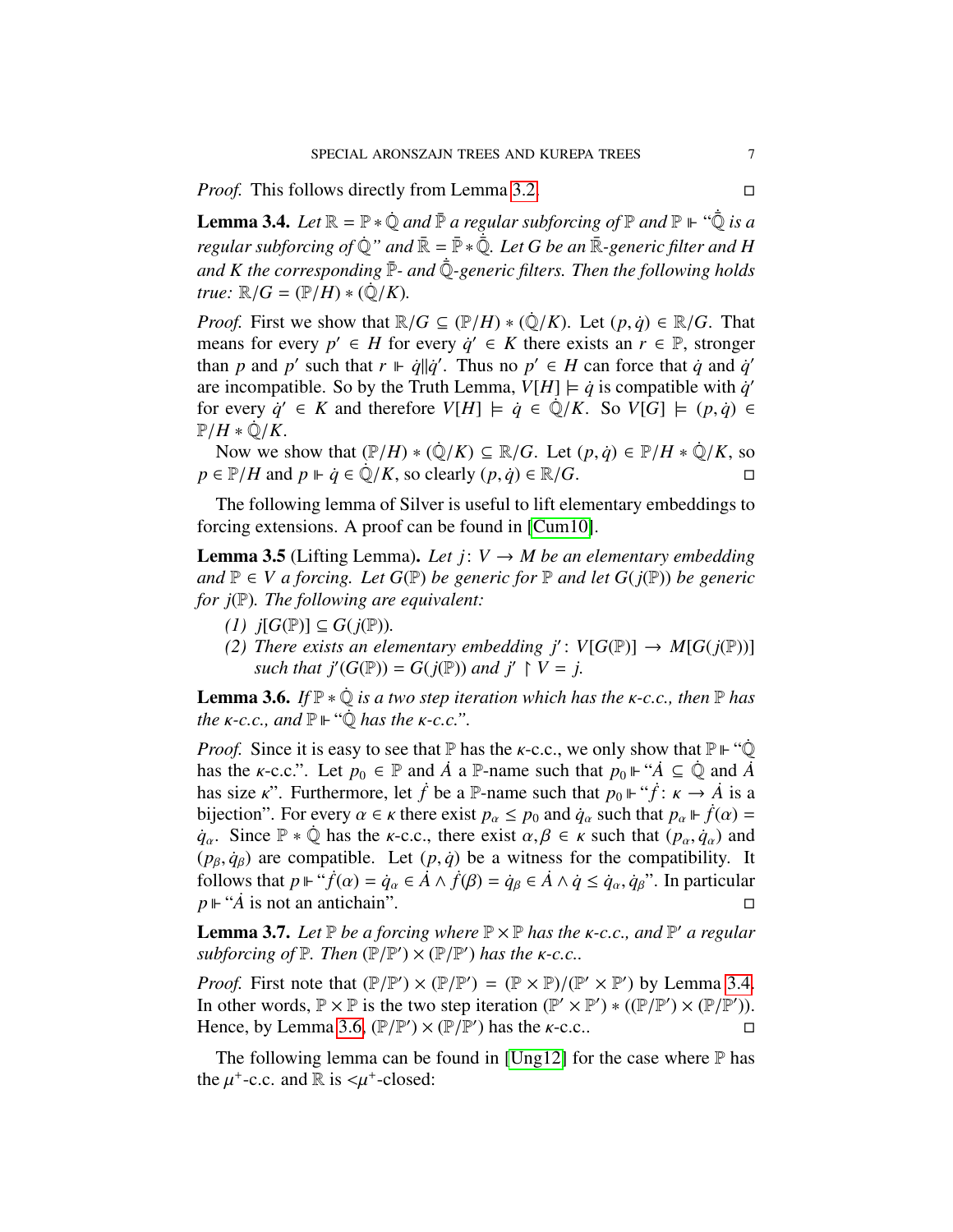<span id="page-7-0"></span>**Lemma 3.8.** Let  $\lambda$  be a regular cardinal and  $\mu < \lambda$  with  $2^{\mu} \geq \lambda$ . Let  $\mathbb{P}$  be a forcing which has the  $\lambda$ -c c and  $\mathbb{R}$  a forcing which is  $\lt \lambda$ -closed and  $\dot{T}$  a *a forcing which has the* λ*-c.c. and* <sup>R</sup> *a forcing which is* <λ*-closed and T a* ˙ <sup>P</sup>*-name for a* λ*-tree. Then forcing with* <sup>R</sup> *over V*[P] *does not add branches to T.*

*Proof.* In *V*[P] let *b*˙ be an R-name for a new branch through *T*.

**Claim.** *For all*  $r_1, r_2 \in \mathbb{R}$  *the set*  $D_{r_1,r_2}$  *of conditions*  $p \in \mathbb{P}$  *with the following properties is dense properties is dense.*

- *(1)*  $p \Vdash$  "there are  $r'_1 \leq r_1$  and  $r'_2 \leq r_2$  and  $\gamma < \lambda$  such that  $r'_1$  and  $r'_2$  decide  $\dot{b}(\alpha)$  in different ways" *decide b*(γ) *in different ways*".
- (2) *p* decides  $γ$ ,  $r'_1$  and  $r'_2$ .

*Proof.* Let  $p^* \in \mathbb{P}$  and let  $G_{\mathbb{P}}$  be generic for  $\mathbb{P}$  with  $p^* \in G_{\mathbb{P}}$ . In  $V[G_{\mathbb{P}}]$ the conditions  $r_1$  and  $r_2$  cannot decide all of  $b$ , because it is a new branch. Hence there exists  $\gamma$  such that  $r_1$  and  $r_2$  do not decide  $b(\gamma)$ . So there exist conditions  $r'_1 \le r_1$  and  $r'_2 \le r_2$  which decide  $\dot{b}(\gamma)$  differently. So there exists a condition  $n' \in G_{\gamma}$  which forces this and decides  $\gamma$  *r'* and *r'* Since both a condition  $p' \in G_{\mathbb{P}}$  which forces this and decides  $\gamma$ ,  $r'_1$ <br>  $p^*$  and  $p'$  are in  $G_{\mathbb{P}}$ , they are compatible. Any witness  $r'_1$  and  $r'_2$  $\frac{1}{2}$ . Since both  $p^*$  and  $p'$  are in  $G_{\mathbb{P}}$ , they are compatible. Any witness of the compatibility is in  $D_{r_1,r_2}$  and stronger than  $p^*$ .

**Claim.** *For every condition*  $r \in \mathbb{R}$  *there exists a maximal antichain* A *in*  $\mathbb{P}$ *and conditions*  $r_1, r_2 \leq r$  *and*  $\gamma < \lambda$  *such that for all*  $p \in A$ ,  $p \Vdash "r_1$  *and*  $r_2$ *decide b*(γ) *differently*".

*Proof.* By induction define increasing antichains  $A_\alpha$  and decreasing sequences  $r_0^{\alpha}$  and  $r_1^{\alpha}$  and an increasing sequence  $\gamma_{\alpha}$  such that for each  $p \in A_{\alpha}$ ,  $p \Vdash r_0^{\alpha}$ and  $r_1^{\alpha}$  decide  $b(\gamma_{\alpha})$  differently.

Let  $r \in \mathbb{R}$  and  $p_0 \in D_{r,r}$  and  $r_1^0$  $\frac{0}{1}$ ,  $r_2^0$  $\frac{0}{2}$  and  $\gamma_0 < \lambda$  witnesses for this. Let  $A_0 := \{p_0\}.$ 

For the successor step assume  $A_{\alpha}$ ,  $r_1^{\alpha}$ ,  $r_2^{\alpha}$  and  $\gamma_{\alpha}$  have been defined. If  $A_{\alpha}$  is negatively assumed antichain, we stop the construction here. If  $n \in \mathbb{P}$  is incompatible a maximal antichain, we stop the construction here. If  $p \in \mathbb{P}$  is incompatible to every condition in  $A_\alpha$ , let  $p' \leq p$  with  $p' \in D_{r_1^{\alpha}, r_2^{\alpha}}$  and let  $r_1^{\alpha+1}$ ,  $r_2^{\alpha+1}$  and  $\gamma_{\alpha+1}$  be witnesses for this. Let  $A_{\alpha+1} := A_{\alpha} \cup \{p'\}.$ <br>For the limit step  $\alpha$  let  $A = \square$  let  $A_{\alpha}$ . Note

For the limit step  $\alpha$  let  $A_{\alpha} := \bigcup_{\beta < \alpha} A_{\beta}$ . Note that  $A_{\alpha}$  is an antichain of size  $\alpha$ , since P has the  $\lambda$ -c.c., it follows that  $\alpha < \lambda$ . Let  $r_1^{\alpha}$  and  $r_2^{\alpha}$  be lower bounds of the sequences  $\langle r_0^{\beta} | \beta \langle \alpha \rangle$  and  $\langle r_1^{\beta} | \beta \langle \alpha \rangle$  (such lower bounds<br>exist because  $\mathbb R$  is  $\langle \lambda$ -closed). Let  $\gamma$   $\Rightarrow$  sup $\{ \gamma_0 | \beta \langle \alpha \rangle \}$  if follows that exist because R is < $\lambda$ -closed). Let  $\gamma_\alpha := \sup{\{\gamma_\beta \mid \beta < \alpha\}}$ , it follows that each  $p \in A_\alpha$  forces that  $r_0^\alpha$  and  $r_1^\alpha$  decide  $b(\gamma_\alpha)$  differently.<br>Since  $\mathbb P$  has the *d*-c c for some  $\alpha < \lambda$  the antichain A

Since P has the  $\lambda$ -c.c., for some  $\alpha < \lambda$  the antichain  $A_{\alpha}$  will be maximal. Then we stop the induction and define  $A := A_\alpha$ ,  $r_1 := r_1^\alpha$ ,  $r_2 := r_2^\alpha$  and  $\gamma := \gamma_{\alpha}$ .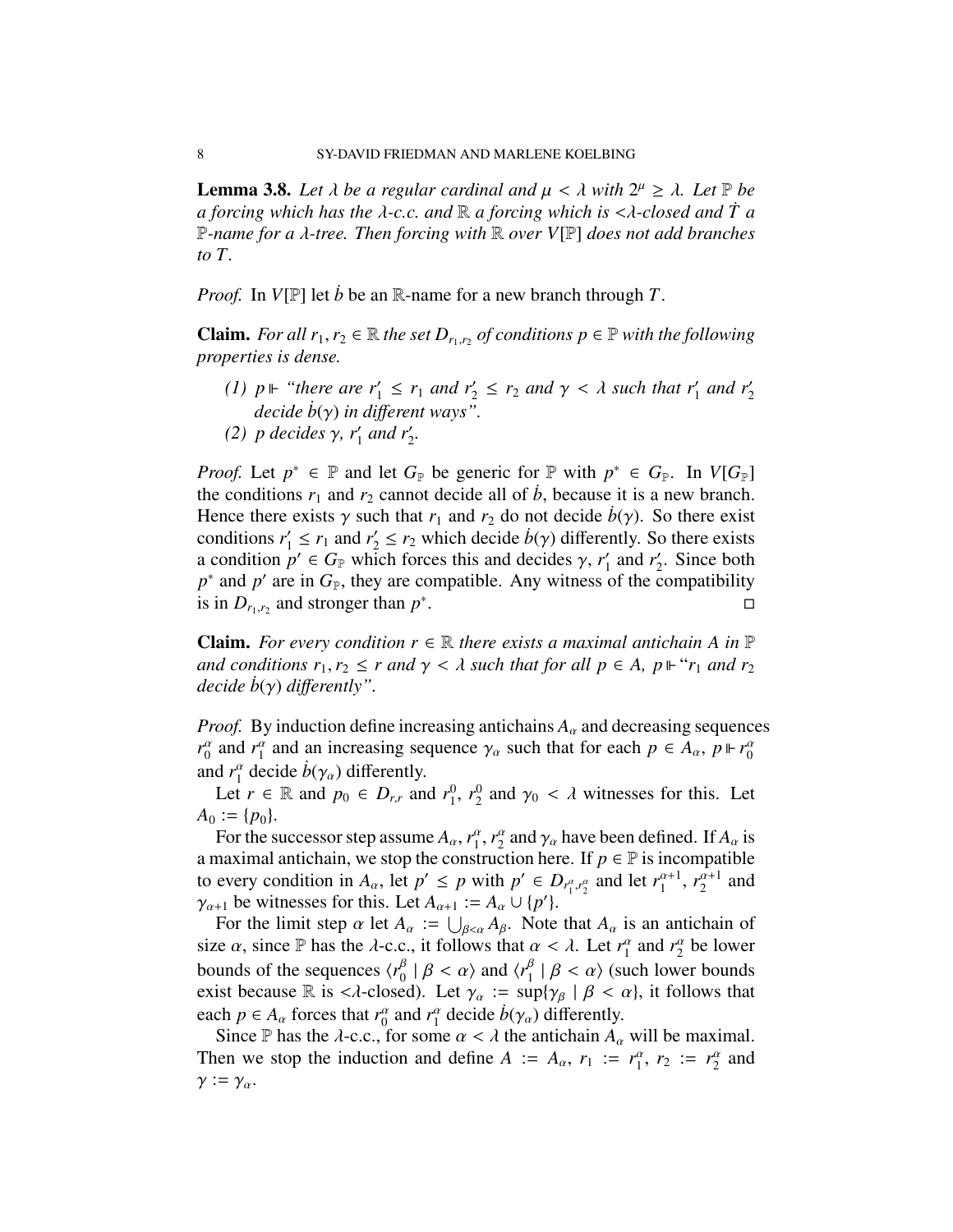To see that the claim is fulfilled, let  $p \in A$ . Hence  $p \in A_{\beta+1}$  for some  $\beta +$ 1 ≤ *α*, so *p*  $\Vdash r_1^{\beta+1}$  and  $r_0^{\beta+1}$  decide  $b(\gamma_{\beta+1})$  differently. Since  $r_1 \leq r_1^{\beta+1}$ ,  $r_1 \leq$ <br>  $r_1^{\beta+1}$  and  $s_1 > s_1$  is follows that  $n \Vdash n$  and *n* decide  $b(s)$  differently.  $r_1^{\beta+1}$  and  $\gamma > \gamma_{\beta+1}$  it follows that  $p \Vdash r_1$  and  $r_0$  decide  $\dot{b}(\gamma)$  differently.  $\Box$ 

Let  $\mu < \lambda$  be minimal with  $2^{\mu} \ge \lambda$ . For every  $w \in 2^{<\mu}$  we construct  $r_w$ ,<br>and  $\alpha$  for every  $i < \mu$  such that  $r \Vdash \dot{b}(\alpha) - r$  for  $w, w' \in 2^{<\mu}$  of the *x<sub><i>w*</sub> and  $\alpha_i$  for every  $i < \mu$  such that  $r_w \Vdash \dot{b}(\alpha_{|w|}) = x_w$ , for  $w, w' \in 2^{<\mu}$  of the same length  $x \neq x'$  and  $\alpha_i > \alpha_j$  for  $i > i$ . Let  $r_o$  be a condition in  $\mathbb{R}$  such same length,  $x_w \neq x'_w$  and  $\alpha_i > \alpha_j$  for  $i > j$ : Let  $r_\lozenge$  be a condition in R such that there exists  $\alpha_k$  and  $x_n$  such that  $r_w \Vdash \dot{b}(\alpha_k) = x_w$ that there exists  $\alpha_0$  and  $x_0$  such that  $r_0 \Vdash \dot{b}(\alpha_0) = x_0$ .

Now use the above claim inductively to get  $r_{w0} \in \mathbb{R}$  and  $r_{w0} \in \mathbb{R}$ , together with  $x_{w0}$ ,  $x_{w1}$ ,  $\alpha_{|w|+1} > \alpha_{|w|}$  and a maximal antichain  $A_w$  such that each  $p \in A_w$  forces that  $r_{w\text{=0}}$  and  $r_{w\text{=1}}$  decide  $b(\alpha_{|w|+1})$  differently. For  $w \in 2^{\leq \mu}$  of limit length let  $\alpha_{|w|} > \alpha_{\delta}$  for all  $\delta < |w|$  and  $r_w$ , be a lower bounds of  $\langle r_{\lambda}, \epsilon | \delta < |w| \rangle$ . Such  $r_{\lambda}$  exist using the closure of  $\mathbb{R}$ of  $\langle r_{w\delta} | \delta \langle |w| \rangle$ . Such  $r_w$  exist using the closure of R.

Let  $\alpha := \sup{\{\alpha_{\delta} \mid \delta \leq \mu\}}$ . Since  $\lambda$  is regular and  $\mu < \lambda$ , it follows that  $\alpha < \lambda$ .

Let *G* be generic for  $\mathbb{P}$ . In *V*[*G*] for all  $v \neq w \in 2^{\mu}$ ,  $r_v$  and  $r_w$  decide  $\dot{b}(\alpha)$  differently: Let  $\delta < \mu$  be minimal such that  $v(\delta) \neq w(\delta)$ . Hence, every  $p \in A_{w\delta}$  forces that  $r_{v\delta+1}$  and  $r_{w\delta+1}$  decide  $b(\alpha_{\delta+1})$  differently.  $A_{w\delta}$ is a maximal antichain, so there exists  $p \in G \cap A_{w \upharpoonright \delta}$ . So  $V[G] \models r_{v \upharpoonright \delta+1}$ and  $r_{w\delta+1}$  decide  $b(\alpha_{\delta+1})$  differently. Since  $r_v \leq r_{v\delta+1}$  and  $r_w \leq r_{w\delta+1}$  and  $\alpha > \alpha_{\delta}$  and *T* a tree, it follows that  $V[G] \models r_{\nu}$  and  $r_{\nu}$  decide  $\dot{b}(\alpha)$  differently.

Hence  $V[G] \models |\dot{T}_\alpha| \geq 2^\mu \geq \lambda$ , contradicting that  $\dot{T}$  is a name for a  $\lambda$ tree.  $\square$ 

The following lemma is essentially due to Mitchell [\[Mit73\]](#page-32-3):

<span id="page-8-0"></span>**Lemma 3.9.** Let  $\lambda$  be a regular cardinal and  $\mathbb P$  be a forcing where  $\mathbb P \times \mathbb P$  has *the* λ*-c.c. and T a tree of height* λ*. Then forcing with* <sup>P</sup> *does not add a new cofinal branch (of length* λ*) to T.*

*Proof.* Assume there is a new branch. Let *b* be a name for it. We inductively build a sequence of conditions  $\{(p_i, q_i) \in \mathbb{P} \times \mathbb{P} \mid i < \lambda\}$  and a strictly increasing sequence  $\{x_i \mid i < \lambda\}$  of ordinals such that: increasing sequence  $\{\gamma_i \mid i < \lambda\}$  of ordinals, such that:

(1) There exists  $x_i$  such that  $p_i, q_i \Vdash \dot{b}(\gamma_i) = x_i$ .<br>(2) There exist  $y_i \neq z$  such that  $p_i \Vdash \dot{b}(\gamma_{i+1}) =$ 

(2) There exist  $y_i \neq z_i$  such that  $p_i \Vdash \dot{b}(\gamma_{i+1}) = y_i$  and  $q_i \Vdash \dot{b}(\gamma_{i+1}) = z_i$ .

Let  $\gamma_0 = 0$  and  $p \in \mathbb{P}$  and  $x_0$  such that  $p \vDash \dot{b}(0) = x_0$ . Since  $\dot{b}$  is a name for a new branch, there exists  $\alpha < \lambda$  such that p does not decide  $b(\alpha)$ . Find  $p_0$ and  $q_0$  and  $y_0 \neq z_0$  with  $p_0, q_0 \leq p$  and  $p_0 \Vdash \dot{b}(\alpha) = y_0$  and  $q_0 \Vdash \dot{b}(\alpha) = z_0$ and set  $\gamma_1 := \alpha$ .

Assume  $p_i$ ,  $q_i$ ,  $\gamma_{i+1}$ ,  $x_i$ ,  $y_i$  and  $z_i$  have been defined. Let  $x_{i+1} = y_i$  and  $z_i > \gamma_i$ , such that *p*<sub>i</sub> does not decide  $h(\gamma_i, z_i)$ . Find  $p_i$ ,  $q_i$ ,  $\leq p_i$  and  $\gamma_{i+2} > \gamma_{i+1}$  such that  $p_i$  does not decide  $b(\gamma_{i+2})$ . Find  $p_{i+1}, q_{i+1} \leq p_i$  and  $y_{i+2} \neq z_{i+2}$  such that  $p_{i+1} \Vdash b(\gamma_{i+2}) = y_{i+1}$  and  $q_{i+1} \Vdash b(\gamma_{i+2}) = z_{i+1}$ .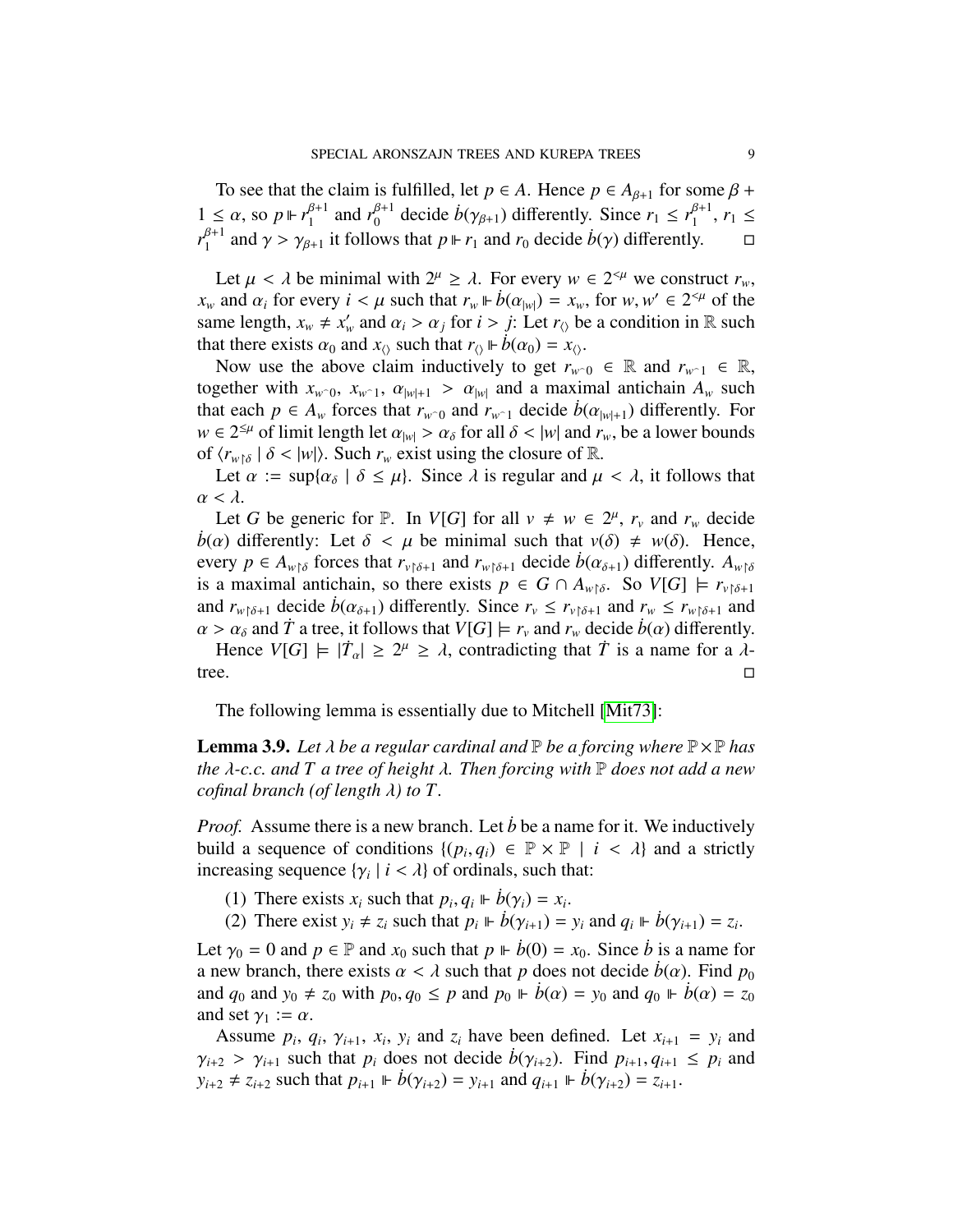Assume *j* is a limit and  $p_i$ ,  $q_i$ ,  $\gamma_i$ ,  $x_i$ ,  $y_i$  and  $z_i$  have been defined for every <br>*i* Let  $\gamma_i$  = sup  $\gamma_i + 1$  and  $\gamma_i$ , such that no *n*, decides  $h(\gamma_i)$ . That is  $i < j$ . Let  $\gamma_i = \sup \gamma_i + 1$  and  $\gamma_{i+1}$  such that no  $p_i$  decides  $b(\gamma_{i+1})$ . That is possible because  $j < \lambda$  and the height of *T* is  $\lambda$ , so  $\gamma_i < \lambda$ . Now let  $p_j, q_j$ <br>and  $x_i, y_j$  and  $z_j$  be such that  $p_i, q_j \Vdash \dot{p}(\alpha_i) = x_j$  and  $p_j \Vdash \dot{p}(\alpha_{i,j}) = y_j$  and and *x<sub>j</sub>*, *y<sub>j</sub>* and *z<sub>j</sub>* be such that  $p_j, q_j \Vdash \dot{b}(\gamma_j) = x_j$  and  $p_j \Vdash \dot{b}(\gamma_{j+1}) = y_j$  and  $q_j \Vdash \dot{b}(\gamma_{j+1}) = z_j$ . This finishes the construction  $q_j \Vdash \dot{b}(\gamma_{j+1}) = z_j$ . This finishes the construction.<br>Since  $\mathbb{P} \times \mathbb{P}$  has the *λ*-c c there exist  $i < j$ .

Since  $\mathbb{P} \times \mathbb{P}$  has the  $\lambda$ -c.c., there exist  $i < j < \lambda$  such that  $(p_i, q_i)$  and  $\lambda$ , *q*,  $\lambda$  are compatible. Let  $(p, q) \leq (p, q) \leq (p, q)$ ,  $p \leq p$ , and  $q \leq q$ , so  $(p_j, q_j)$  are compatible. Let  $(p, q) \le (p_i, q_i), (p_j, q_j)$ .  $p \le p_j$  and  $q \le q_j$  so  $p \in \mathbb{R}^d$  so  $p \in \mathbb{R}^d$  and  $q \in \mathbb{R}^d$  so  $p \in \mathbb{R}^d$  and  $q \in \mathbb{R}^d$  so  $p \in \mathbb{R}^d$ .  $p, q \Vdash \dot{b}(\gamma_j) = x_j, p \le p_i$  and  $q \le q_i$ , so  $p \Vdash \dot{b}(\gamma_{i+1}) = y_i$  and  $q \Vdash \dot{b}(\gamma_{i+1}) = z_i$ .<br>So in T there are two nodes y, and z, on level  $\gamma_i$ ,  $\le \gamma$ , with y,  $z_i \le r_i$ , this So in *T* there are two nodes  $y_i$  and  $z_i$  on level  $\gamma_{i+1} \leq \gamma_j$  with  $y_i, z_i \leq x_j$ , this contradicts the fact that *T* is a tree. We conclude that there is no new branch contradicts the fact that *T* is a tree. We conclude that there is no new branch in  $V[\mathbb{P}].$ 

## 4.  $\aleph_2$ -TREES

From the existence of a supercompact cardinal and an inaccessible above, we prove that it is consistent that all  $\aleph_2$ -Aronszajn trees are special, there are such, and there are no  $\aleph_1$ - or  $\aleph_2$ -Kurepa trees.

4.1. **Definition of the forcing.** Let  $\kappa_2 < \kappa_3$ ,  $\kappa_2$  supercompact and  $\kappa_3$  inaccessible.

<span id="page-9-0"></span>**Definition 4.1.** For a  $\kappa_2$ -Aronszajn tree *T* let  $\mathcal{S}(T)$  be the forcing to specialize  $T$ , defined as follows:  $\mathcal{S}(T)$  consists of partial multi-valued functions  $f$ from *T* into  $\omega_1$  such that  $|\text{dom}(f)| \leq \omega$ ,  $|f(\sigma)| \leq \omega$  for each  $\sigma \in \text{dom}(f)$ , and  $f(\sigma) \cap f(\tau) = \emptyset$  whenever  $\sigma, \tau \in \text{dom}(f)$  are comparable in *T*. The order is given by  $g \leq f$  if  $g \supseteq f$ .

We use multi-valued functions instead of single-valued functions, to make some of the proofs easier.

Let  $\mathbb{L}_2 = \text{Col}(\omega_1, \langle \kappa_2 \rangle)$  and  $\mathbb{L}_3 = \text{Col}(\kappa_2, \langle \kappa_3 \rangle^{V[\mathbb{L}_2]}$ .<br>Let  $\dot{T}_0$  be an  $\mathbb{L}_3 * \mathbb{L}_3$ -name for a  $\kappa_2$ -Aronszain tre

Let  $\dot{T}_0$  be an  $\mathbb{L}_2 * \mathbb{L}_3$ -name for a  $\kappa_2$ -Aronszajn tree and  $\mathbb{S}(\dot{T}_0)$  an  $\mathbb{L}_2 * \mathbb{L}_3$ -<br>me for the forcing to specialize  $\dot{T}_0$  as in Definition 4.1 name for the forcing to specialize  $\dot{T}_0$  as in Definition [4.1.](#page-9-0)

Let  $\mathbb{P}_1 := \mathbb{L}_2 * \mathbb{L}_3 * \mathbb{S}(\hat{T}_0)$  and  $\mathbb{S}_1 := \mathbb{S}(\hat{T}_0)$ .

Assume  $\mathbb{P}_i$  has been defined. Continue the iteration in the same way, i.e., let  $\dot{T}_i$  be a  $\mathbb{P}_i$ -name for a  $\kappa_2$ -Aronszajn tree and  $\mathbb{S}(\dot{T}_i)$  the forcing to specialize  $\dot{T}_i$  as in the case of  $\dot{T}_i$ . Let  $\mathbb{P}_{i+1} := \mathbb{P}_{i+1} \mathbb{S}(\dot{T}_i)$  and  $\mathbb{S}_{i+1} := \mathbb{S}_{i+1} \mathbb{S}(\dot$ specialize  $\dot{T}_i$  as in the case of  $\dot{T}_0$ . Let  $\mathbb{P}_{i+1} := \mathbb{P}_i * \mathbb{S}(\dot{T}_i)$  and  $\mathbb{S}_{i+1} := \mathbb{S}_i * \mathbb{S}(\dot{T}_i)$ . Continue this as a countable support iteration for  $\kappa_3$  many steps, using a bookkeeping function for the nice names of  $\kappa_2$ -Aronszajn trees. Let  $\mathbb{P}_{\kappa_3}^{\kappa_2}$  be this forcing iteration. We will show that in  $V[\mathbb{I}_\infty \ast \mathbb{I}_\infty]$  the forcing iteration this forcing iteration. We will show that in  $V[\mathbb{L}_2 * \mathbb{L}_3]$  the forcing iteration to specialize  $\kappa_2$ -Aronszajn trees has the  $\kappa_2$ -c.c. (see Lemma [4.11\)](#page-15-0). Recall that by Lemma [2.5,](#page-2-0)  $\kappa_2 = \aleph_2$  in  $V[\mathbb{L}_2]$ . By Lemma [2.6,](#page-2-1)  $\mathbb{L}_3$  is  $\langle \kappa_2$ -closed, so it does not collapse  $\kappa_2$  and, since the forcing iteration to specialize  $\kappa_2$ -Aronszajn trees has the  $\kappa_2$ -c.c., also this forcing does not collapse  $\kappa_2$ . Thus  $V[\mathbb{P}^{\aleph_2}_{\kappa_3}]$  $\mathcal{R}_{\kappa_3}^{\mathbf{X}_2}$ ]  $\models$   $\kappa_2 = \mathbf{X}_2$ .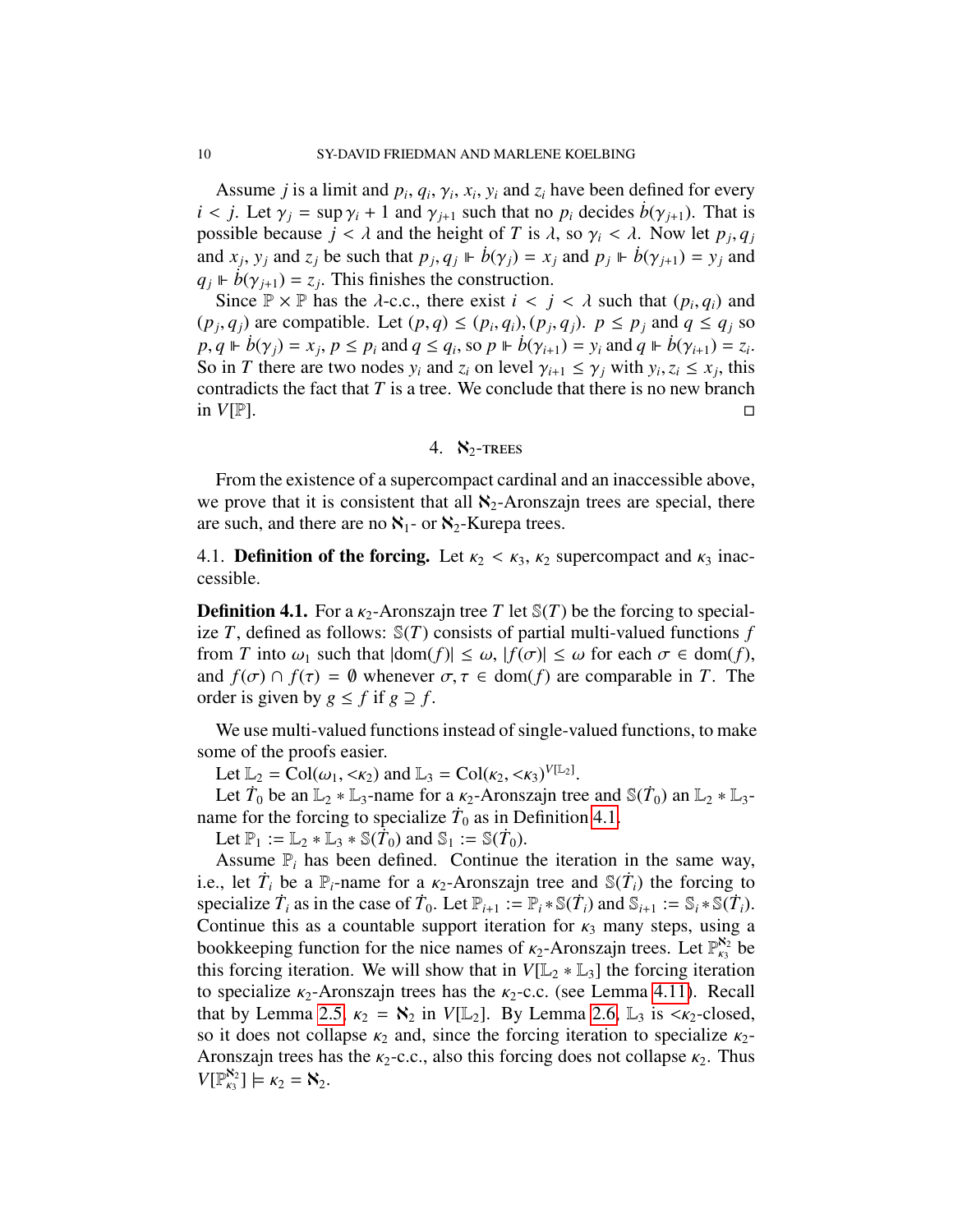Since  $\mathbb{L}_2 * \mathbb{L}_3$  has the  $\kappa_3$ -c.c., it follows that  $\mathbb{P}_{\kappa_3}^{\kappa_2}$  has the  $\kappa_3$ -c.c., therefore  $k_3$  is preserved and every  $k_2$ -Aronszajn tree in  $V[\mathbb{P}_{k_3}^{82}]$  has a nice  $\mathbb{P}_{k_3}^{82}$ -name<br>of size smaller than  $k_2$  and so there are only  $k_2$  many nice names for  $k_3$ of size smaller than  $\kappa_3$  and so there are only  $\kappa_3$  many nice names for  $\kappa_2$ -<br>Aronszain trees. Hence the bookkeeping function can make sure that all Aronszajn trees. Hence the bookkeeping function can make sure that all  $\kappa_2$ -Aronszajn trees have been specialized in  $V[\mathbb{P}^{\aleph_2}_{\kappa_3}]$  $\binom{8}{6}$ .

# 4.2. Chain condition.

**Definition 4.2.** For two forcing notions  $\mathbb P$  and  $\mathbb Q$ , a function  $\iota : \mathbb P \to \mathbb Q$  is a regular embedding, if the following holds:

- (1) If  $p \leq_{\mathbb{P}} p'$  then  $\iota(p) \leq_{\mathbb{Q}} \iota(p')$ .<br>(2)  $p \mid_{\mathbb{P}} p'$  iff  $\iota(p) \mid_{\mathbb{Q}} \iota(p')$ .
- (2)  $p \perp_{\mathbb{P}} p'$  iff  $\iota(p) \perp_{\mathbb{Q}} \iota(p')$ .<br>(3) For every  $q \in \mathbb{Q}$  there ex-
- (3) For every  $q \in \mathbb{Q}$  there exists a reduction  $p \in \mathbb{P}$ , i.e., for each  $p' \in \mathbb{P}$ if  $p' \leq p$  then  $\iota(p') \nperp_{\mathbb{Q}} q$ .

**Definition 4.3.** For P a suborder of Q, we say that  $\pi: \mathbb{Q} \to \mathbb{P}$  is a reduction map, if whenever  $q \in \mathbb{Q}$  and  $p \leq_{\mathbb{P}} \pi(q)$  then p and q are compatible in  $\mathbb{Q}$ .

**Lemma 4.4.** *Let*  $\mathbb{P} \subseteq \mathbb{Q}$ *.*  $\mathbb{P}$  *is a regular subforcing of*  $\mathbb{Q}$  *if* 

- *(1) there exists a reduction map*  $\pi: \mathbb{Q} \rightarrow \mathbb{P}$  *and*
- *(2) if two conditions*  $p, q ∈ ℝ$  *are compatible in*  $Q$ *, then they are compatible in* P*.*

*Proof.* See [\[Kun11,](#page-32-4) III.3.72] □

The following theorem is useful to represent some forcings as an easier forcing followed by a quotient which has a good closure. A good source for it is [\[Cum10\]](#page-31-3).

<span id="page-10-0"></span>**Theorem 4.5** (Absorption). Let *κ* be regular and  $\lambda \geq \kappa$ . Let P be separative, *κ*-closed and  $\mathbb{P}| < \lambda$ . Then there is a regular embedding  $\iota \colon \mathbb{P} \to \mathrm{Col}(\kappa, <\lambda)$ *such that if G is* <sup>P</sup>*-generic over V, then* Col(κ, <λ) *is forcing equivalent to*  $Col(\kappa, \langle \lambda \rangle / \iota[G])$ .

From now on let *j*:  $V \rightarrow M$  be a supercompact embedding for  $\kappa_2$  with  $j(\kappa_2) > \kappa_3$ ,  $|\mathbb{L}_3|$  and <sup> $\leq \kappa_3 M \subseteq M$ .</sup>

<span id="page-10-1"></span>**Lemma 4.6.** *There exists an*  $\mathbb{L}_2$ -name  $\mathbb{L}_3^*$  $\frac{1}{3}$  such that  $\mathbb{L}_3^*$ 3 *is a regular subforcing of j*(L<sub>2</sub>)/*G*(L<sub>2</sub>) *in V*[L<sub>2</sub>], (*j*(L<sub>2</sub>)/*G*(L<sub>2</sub>))/*G*(L<sub>3</sub><sup>\*</sup>)<br>equivalent to L<sub>2</sub> and  $|\mathbb{L}^*| < i(\kappa_2)$  $\binom{*}{3}$  is  $\sigma$ -closed,  $\mathbb{L}_3^*$ 3 *is forcing equivalent to*  $\mathbb{L}_3$  *and*  $|\mathbb{L}_3^*|$  $|\xi| < j(\kappa_2).$ 

*Proof.* Let  $G(\mathbb{L}_2)$  be generic for  $\mathbb{L}_2$ . We apply Theorem [4.5:](#page-10-0)  $V[G(\mathbb{L}_2)] \models \mathbb{L}_3$ is  $\sigma$ -closed and  $|\mathbb{L}_3| < j(\kappa_2)$ , thus there exists a regular embedding  $\iota : \mathbb{L}_3 \to$  $j(\mathbb{L}_2)/G(\mathbb{L}_2)$  such that  $j(\mathbb{L}_2)/G(\mathbb{L}_2)$  is equivalent to  $(j(\mathbb{L}_2)/G(\mathbb{L}_2))/\iota[G(\mathbb{L}_3)]$ . So in particular  $(j(\mathbb{L}_2)/G(\mathbb{L}_2))/\iota[G(\mathbb{L}_3)]$  is  $\sigma$ -closed.

L ∗  $\frac{1}{3}$  :=  $\iota$ [L<sub>3</sub>] is the forcing we are looking for.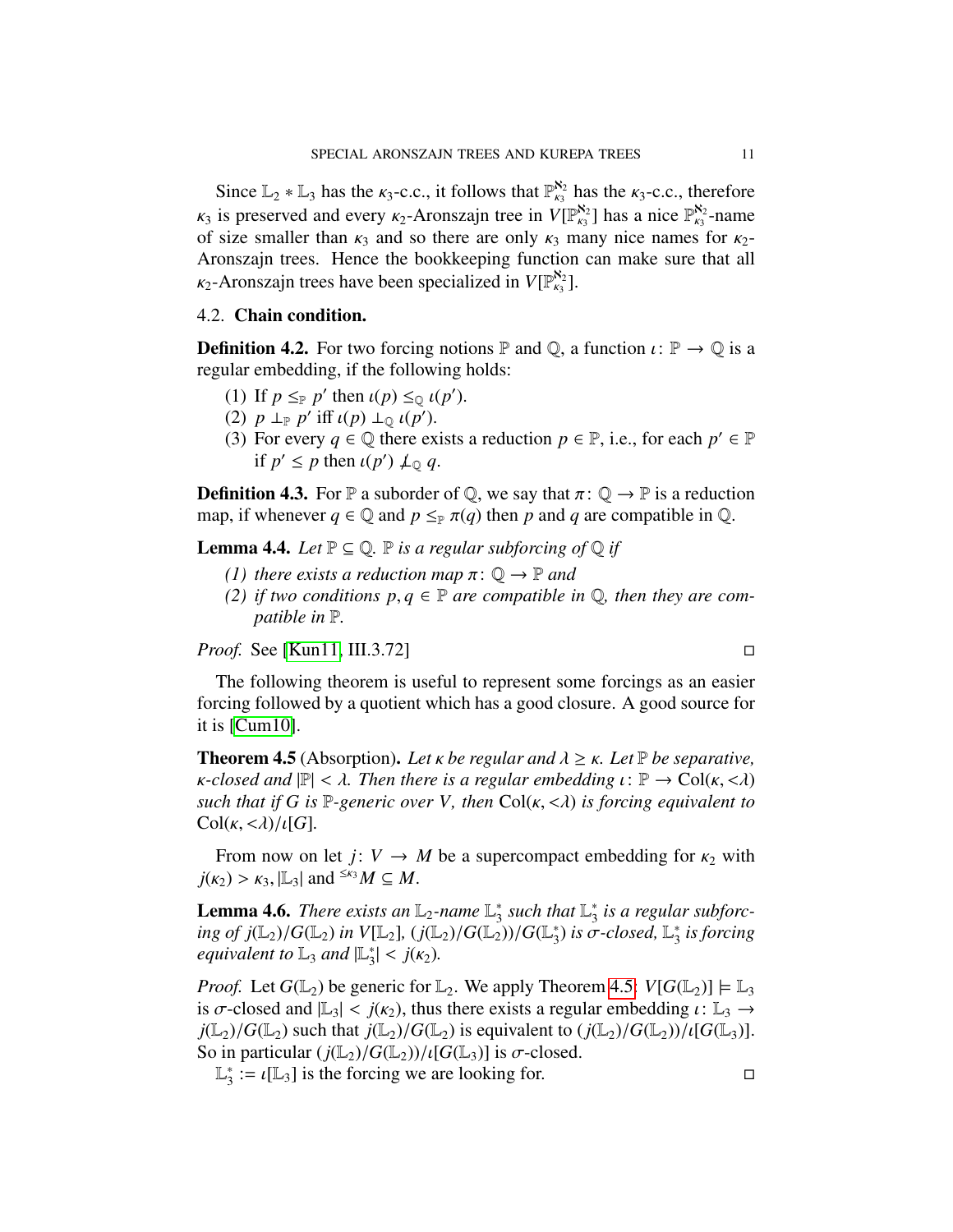**Corollary 4.7.** *There exists a reduction map*  $\pi$ :  $j(\mathbb{L}_2 * \mathbb{L}_3) \to \mathbb{L}_2 * \mathbb{L}_3^*$ 3 *.*

*Proof.* Clearly there exists a reduction map  $\pi_1$ :  $j(\mathbb{L}_2 * \mathbb{L}_3) \to j(\mathbb{L}_2)$ .  $j(\mathbb{L}_2)$  is forcing equivalent to  $\mathbb{L}_2 * (j(\mathbb{L}_2)/\mathbb{L}_2)$ . By Lemma [4.6](#page-10-1)  $j(\mathbb{L}_2)/\mathbb{L}_2$  has  $\mathbb{L}_3^*$ <br>regular subforcing hence there exists a reduction man  $\pi_2 : \mathbb{L}_2 * (j(\mathbb{L}_2)/\mathbb{L}_2)$  $3^*$  as a regular subforcing, hence there exists a reduction map  $\pi_2$ : L<sub>2</sub>∗( $j(\mathbb{L}_2)/\mathbb{L}_2$ ) →  $\mathbb{L}_2^**\mathbb{L}_3^*$ <sup>\*</sup><sub>3</sub>. This shows that there exists a reduction map  $\pi$ :  $j(\mathbb{L}_2 * \mathbb{L}_3) \rightarrow$  $\mathbb{L}_2 * \mathbb{L}_3^*$ 3 . The contract of the contract of the contract of  $\Box$ 

To be able to use the supercompact embeddings, we have to lift them to the forcing extensions. To lift a supercompact embedding for  $\kappa$  to the extension by a Lévy collapse for some larger cardinal  $\kappa'$  we use absorption,<br>i.e. the fact that the Lévy collapse for  $\kappa'$  contains the collapse for  $\kappa$  as a i.e., the fact that the Lévy collapse for  $\kappa'$  contains the collapse for  $\kappa$  as a regular subforcing: regular subforcing:

**Lemma 4.8.** Let  $G(\mathbb{L}_2)$  be generic for  $\mathbb{L}_2$  and  $G(\mathbb{L}_3)$  generic for  $\mathbb{L}_3$  over  $V[G(\mathbb{L}_2)]$ *. The supercompact embedding j can be lifted to* 

$$
j\colon V[G(\mathbb{L}_2 * \mathbb{L}_3)] \to M[G(j(\mathbb{L}_2) * j(\mathbb{L}_3))].
$$

*Proof.* Let  $\iota: \mathbb{L}_3 \to j(\mathbb{L}_2)/G(\mathbb{L}_2)$  be a regular embedding as in Lemma [4.6.](#page-10-1)

We can choose  $G(j(\mathbb{L}_2))$  such that  $G(j(\mathbb{L}_2)) \cap \text{range}(\iota) = \iota[G(\mathbb{L}_3)]$ , thus  $\iota[G(\mathbb{L}_3)] \in V[G(j(\mathbb{L}_2))]$  and  $G(\mathbb{L}_2) \subseteq G(j(\mathbb{L}_2))$ ; that is possible because  $\mathbb{L}_2 * \iota[\mathbb{L}_3]$  is a regular subforcing of  $j(\mathbb{L}_2)$ . Thus it follows that  $\iota[G(\mathbb{L}_3)] \in$ *V*[ $G(j(\mathbb{L}_2))$ ] and since  $\iota, j \upharpoonright \mathbb{L}_3 \in V[G(j(\mathbb{L}_2))]$  it follows that  $j[G(\mathbb{L}_3)] \in$ *V*[ $G(j(\mathbb{L}_2))$ ]. Since *M* is closed under subsets of size  $\leq \kappa_3$  the same holds for  $M[G(j(\mathbb{L}_2))]$  and therefore  $j[G(\mathbb{L}_3)] \in M[G(j(\mathbb{L}_2))]$ .

 $j[G(\mathbb{L}_3)] \subseteq j[\mathbb{L}_3] \subseteq j(\mathbb{L}_3)$ ,  $j[G(\mathbb{L}_3)]$  is a directed set of size <  $j(\kappa_2)$ and  $j(\mathbb{L}_3)$  is  $\langle j(\mathbf{k}_2)$ -directed closed, therefore there exists a mastercondition *p* ∈ *j*(L<sub>3</sub>) for *j*[*G*(L<sub>3</sub>)]. Let *G*(*j*(L<sub>3</sub>)) be generic for *j*(L<sub>3</sub>) with *p* ∈ *G*(*j*(L<sub>3</sub>)). It follows that  $j[G(\mathbb{L}_3)] \subseteq G(j(\mathbb{L}_3))$ .

Now we can use the Lifting Lemma (Lemma [3.5\)](#page-6-2) to lift *j* to an embedding  $j: V[G(\mathbb{L}_2)][G(\mathbb{L}_3)] \to M[G(j(\mathbb{L}_2))][G(j(\mathbb{L}_3))].$ 

As a summary of the previous lemmata we get the following:

<span id="page-11-0"></span>**Corollary 4.9.** *There exists a regular subforcing*  $\mathbb{L}^*$  *of*  $j(\mathbb{L}_2 * \mathbb{L}_3)$ *, with the following properties:*

- *(1)*  $\mathbb{L}^*$  *is also a regular subforcing of j* $(\mathbb{L}_2)$ *.*
- *(2)*  $\mathbb{L}^*$  *is forcing equivalent to*  $\mathbb{L}_2 * \mathbb{L}_3$ *.*
- (3) *There exists a reduction map*  $\pi$ :  $j(\mathbb{L}_2 * \mathbb{L}_3) \to \mathbb{L}^*$ .<br>(4)  $j(\mathbb{L}_2 * \mathbb{L}_3) / G(\mathbb{L}^*)$  is  $\sigma$ -closed
- *(4)*  $j(\mathbb{L}_2 * \mathbb{L}_3) / G(\mathbb{L}^*)$  *is* σ-*closed.*

*Moreover, there exists a lifting of the supercompact embedding for*  $κ<sub>2</sub>$  *to j*:  $V[\mathbb{L}_2 * \mathbb{L}_3] \to M[i(\mathbb{L}_2 * \mathbb{L}_3)].$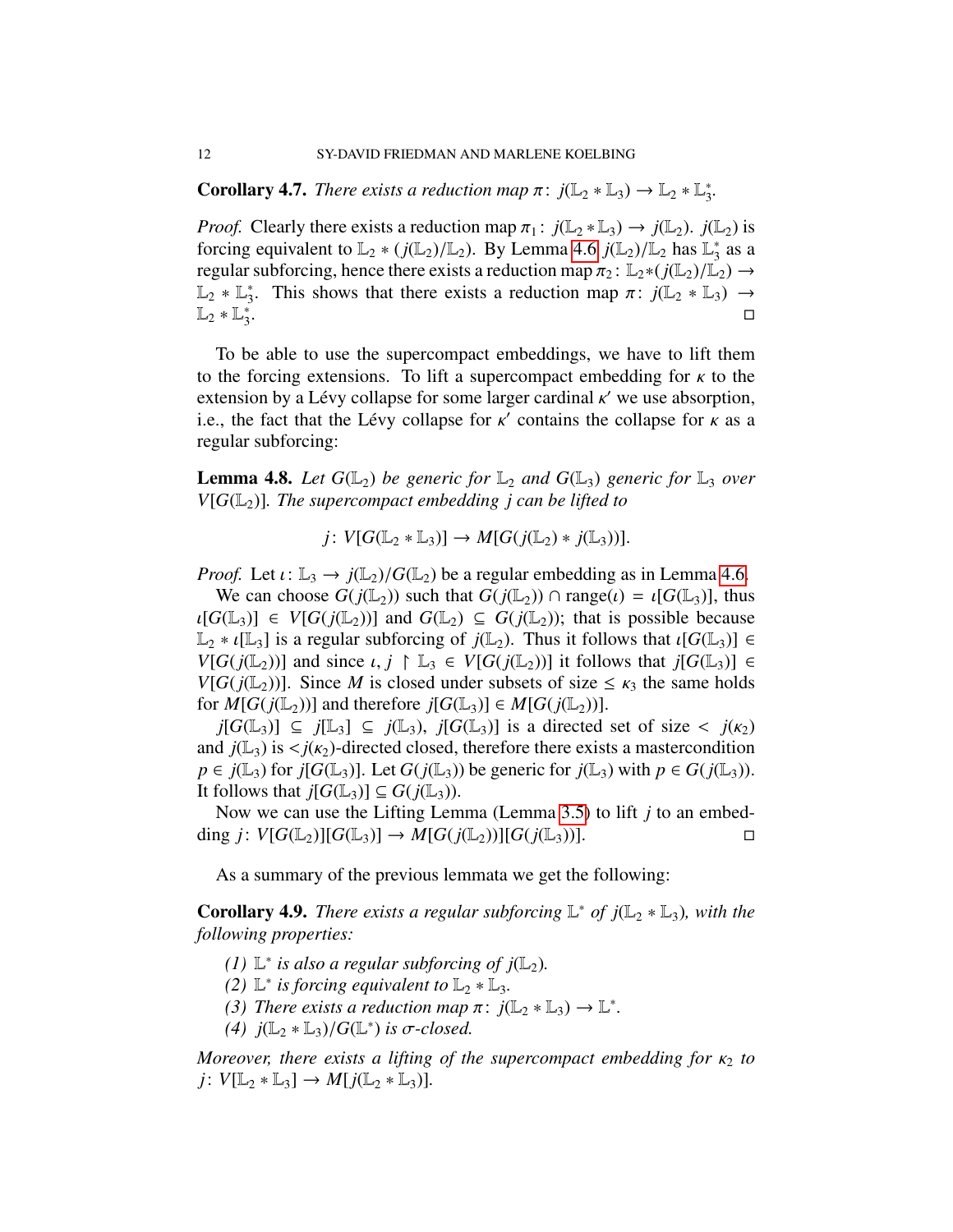One of the main technical parts of the proof is to show that the forcing iteration has a good chain condition. The main work lies in the following lemma, which deals with the successor step of the iteration.

Note that  $\mathbb{L}_2 * \mathbb{L}_3$  with  $\mathbb{L}_2 * \mathbb{L}_3^*$ <sup>\*</sup>/<sub>3</sub> as a subforcing of  $j(\mathbb{L}_2 * \mathbb{L}_3)$  fulfills the requirements of the following lemma.

<span id="page-12-0"></span>**Lemma 4.10.** *Assume*  $\mathbb P$  *is a forcing with*  $V[G(\mathbb P)] \models \kappa_2 = \omega_2$  *and*  $\mathbb P^*$  *is forcing equivalent to*  $\mathbb P$  *and*  $\mathbb P^*$  *is a regular subforcing of i* $(\mathbb P)$  *with reduction forcing equivalent to* P*, and* P ∗ *is a regular subforcing of j*(P) *with reduction map*  $\pi$  *and j*( $\mathbb{P}/G(\mathbb{P}^*)$  *is σ*-closed. Let *j*: *V*[*G*( $\mathbb{P}$ )] → *M*[*G*(*j*( $\mathbb{P}$ ))] *be a lifting of the supercompact embedding for*  $\kappa_2$  *and*  $\mathbb{S} - \mathbb{S}(T)$  *a* specializing *lifting of the supercompact embedding for*  $\kappa_2$  *and*  $\mathbb{S} = \mathbb{S}(T)$  *a specializing forcing of a*  $\kappa_2$ -*Aronszajn tree T in V*[ $G(\mathbb{P})$ ]*. Then the following hold:* 

- *(1) There exists a regular subforcing*  $\mathbb{P}^* * \mathbb{S}^*$  *of j* $(\mathbb{P}) * j(\mathbb{S})$  *with a reduc-* $\phi$  *tion map*  $\pi^*$ :  $j(\mathbb{P}) \ast j(\mathbb{S}) \to \mathbb{P}^* \ast \mathbb{S}^*$  such that the first component of  $\pi^*(p, s)$  extends  $\pi(p)$ <sup>\*</sup>(*p*, *s*) *extends* π(*p*).
- $(2)$   $\mathbb{P} \vdash \mathbb{S}$  *has the*  $\kappa_2$ -c.c.<br>(3)  $\mathbb{P} * \mathbb{S}$  *is forcing equi*
- *(3)*  $\mathbb{P} * \mathbb{S}$  *is forcing equivalent to*  $\mathbb{P}^* * \mathbb{S}^*$ *.*
- *(4) The supercompact embedding j can be lifted to*

$$
j\colon V[G(\mathbb{P} * \mathbb{S})] \to M[G(j(\mathbb{P}) * j(\mathbb{S}))].
$$

(5)  $j(P * ℑ)/G(P * ℑ^*)$  *is*  $σ$ -*closed.* 

*Proof.* The main work is to prove (1).

**Proof of (1):** Let  $(p, s) \in j(\mathbb{P}) * j(\mathbb{S})$ . Let  $p' \leq p, \pi(p)$  such that  $p'$  ides *s* that means in *V* there exists a countable partial function  $f: \omega \times$ decides *s*, that means in *V* there exists a countable partial function  $f: \omega_1 \times$  $j(\kappa_2) \to [\omega_1]^{\leq \omega}$  such that  $p \Vdash s = f$ . If  $p'' \leq \pi(p')$ , then  $p''$  is compatible<br>with *n'* and therefore with  $\pi(p)$  thus  $\pi(p)$  and  $\pi(p')$  are compatible in  $j(\mathbb{P})$ with *p*' and therefore with  $\pi(p)$ , thus  $\pi(p)$  and  $\pi(p')$  are compatible in  $j(\mathbb{P})$ .<br>Since  $\mathbb{P}^*$  is a regular subforcing of  $j(\mathbb{P})$ ,  $\pi(p)$  and  $\pi(p')$  are compatible in Since  $\mathbb{P}^*$  is a regular subforcing of  $j(\mathbb{P})$ ,  $\pi(p)$  and  $\pi(p')$  are compatible in  $\mathbb{P}^*$ . Let  $\hat{n} \in \mathbb{P}^*$  with  $\hat{n} \leq \pi(n)$ ,  $\pi(n')$ <sup>*P*\*</sup>. Let  $\hat{p}$  ∈ <sup>*P*\*</sup> with  $\hat{p}$  ≤ π(*p*), π(*p'*).<br>Then choose a generic *G*(<sup>*P*\*) cont</sup>

Then choose a generic  $G(\mathbb{P}^*)$  containing  $\hat{p}$  and let  $G(\mathbb{P})$  be the corresponding generic for  $\mathbb{P}$ , i.e.,  $V[G(\mathbb{P})] = V[G(\mathbb{P}^*)]$ ; that is possible because  $\mathbb{P}$  and P<sup>∗</sup> are forcing equivalent.

Since  $T \in V[G(\mathbb{P})]$ , it follows that  $T \in V[G(\mathbb{P}^*)]$ . Let  $T^*$  be a  $\mathbb{P}^*$ -name for *T* and let  $\mathbb{S}^* := \mathbb{S}(T^*)$ , the specializing forcing of  $T^*$  in  $V[G(\mathbb{P}^*)]$ .

We assume that the nodes on the  $\alpha$ th level  $T_{\alpha}$  of *T* are the elements of  $\omega_1 \times \{\alpha\}$  and all the levels are of size  $\langle \kappa_2 \rangle$ , therefore  $T = j(T) = j(T) \upharpoonright \kappa_2$ .

We can assume that for each  $\sigma \in \text{dom}(s) \cap j(T)_{\geq \kappa_2}$  there exists a  $\sigma' \in \text{dom}(s)$  on level  $\kappa_2$  such that  $n' \models \sigma' \leq \sigma$ dom(*s*) on level  $\kappa_2$  such that  $p' \Vdash \sigma' \leq \sigma$ .<br>
Let  $\bar{s} := s \upharpoonright T$   $\{\sigma_1 \mid n \in \omega\} =$  dom

Let  $\bar{s} := s \restriction T$ ,  $\{\sigma_n \mid n \in \omega\} = \text{dom}(s) \cap T_{\kappa_2}$  and  $C_n := \bigcup \{s(\tau) \mid \tau \supseteq \tau \in \text{dom}(s)\}\$  the set of colors which s assigns to nodes which are in  $\sigma_n$ ,  $\tau \in \text{dom}(s)$  the set of colors which *s* assigns to nodes which are in  $dom(s)$  and equal to or above  $\sigma_n$ .

Let  $\mathbb{Q} := j(\mathbb{P})/G(\mathbb{P}^*)$ . Define a tree  $\mathcal T$  of height  $\omega$  inductively as follows:

• The root of  $\mathcal T$  is  $(p_0, \bar{\sigma}_0)$  where  $p_0 \in \mathbb Q$  and  $p_0 \Vdash \tilde{\sigma}_0 \leq \sigma_0 \wedge \bar{\sigma}_0 \in$ *T*". So  $\bar{\sigma}_0$  is just some node which is forced by  $p_{\langle}$  to be below  $\sigma_0$ .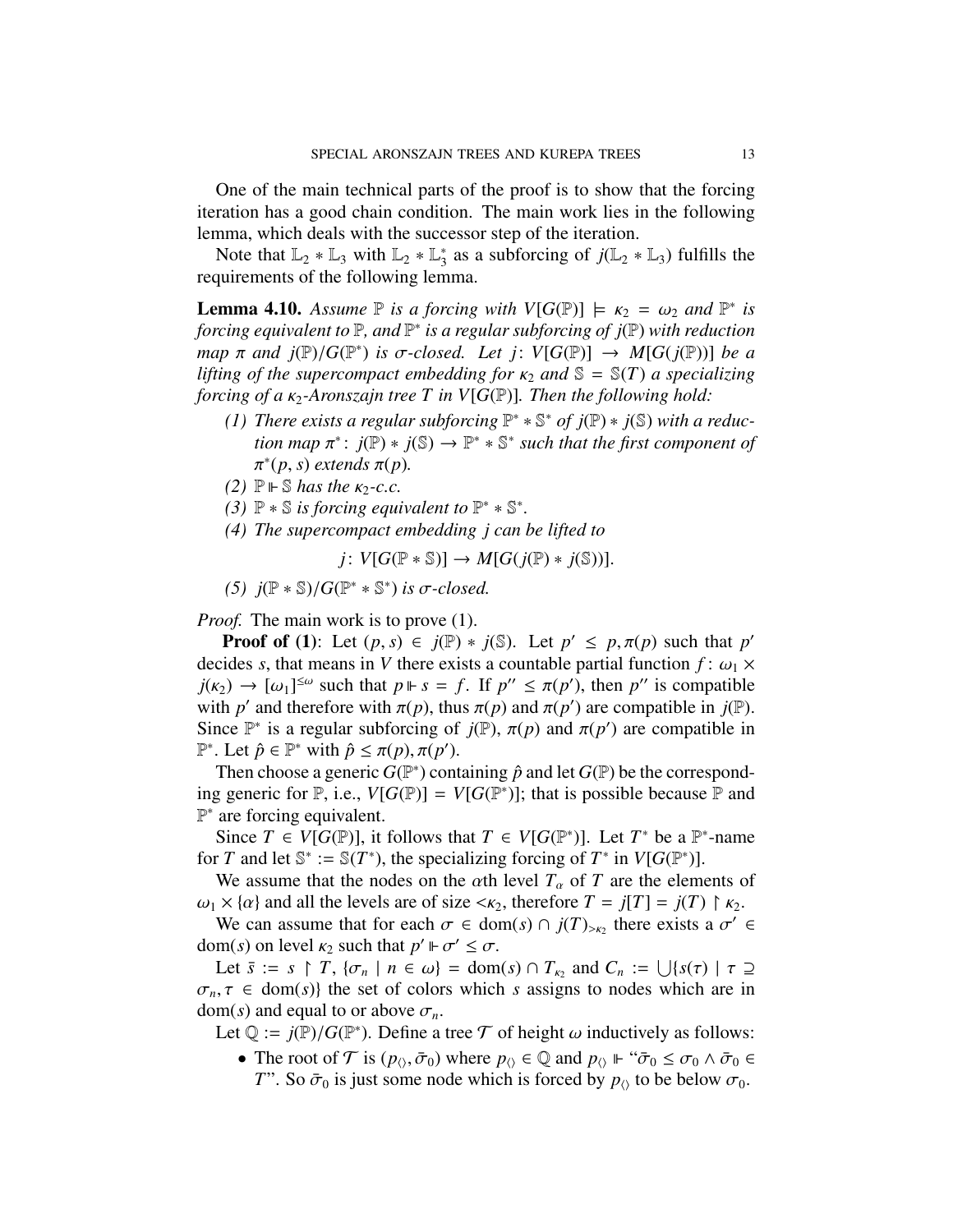• Let  $t \in \mathcal{T}$ . By construction *t* is of the form  $(p_w, \tau_w^0, \ldots, \tau_w^{n-1})$  for some  $n \in \omega, w \in 2^n$ . With  $n \Vdash ``\bar{\sigma}_v \leq \tau^k \leq \sigma, \sigma_v, n \in \mathbb{Q}$ . Again some  $n \in \omega$ ,  $w \in 2^n$ . With  $p_w \Vdash \tilde{\sigma}_k <_T \tau_w <_T \sigma_k$ ,  $p_w \in \mathbb{Q}$ . Again  $\bar{\sigma}$  is just some node which is forced by *n* to be below  $\sigma$  $\bar{\sigma}_n$  is just some node which is forced by  $p_w$  to be below  $\sigma_n$ .

*T* is an Aronszajn tree in  $V[G(\mathbb{P}^*)]$ , hence every branch through *T* in *V*[*j*( $\mathbb{P}$ )/*G*( $\mathbb{P}^*$ )] is new. Therefore there exist two conditions  $p_{w0}$ <br>and  $p_{\text{c}}$ , which decide for every  $k \leq n$  the nodes between  $\tau^k$  and and  $p_{w-1}$  which decide for every  $k < n$  the nodes between  $\tau_w^k$  and  $\tau_w$  differently (between  $\bar{\tau}$  and  $\sigma_v$  for *n*). In  $\tau$  these exactly two  $\sigma_k$  differently, (between  $\bar{\sigma}_n$  and  $\sigma_n$  for *n*). In T, *t* has exactly two successors:

$$
(p_{w\cap 0}, \tau_{w\cap 0}^0, \ldots, \tau_{w\cap 0}^{n-1}, \tau_{w\cap 0}^n)
$$
 and  $(p_{w\cap 1}, \tau_{w\cap 1}^0, \ldots, \tau_{w\cap 1}^{n-1}, \tau_{w\cap 1}^n)$ 

where  $p_{w-i}$  and  $\tau_{w-i}^k$  are such that  $p_{w-i} \Vdash ``\bar{\sigma}_k \leq \tau_{w-i}^k \leq \sigma_k, \tau_{w-i}^k \in T"$ <br>and  $\tau_k^k$  is incomparable with  $\tau_k^k$  in  $T$ and  $\tau_{w\cap 0}^k$  is incomparable with  $\tau_{w\cap 1}^k$  in *T*.

For each branch *b* through  $T$  let  $p_b$  be stronger than all  $p_{b\upharpoonright k}$  and  $\tau_b^n$ <br>*n*t  $p_b \vDash \tau^n \leq \tau^n$ . Note that such  $\tau^n$  exist in  $T$  since the height of  $T$  $\binom{n}{b}$  such that  $p_b \Vdash \tau^n_{b \upharpoonright k} \leq \tau^n_b$ <br>which is a regular *h*<sup>*n*</sup></sup>. Note that such  $\tau_b^n$  $b<sup>n</sup>$  exist in *T*, since the height of *T* is  $\kappa_2$ , which is a regular cardinal.

Let  $s' := \bar{s} \cup \{(\tau_b^n)\}$ <br>  $2^{\omega}$  which have on  $h_b^n$ ,  $C_n$ ) |  $n \in \omega, b \in K$ , where *K* is the set of elements nly boundedly many 1's. This is a condition because in  $2^{\omega}$  which have only boundedly many 1's. This is a condition, because for each *n* the set  $C_n$  contains all the colors which appear at or above  $\sigma_n$ , so they don't appear at nodes below  $\sigma_n$  and therefore not at nodes below  $\tau_b^n$ <br>*I* et *VIG*( $\mathbb{P}^*$ )]  $\vdash a \leq s'$ . We show that there exists a condition in *G*( *b* .

Let  $V[G(\mathbb{P}^*)] \models q \leq s'$ . We show that there exists a condition in  $G(\mathbb{P}^*)$ which forces that  $q \nperp s$ . Let  $c \in 2^{\omega}$  be such that no node in dom(*q*) extends a  $\tau_c^n$  for any *n*. Such a *c* exists, since  $2^{\omega}$  is uncountable and dom(*q*) is countable countable.

Now  $p_c \Vdash ``\tau_c^n \leq \sigma_n"$  for all *n*, thus  $p_c \Vdash ``\tau_b^n \nleq \sigma_n"$  for all *n* and all  $b \in K$ . Let *t* ∈ dom(*q*).

Case 1: There is some *n* with  $t < \tau_c^n$ . Since  $\tau_c^n$  is the limit of some  $\tau_s^n$ 's<br>d for every *s* exists a  $b \in K$  which extends *s* there exists some  $b \in K$ and for every *s* exists a  $b \in K$  which extends *s*, there exists some  $b \in K$ with  $t \leq \tau_b^n$ <br> $a(t) \cap a(\tau^n)$ *h*  $\sigma_b^n$ . Therefore, since *q* is a condition and  $\tau_b^n$   $\sigma = \emptyset$  and since  $g(\tau^n) = C \supseteq g(\tau)$  if follows the  $\binom{n}{b}$  is in its domain,  $q(t) \cap q(\tau_b^n)$ <br>with (*t*\_a(  $\binom{n}{b}$  = Ø and since  $q(\tau^n_b)$  $b^{\binom{n}{b}} = C_n \supseteq s(\sigma_n)$ , it follows that *s* is compatible with  $(t, q(t))$ .

Case 2: There is no *n* with  $t < \tau_c^n$ ,  $\tau_c^n \nleq t$  by the choice of *c*, thus  $\tau_c^n$ <br>incomparable with  $t$ . Since  $n \vDash \tau^n \leq \sigma$ , it follows that  $n \vDash t \nleq \sigma$ , and is incomparable with *t*. Since  $p_c \Vdash \tau_c^n \leq \sigma_n$  it follows that  $p_c \Vdash t \nless \sigma_n$  and therefore  $n \Vdash s$  is compatible with  $(t, a(t))$ therefore  $p_c \Vdash s$  is compatible with  $(t, q(t))$ .

Since  $p_c$  forces for every  $t \in \text{dom}(q)$  that *s* is compatible with  $(t, q(t))$ it follows that  $p_c \Vdash q$  is compatible with *s*. Thus it holds in  $V[G(\mathbb{P}^*)]$  that for every  $q \leq s'$  there exists a  $p' \leq p$  such that  $p' \Vdash q$  is compatible with *s*. Since  $G(\mathbb{P}^*)$  is a filter, we can choose a condition  $\bar{p} \in G(\mathbb{P}^*)$  below  $\hat{p}$  which forces this.

Define  $\pi^*(p, s) := (\bar{p}, s')$ .<br>If  $(p^*, s^*) < \pi^*(p, s)$  then

If  $(p^*, s^*) \leq \pi^*(p, s)$  then  $p^* \leq \pi(p)$  and therefore  $p^*$  is compatible with *p*<br>d it forces that some extension of *p* forces  $s^*$  to be compatible with *s*. So and it forces that some extension of  $p$  forces  $s^*$  to be compatible with  $s$ . So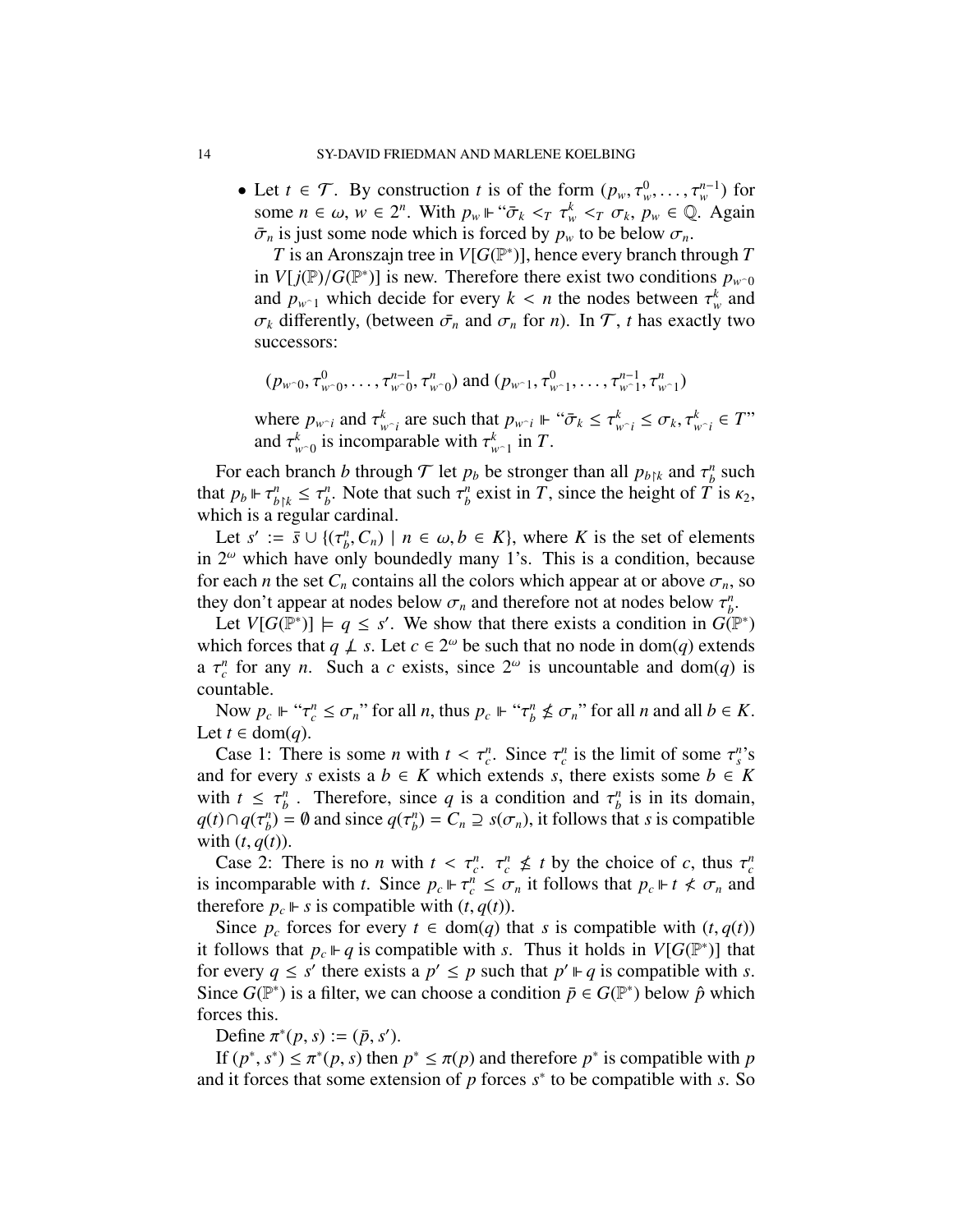$(p^*, s^*)$  is compatible with  $(p, s)$  and therefore  $\pi^*$  is a reduction map such that the first component of  $\pi^*(p, s)$  extends  $\pi(p)$ that the first component of  $\pi^*(p, s)$  extends  $\pi(p)$ .<br>To see that  $\mathbb{P}^* * \mathbb{S}^*$  is a regular subforcing of

To see that  $\mathbb{P}^* * \mathbb{S}^*$  is a regular subforcing of  $j(\mathbb{P}) * j(\mathbb{S})$  we also have to show that if two conditions  $(p, s), (p', s') \in \mathbb{P}^* * \mathbb{S}^*$  are compatible in  $i(\mathbb{P}) * i(\mathbb{S})$  then they are compatible in  $\mathbb{P}^* * \mathbb{S}^*$ . To see this, note that the set  $j(\mathbb{P}) * j(\mathbb{S})$ , then they are compatible in  $\mathbb{P}^* * \mathbb{S}^*$ . To see this, note that the set *D* of conditions  $(p, s)$  with the following property is dense in  $j(\mathbb{P}) \ast j(\mathbb{S})$ : There exists  $s^*$  such that

(1)  $p \Vdash s ≤ s^*$ (2)  $p \Vdash s^* \in \mathbb{S}^*$ (3) If  $p \Vdash s \leq \overline{s} \land \overline{s} \in \mathbb{S}^*$  then  $p \Vdash s^* \leq \overline{s}$ .

If *p* decides *s* then  $(p, s)$  fulfills this property: Let *s*<sup>\*</sup> be *s* restricted to the nodes on levels below  $\kappa_2$ . So  $n \Vdash s \leq s^* \wedge s^* \in \mathbb{S}^*$  and if  $n \Vdash s \leq \overline{s} \wedge \overline{s} \in \mathbb{S}^*$ . nodes on levels below  $\kappa_2$ . So  $p \Vdash s \leq s^* \wedge s^* \in \mathbb{S}^*$  and if  $p \Vdash s \leq \bar{s} \wedge \bar{s} \in \mathbb{S}^*$ <br>then  $n \Vdash s^* \leq \bar{s}$  because in this case  $\bar{s} \subset s^*$ . So the set *D* is dense then  $p \Vdash s^* \leq \overline{s}$ , because in this case  $\overline{s} \subseteq s^*$ . So the set *D* is dense.

Suppose now that  $(p_0^*$ \*, s\*<br>Fet  $_{0}^{*}$ ) and  $(p_{1}^{*})$  $\int_1^*$ ,  $s_1^*$ <br>∂ ⊎  $_{1}^{*}$ ) are in  $\mathbb{P}^{*} \ast \mathbb{S}^{*}$  and they are compatible in  $j(\mathbb{P}) * j(\mathbb{S})$ . Let  $(p, s)$  be a witness for the compatibility in the dense set *D* with witness  $s^*$ . So  $(p, s^*)$  is also below  $(p_0^*)$ <br>Now  $(\pi(n), s^*)$  is in  $\mathbb{P}^* * \mathbb{S}^*$  and stronger than  $(n^*, s^*)$  and \*, s<sup>\*</sup><sub>0</sub><br>nd (  $(p_1^*)$  and  $(p_1^*)$ \*, *s*<sup>\*</sup><br>Sinc  $_{1}^{*}$ ). Now  $(\pi(p), s^*)$  is in  $\mathbb{P}^* * \mathbb{S}^*$  and stronger than  $(p_0^*)$ <br> $p \Vdash s^* \in \mathbb{S}^* \wedge s^* < s^*$  and that depends only only 0 , *s* ∗  $_{0}^{*}$ ) and  $(p_{1}^{*})$  $\sum_{n=1}^{*} s_1^*$  $j$ : Since *p* ⊩ *s*<sup>\*</sup> ∈  $\mathbb{S}^*$  ∧ *s*<sup>\*</sup> ≤ *s*<sub>0</sub><sup>\*</sup>  $_{0}^{\ast}$ ,  $s_{1}^{\ast}$  $\frac{1}{1}$  and that depends only on  $\mathbb{P}^*$  the same holds for  $\pi(p)$ .

**Proof of (2):** Let  $G(\mathbb{P}^*)$  be generic for  $\mathbb{P}^*$  and  $G(\mathbb{P})$  the corresponding generic for  $\mathbb P$ . Let *j*:  $V[G(\mathbb P)] \to M[G(j(\mathbb P))]$  be a lifting of the supercompact embedding for  $\kappa_2$ . Let  $A^*$  be a maximal antichain in  $\mathbb{S}^*$ . Since  $\mathbb{S}^*$  is the same as  $\mathbb{S}$  just with a different name  $A^*$  is also a maximal antichain in the same as  $\mathbb{S}$ , just with a different name,  $A^*$  is also a maximal antichain in S. By elementarity  $j(A^*)$  is maximal in  $j(\mathbb{S})$ . Since  $j$  is the identity on  $\mathbb S$  it follows that  $A^* \subseteq j(A^*)$ . Let  $G(j(\mathbb{P})/G(\mathbb{P}^*))$  be generic for  $j(\mathbb{P})/G(\mathbb{P}^*)$  and  $M[G(\mathbb{P}^*)\cup G(\mathbb{P}^*)\cup G(\mathbb{P}^*))$  =  $s \in j(\mathbb{S})$  $M[G(\mathbb{P}^*)][G(j(\mathbb{P})/G(\mathbb{P}^*))] \models s \in j(\mathbb{S}).$ 

**Claim.**  $M[G(\mathbb{P}^*)][G(j(\mathbb{P})/G(\mathbb{P}^*))]$   $\models$  "∃*a* ∈ *A*<sup>\*</sup> *which is compatible with s*".

*Proof.* Let  $p \in G(j(\mathbb{P})/G(\mathbb{P}^*))$  with  $p \Vdash s \in j(\mathbb{S})$ . The following set is dense in  $i(\mathbb{P})/G(\mathbb{P}^*)$  below *n*. in  $j(\mathbb{P})/G(\mathbb{P}^*)$  below *p*:

{ $q \in j(\mathbb{P})/G(\mathbb{P}^*) | q \Vdash \exists a \in A^*$  which is compatible with *s*}

 $p \Vdash ``s \in j(\mathbb{S})$  and there exists a reduction  $s' \in \mathbb{S}^*$  of *s*". Since  $s' \in \mathbb{S}^*$  there exists  $a \in A^*$  and  $q \leq p$  such that  $q \Vdash a$  is compatible with *s'*. Since *s'* is a reduction of *s*, it follows that  $q \Vdash "a$  is compatible with *s*".

Thus there exists a  $q \in G(j(\mathbb{P})/G(\mathbb{P}^*)) \cap (\{q \in j(\mathbb{P})/G(\mathbb{P}^*) \mid q \perp p\} \cup \{q \in \mathbb{P}/G(\mathbb{P}^*) \mid a \Vdash \exists q \in A^*$  which is compatible with s) And since *n* is in  $j(\mathbb{P})/G(\mathbb{P}^*)$  |  $q \Vdash \exists a \in A^*$  which is compatible with *s*}). And since *p* is in the generic filter there exists *a* in the generic with  $a \Vdash ``\exists a \in A^*$  which is the generic filter, there exists *q* in the generic with  $q \Vdash \text{``} \exists a \in A^*$  which is compatible with *s*".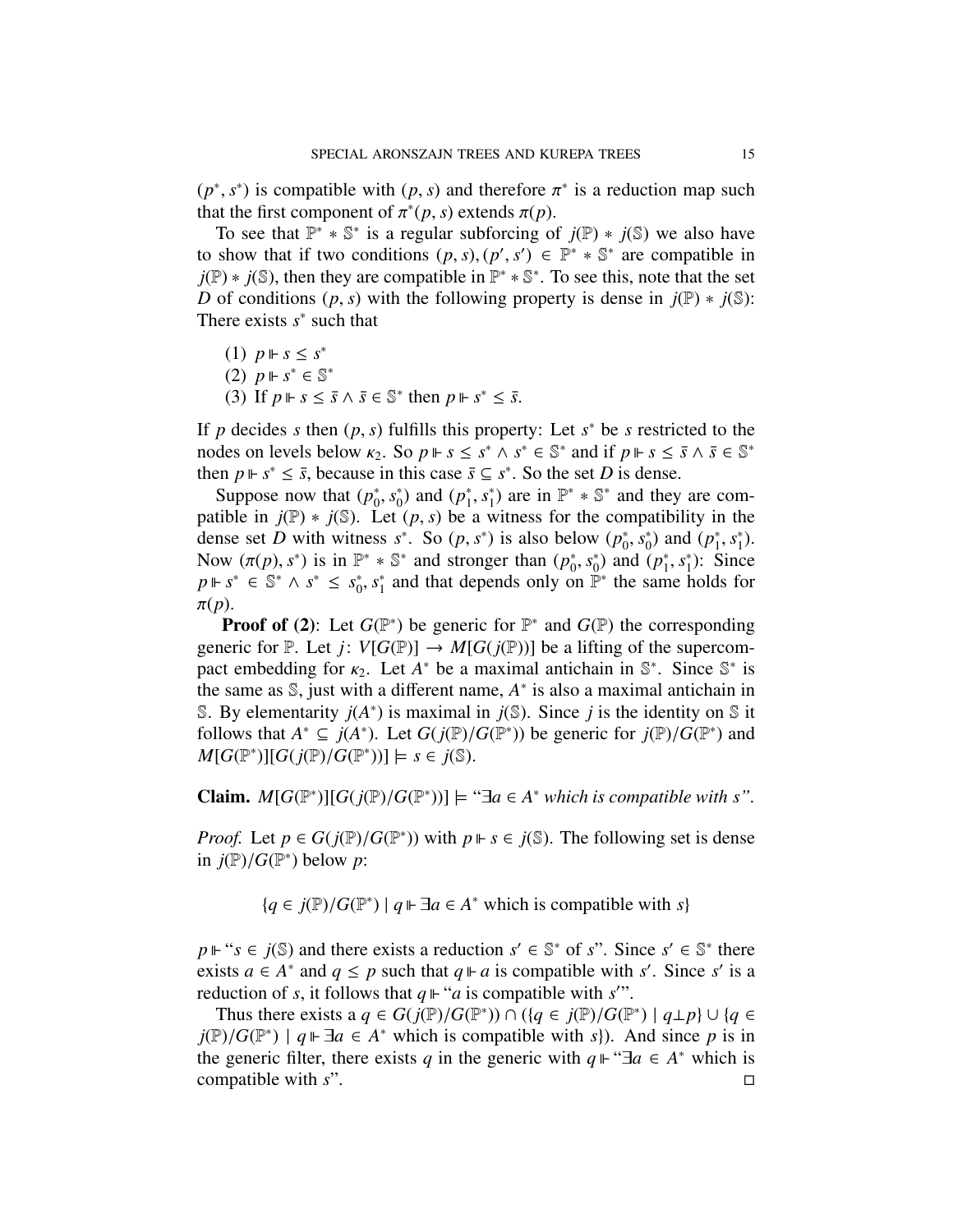Thus it follows that  $A^*$  is a maximal antichain in  $j(\mathbb{S})$ . Since  $j(A^*)$  is an antichain and  $A^* \subseteq j(A^*)$  it follows that  $A^* = j(A^*)$ . Thus  $|j(A^*)| < j(\kappa_2)$ <br>and by elementarity  $|A^*| < \kappa_2$ and by elementarity  $|A^*| < \kappa_2$ .<br>**Proof of (3)**  $\mathbb{P}^*$  is forcing

**Proof of (3):**  $\mathbb{P}^*$  is forcing equivalent to  $\mathbb{P}$ , and  $\mathbb{S}^*$  in  $V[\mathbb{P}^*]$  is the same forcing as S in *V*[P].

**Proof of (4):** Let  $G(j(\mathbb{S}))$  be generic for  $j(\mathbb{S})$  over  $M[G(j(\mathbb{P}))]$ . Since  $\mathbb{S}$ is a regular subforcing of  $j(\mathbb{S})$ ,  $G(j(\mathbb{S}))$  contains a generic filter  $G(\mathbb{S})$  for  $\mathbb{S}$ . Thus, by the Lifting Lemma (Lemma [3.5\)](#page-6-2), *j* can be lifted to an embedding from  $V[G(\mathbb{P})][G(\mathbb{S})]$  to  $M[G(j(\mathbb{P}))][G(j(\mathbb{S}))]$ .

**Proof of (5):**  $j(\mathbb{P} * \mathbb{S})/G(\mathbb{P}^* * \mathbb{S}^*) = j(\mathbb{P})/G(\mathbb{P}^*) * j(\mathbb{S})/G(\mathbb{S}^*)$ . So we just have to show that  $j(\mathbb{S})/G(\mathbb{S}^*)$  is  $\sigma$ -closed. Conditions in  $j(\mathbb{S})/G(\mathbb{S}^*)$  are conditions in  $j(\mathbb{S})$  with domain above  $\kappa_2$  which are connatible with  $G(\mathbb{S}^*)$ conditions in *j*(\\\in ) with domain above  $\kappa_2$  which are compatible with *G*(\\\in \*).<br>And since the countable union of conditions in *i*(\\\in ) which are compatible And since the countable union of conditions in  $j(\mathbb{S})$  which are compatible with  $G(\mathbb{S}^*)$  is also compatible with  $G(\mathbb{S}^*)$ , this is  $\sigma$ -closed.

Now we are ready to prove the  $\kappa_2$ -c.c. of  $\mathbb{S}_{\kappa_3}$ .

<span id="page-15-0"></span>Lemma 4.11. *Let* π ∗ : *j*(L2∗L3) → L2∗L ∗  $_3^*$  be a reduction map and j:  $V[G(\mathbb{L}_2*)]$  $\mathbb{L}_3$ ]  $\rightarrow$  *M*[ $G(j(\mathbb{L}_2 * \mathbb{L}_3))$ ] *a lifting of the supercompact embedding for*  $\kappa_2$ *, and in*  $V[\mathbb{L}_2 * \mathbb{L}_3]$  *let*  $\mathbb{S}_{\alpha}$  *be an iteration of length*  $\alpha \leq \kappa_3$  *of forcings to specialize* ℵ2*-Aronszajn trees.*

*Then there exists a regular subforcing*  $\mathbb{S}_{\alpha}^{*}$  *of j*( $\mathbb{S}_{\alpha}$ ) *with the following properties:*

- *(1)*  $|\mathbb{S}_{\alpha}^{*}| < j(\kappa_2)$ ,<br>*(2)* there exists
- (2) there exists a reduction map  $\pi$ :  $j(\mathbb{L}_2 * \mathbb{L}_3 * \mathbb{S}_\alpha) \to \mathbb{L}_2 * \mathbb{L}_3^*$ <br>that the first two coordinates of the manning extend  $\pi^*$  $\frac{1}{3} * \mathbb{S}_{\alpha}^*$  such *that the first two coordinates of the mapping extend*  $\pi^*$ ,  $i(\mathbb{S})/\mathbb{S}^*$  is  $\pi$ -closed
- (3)  $j(\mathbb{S}_\alpha)/\mathbb{S}_\alpha^*$  *is* σ-closed,<br>(4)  $\mathbb{I}_\alpha * \mathbb{I}^* * \mathbb{S}^*$  *is forcine*
- $(4) \mathbb{L}_2 * \mathbb{L}_3^* *$  $\frac{1}{3}$   $*$   $\mathbb{S}_{\alpha}$  *is forcing equivalent to*  $\mathbb{L}_{2}$   $*$   $\mathbb{L}_{3}$   $*$   $\mathbb{S}_{\alpha}$ ,<br> *he lifted to an elementary embedding is*
- (5) *j* can be lifted to an elementary embedding *j*:  $V[\mathbb{L}_2 * \mathbb{L}_3 * \mathbb{S}_\alpha] \rightarrow$ <br> $M[\mathcal{A}^{\dagger}] \rightarrow \mathbb{I}$  $M[j(\mathbb{L}_2 * \mathbb{L}_3 * \mathbb{S}_\alpha)].$

*Moreover, in*  $V[\mathbb{L}_2 * \mathbb{L}_3]$  *the forcing*  $\mathbb{S}_{\alpha}$  *has the*  $\kappa_2$ -*c.c..* 

*Proof.* The proof is by induction on  $\alpha \leq \kappa_3$ .

For  $\alpha = 0$  there is nothing to show.

 $\alpha = \beta + 1$ : By induction  $\mathcal{S}_{\beta}$ , the first  $\beta$  steps of the iteration, fulfills the requirements of Lemma [4.10,](#page-12-0) so we can apply this lemma to  $\mathbb{L}_2 * \mathbb{L}_3 * \mathbb{S}_6 *$  $\mathcal{S}(T_\alpha)$  and get what we wanted.

 $\alpha$  limit: Let  $\mathbb{S}_{\alpha}^{*}$  be the iteration  $\mathbb{L}_{2} * \mathbb{L}_{3}^{*}$ <br>nport Let  $n \in \mathbb{L}_{2} * \mathbb{L}_{3} * \mathbb{S}_{3}$  and let  $\{R_{i}\}\$  $3^* \times S_1^*$  $_{1}^{*}$   $*$   $\mathbb{S}_{2}^{*}$  $2^* \times S_3^*$  $\frac{3}{3}$ ... with countable<br>adices of the support support. Let  $p \in L_2 * L_3 * S_\alpha$  and let  $\{\beta_i \mid i < \omega\}$  be the indices of the support of *n* Let  $\pi_\alpha$  be the reduction man of the iteration of length  $\beta + 1$ . Since these of *p*. Let  $\pi_{\beta_i}$  be the reduction map of the iteration of length  $\beta_i + 1$ . Since these maps cohere,  $\pi_{\beta_0}(p \restriction (\beta_0 + 1)) \ge \pi_{\beta_1}(p \restriction (\beta_1 + 1)) \ge \pi_{\beta_2}(p \restriction (\beta_2 + 1)) \dots$ <br>and since  $\mathbb{L}_{\beta} * \mathbb{L}^* * \mathbb{S}^* * \mathbb{S}^*$  is  $\sigma$ -closed, there exists a lower bound of and since  $\mathbb{L}_2 * \mathbb{L}_3^*$  $x_3^* * S_1^*$  $^{*}_{1} * \mathbb{S}^{*}_{2}$  $2^*$   $\mathbb{S}_3^*$  $\frac{1}{3}$ ... is  $\sigma$ -closed, there exists a lower bound of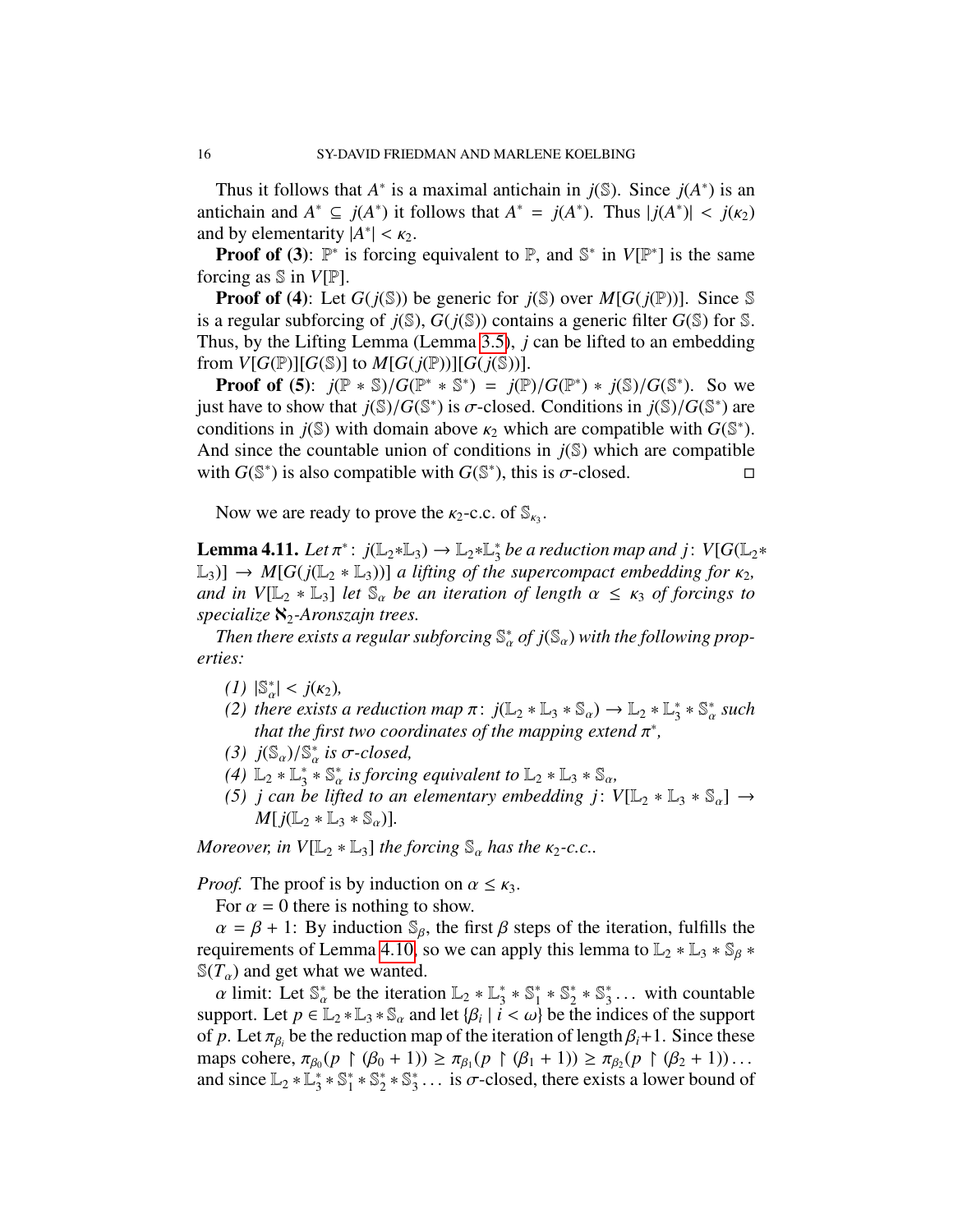these reductions, let  $\pi_{\alpha}(p)$  be such a lower bound. So  $\pi_{\alpha}$  is a reduction map which is coherent with the earlier  $\pi_{\beta}$ .

Next we show that if two conditions  $(p, \vec{s})$ ,  $(p', \vec{s}') \in (\mathbb{L}_2 * \mathbb{L}_3^*)$ <br>moatible in  $i(\mathbb{L}_2 * \mathbb{L}_3) * i(\mathbb{S})$  then they are compatible in  $(\mathbb{L}_2 * \mathbb{L}_3)$  $(\frac{1}{3}) * \mathbb{S}_{\alpha}^*$  are compatible in  $j(\mathbb{L}_2 * \mathbb{L}_3) * j(\mathbb{S}_\alpha)$ , then they are compatible in  $(\mathbb{L}_2 * \mathbb{L}_3^*) * \mathbb{S}_\alpha^*$  $^{*}_{3})$ \* S<sup>\*</sup><sub>α</sub>: To see this, note that the set *D* of conditions  $(p, \vec{s})$  with the following property<br>is dense in  $i(\mathbb{I} \circ * \mathbb{I} \circ * \mathbb{S})$ . There exists  $\vec{\tau}$  such that is dense in  $j(\mathbb{L}_2 * \mathbb{L}_3 * \mathbb{S}_\alpha)$ : There exists  $\vec{s}^*$  such that

- (1)  $p$  ⊩  $\vec{s}$  <  $s^*$
- (2) *<sup>p</sup> <sup>s</sup>*~<sup>∗</sup> <sup>∈</sup> <sup>S</sup> ∗
- (3) If  $p \Vdash \vec{s} \leq \vec{s} \land \vec{s} \in \mathbb{S}_{\alpha}^{*}$  then  $p \Vdash \vec{s}^{*} \leq \vec{s}$ .

 $(p, \vec{s})$  fulfills this property, if *p* decides  $\vec{s}$ : Let  $\vec{s}^*$  be the tupel of coordi-<br>tes of  $\vec{s}$  restricted to the nodes on levels below  $\kappa_2$ . So  $p \Vdash \vec{s} \leq \vec{s}^* \wedge \vec{s} \in \mathbb{S}^*$ . nates of *s* restricted to the nodes on levels below  $\kappa_2$ . So  $p \Vdash \vec{s} \leq \vec{s}^* \wedge \vec{s}^* \in \mathbb{S}^*$ <br>and if  $p \Vdash \vec{s} \leq \vec{s} \wedge \vec{s} \in \mathbb{S}^*$  then  $p \Vdash \vec{s}^* \leq \vec{s}$  because in this case every coordiand if  $p \Vdash \vec{s} \leq \vec{s} \land \vec{s} \in \mathbb{S}_{\alpha}^{*}$  then  $p \Vdash \vec{s}^{*} \leq \vec{s}$ , because in this case every coordi-<br>nate of  $\vec{s}$  is forced to be a subset of the corresponding coordinate if  $\vec{s}^{*}$ . So nate of  $\bar{s}$  is forced to be a subset of the corresponding coordinate if  $\vec{s}^*$ . So  $D$  is danse. *D* is dense.

Suppose now that  $(p_0^*)$  $(n_0^*, s_0^*)$  and  $(p_1^*$ <br>\* S l I et G <sup>\*</sup><sub>1</sub>,  $s_1^*$ ) are in  $(\mathbb{L}_2 * \mathbb{L}_3^*)$ <br>∴  $\overrightarrow{r}$  be a witness for  $_{3}^{*}$ ) \*  $\mathbb{S}_{a}^{*}$ α and they are compatible in  $j(\mathbb{L}_2 * \mathbb{L}_3 * \mathbb{S}_\alpha)$ . Let  $(p, \vec{s})$  be a witness for the compatibility<br>in the dance set So  $(p, \vec{s})$  is also below  $(p^*, \vec{s}^*)$  and  $(p^*, \vec{s}^*)$ . Now  $(\pi(p), \vec{s}^*)$ in the dense set. So  $(p, \vec{s^*})$  is also below  $(p_0^*$  $\binom{3}{0}$ ,  $s_0^*$ ) and  $\binom{p_1^*}{s_1^*}$ <sup>\*</sup><sub>1</sub>, *s*<sup>\*</sup><sub>1</sub>). Now  $(\pi(p), s^* )$ is in  $(\mathbb{L}_2 * \mathbb{L}_3^*)$  $(\phi_0^*)^* \$  and stronger than  $(\phi_0^*)$  $\mathbb{S}_{\alpha}^{*} \wedge \overrightarrow{s} \leq \overrightarrow{s_{0}}, \overrightarrow{s_{1}}$  and that depends only on  $\mathbb{L}_{2} * \mathbb{L}_{3}^{*}$ <br>It remains to show that  $\mathbb{L}_{2} * \mathbb{L}_{3} \mapsto \mathbb{L}_{3}$  has the  $\kappa$  $\binom{*}{0}$ ,  $s_0^*$ ) and (*p*<sup>\*</sup><sub>1</sub>) and (*p*<sup>\*</sup><sub>1</sub>) and (*p*<sup>\*</sup><sub>1</sub>) and (*p*<sup>\*</sup><sub>1</sub>) and (*p*<sup>\*</sup><sub>1</sub>) and (*p*<sup>\*</sup><sub>1</sub>) and (*p*<sup>\*</sup><sub>1</sub>) and (*p*<sup>\*</sup><sub>1</sub>) and (*p*<sup>\*</sup><sub>1</sub>) and (*p*<sup>\*</sup><sub>1</sub>) and (*p*<sup>\*</sup><sub>1</sub>) and (*p*<sup>\*</sup><sub>1</sub>) and (*p*  $\frac{1}{1}$ ,  $\vec{s}_1^*$ ): Since  $p \Vdash \vec{s}^* \in$ <sup>\*</sup><sub>3</sub> the same holds for  $\pi(p)$ .

It remains to show that  $\mathbb{L}_2 * \mathbb{L}_3 \Vdash \mathbb{S}_\alpha$  has the  $\kappa_2$ -c.c.. This follows by the same argument, as (2) of Lemma [4.10:](#page-12-0)

Let  $\widetilde{G}(\mathbb{L}_2 * \mathbb{L}_3^*)$  $_3^*$ ) be generic for  $\mathbb{L}_2 * \mathbb{L}_3^*$  $_3^*$  and  $G(\mathbb{L}_2 * \mathbb{L}_3)$  the corresponding generic for  $\mathbb{L}_2 * \mathbb{L}_3$ . Let  $j: V[G(\mathbb{L}_2 * \mathbb{L}_3)] \to M[G(j(\mathbb{L}_2 * \mathbb{L}_3))]$  be a lifting of the supercompact embedding.

Let *A*<sup>\*</sup> be a maximal antichain in  $\mathbb{S}_{\alpha}^*$ . Since  $\mathbb{S}_{\alpha}^*$  is the same as  $\mathbb{S}_{\alpha}$ , just with a different name, *A*<sup>\*</sup> is also a maximal antichain in  $\mathbb{S}_{\alpha}$ . By elementarity *j*(*A*<sup>\*</sup>) is maximal in  $j(\mathbb{S}_{\alpha})$ . Since *j* is the identity on  $\mathbb{S}_{\alpha}$  it follows that  $A^* \subseteq j(A^*)$ .<br>
Let  $G(\mathbb{F} \cup \mathbb{F}_{\alpha})/G(\mathbb{F} \cup \mathbb{F}_{\alpha})$  be apparent for  $j(\mathbb{F} \cup \mathbb{F}_{\alpha})/G(\mathbb{F} \cup \mathbb{F}_{\alpha})$ . A serves

Let  $G(j(\mathbb{L}_2 * \mathbb{L}_3)/G(\mathbb{L}_2 * \mathbb{L}_3^*)$ <sup>\*</sup><sub>3</sub>)) be generic for  $j(\mathbb{L}_2 * \mathbb{L}_3)/G(\mathbb{L}_2 * \mathbb{L}_3^*)$  $_{3}^{*}$ ). Assume  $M[G(\mathbb{L}_2 * \mathbb{L}_3^*$ <sup>\*</sup><sub>3</sub>)][*G*(*j*(L<sub>2</sub> \* L<sub>3</sub>)/*G*(L<sub>2</sub> \* L<sup>\*</sup><sub>3</sub>)<sup></sup>  $(\overline{s})$  =  $\overline{s} \in j(\mathbb{S}_{\alpha})$ .

Claim.  $M[G(\mathbb{L}_2 * \mathbb{L}_3^*)]$ <sup>\*</sup><sub>3</sub>)][*G*(*j*(L<sub>2</sub> \* L<sub>3</sub>)/*G*(L<sub>2</sub> \* L<sup>\*</sup><sub>3</sub>)<sup></sup>  $\left(\begin{array}{c} \binom{*}{3} \\ \end{array}\right] \models$  " $\exists \vec{a} \in A^*$  *which is compatible with*  $\vec{s}$ <sup>*"*</sup>.

*Proof.* Let  $p \in G(j(\mathbb{L}_2 * \mathbb{L}_3)/G(\mathbb{L}_2 * \mathbb{L}_3^*)$ <br>set is dense in  $i(\mathbb{L}_2 * \mathbb{L}_3)/G(\mathbb{L}_2 * \mathbb{L}_3^*)$  be <sup>\*</sup><sub>3</sub>)) with  $p \Vdash \vec{s} \in j(\mathbb{S})$ . The following<br>
relow *n*:  $\{a \in j(\mathbb{Z}_6) \times \mathbb{Z}_8 \}$ set is dense in  $j(\mathbb{L}_2 * \mathbb{L}_3)/G(\mathbb{L}_2 * \mathbb{L}_3)$ <br> $a \Vdash \exists \vec{a} \in A^*$  which is compatible w <sup>\*</sup>/<sub>3</sub>) below *p*:  $\{q \in j(\mathbb{L}_2 * \mathbb{L}_3)/G(\mathbb{L}_2 * \mathbb{L}_3^*)\}$ <br>vith  $\vec{\Omega}$ :  $n \Vdash ``\vec{\zeta} \in i(\mathbb{S})$  and there exists  $_{3}^{*})$  | *q*  $\vdash \exists \vec{a} \in A^*$  which is compatible with  $\vec{s}$ :  $p \Vdash \vec{s} \in j(\mathbb{S}_\alpha)$  and there exists a reduction  $\vec{s}$  of  $\vec{s}$ . Since  $\vec{s} \in \mathbb{S}$  there exists  $\vec{a} \in A^*$  and  $a \leq n$  such that reduction  $\vec{s'}$  of  $\vec{s}$ ". Since  $\vec{s'} \in \mathbb{S}_{\alpha}$  there exists  $\vec{a} \in A^*$  and  $q \leq p$  such that  $a \Vdash \vec{s'}$  is compatible with  $\vec{s'}$ ". Since  $\vec{s'}$  is a reduction of  $\vec{s}$  it follows that  $q \Vdash ``\vec{a}$  is compatible with  $\vec{s}$ ". Since  $\vec{s}$  is a reduction of  $\vec{s}$ , it follows that  $q \Vdash \vec{a}$  is compatible with  $\vec{s}$  $q \Vdash \vec{a}$  is compatible with  $\vec{s'}$ .<br>Thus since  $p \in G$  i( $\mathbb{I}$ )

Thus since  $p \in G(j(\mathbb{L}_2 * \mathbb{L}_3)/G(\mathbb{L}_2 * \mathbb{L}_3^*)$ <br>  $\vee G(\mathbb{L}_2 * \mathbb{L}^*) \cap \{q \in i(\mathbb{L}_2 * \mathbb{L}_3)/G(\mathbb{L}_2 * \mathbb{L}_3)\}$ <sup>\*</sup><sub>3</sub>) there exists a  $q \in G(j(\mathbb{L}_2 *$ L<sub>3</sub>)/ $G(\mathbb{L}_2 * \mathbb{L}_3^*)$ <br>compatible with  $\binom{1}{3}$ ) ∩ { $q \in j(\mathbb{L}_2 * \mathbb{L}_3)/G(\mathbb{L}_2 * \mathbb{L}_3^*)$ <br>ith  $\stackrel{1}{\sigma}$ <sup>3</sup>  $\frac{1}{3}$ ) | *q* ⊩ "∃ $\vec{a}$  ∈  $\vec{A}^*$  which is compatible with  $\vec{s}$ <sup>"</sup>}.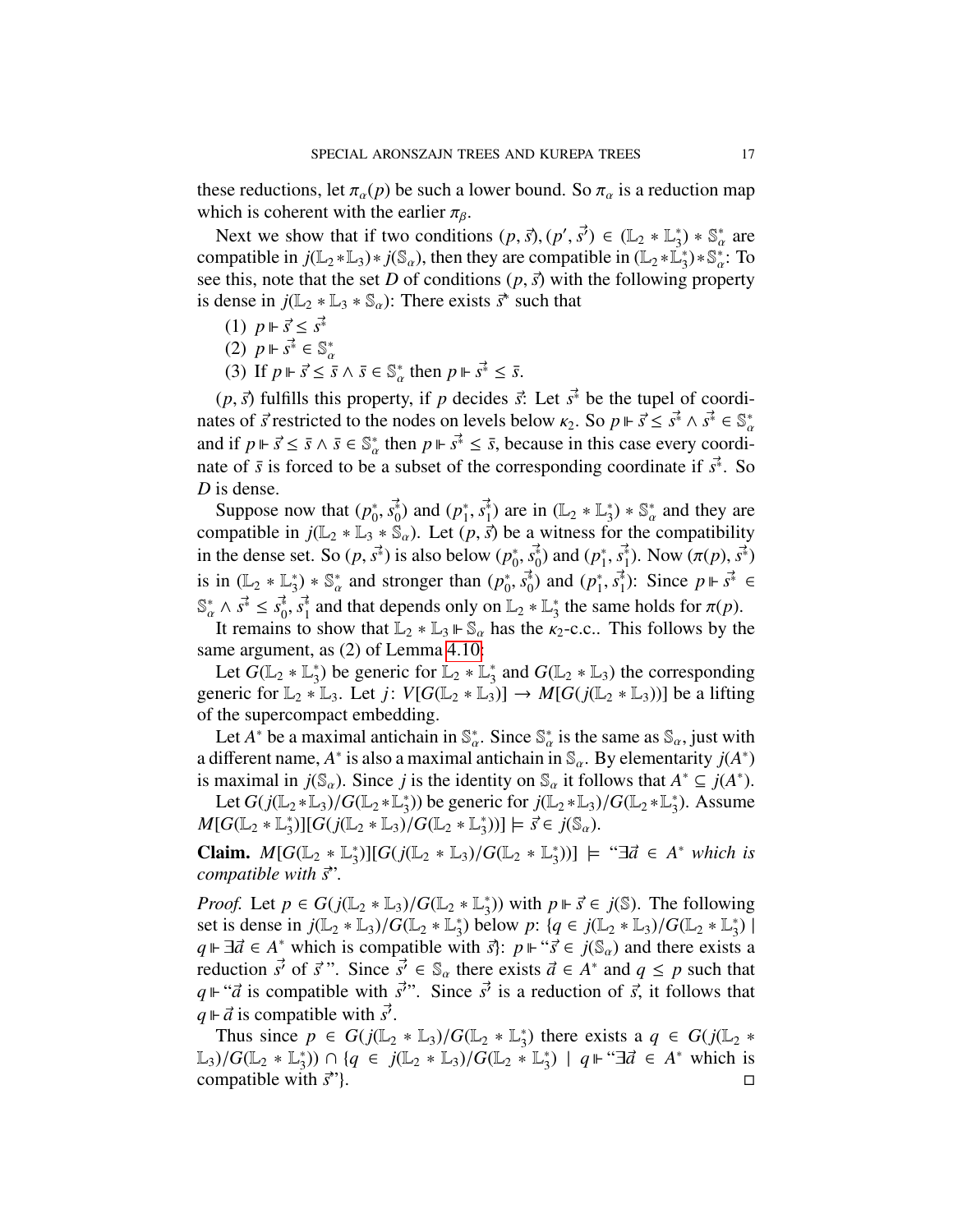Thus it follows that *A*<sup>\*</sup> is a maximal antichain in *j*( $\mathbb{S}_{\alpha}$ ).<br>Since *i*(*A*<sup>\*</sup>) is an antichain and *A*<sup>\*</sup>  $\subset$  *i*(*A*<sup>\*</sup>) it follows

Since  $j(A^*)$  is an antichain and  $A^* \subseteq j(A^*)$  it follows that  $A^* = j(A^*)$ . Thus  $|j(A^*)| < j(\kappa_2)$  and by elementarity  $|A^*| < \kappa_2$ .<br>That *i* can be lifted follows by the same process

That *j* can be lifted, follows by the same proof as (4) of Lemma [4.10:](#page-12-0) Let  $G(j(\mathbb{S}_{\alpha}))$  be generic for  $j(\mathbb{S}_{\alpha})$  over  $M[G(j(\mathbb{L}_{2} * \mathbb{L}_{3}))]$ . Since  $\mathbb{S}_{\alpha}$  is a regular subforcing of  $j(\mathbb{S}_{\alpha})$  and  $j[\mathbb{S}_{\alpha}] = \mathbb{S}_{\alpha}$ ,  $G(j(\mathbb{S}_{\alpha}))$  contains a generic filter  $G(\mathbb{S}_{\alpha})$  for  $\mathbb{S}_{\alpha}$ . Thus, by the Lifting Lemma (Lemma [3.5\)](#page-6-2), *j* can be lifted to  $V[G(\mathbb{L}_2 * \mathbb{L}_3)][G(\mathbb{S}_\alpha)] \to M[G(j(\mathbb{L}_2 * \mathbb{L}_3))][G(j(\mathbb{S}_\alpha))].$ 

 $j(\mathbb{L}_2 * \mathbb{L}_3 * \mathbb{S}_\alpha)/G(\mathbb{L}_2 * \mathbb{L}_3^*)$  $j_3^* \times \mathbb{S}_{\alpha}^* = j(\mathbb{L}_2)/G(\mathbb{L}_2) * j(\mathbb{L}_3)/G(\mathbb{L}_3^*)$ <br>duction this is a countable support  $j(\mathbb{S}_1)/G(\mathbb{S}_1^*)$ ..., so by induction<br>ings which are  $\sigma$ -closed, so it <sup>\*</sup><sub>3</sub><sup>\*</sup> *j*( $\mathbb{S}_0$ )/*G*( $\mathbb{S}_0^*$ <br>iteration of for  $_{0}^{*}$ )\*  $\binom{1}{1}$ ..., so by induction this is a countable support iteration of forc-<br>a are  $\sigma$ -closed, so it is  $\sigma$ -closed itself ings which are  $\sigma$ -closed, so it is  $\sigma$ -closed itself.

The next lemma has been proved in [\[GH20,](#page-31-0) Lemma 2.5].

<span id="page-17-0"></span>**Lemma 4.12.** *In*  $V[\mathbb{L}_2 * \mathbb{L}_3]$  *the forcing*  $\mathbb{S}_{\aleph_3} \times \mathbb{S}_{\aleph_3}$  *has the*  $\kappa_2$ -*c.c..* 

*Proof.* Let  $\varphi$  be a bookkeeping function such that  $\varphi(\mathbb{P}_{\alpha})$  is a  $\mathbb{P}_{\alpha}$ -name for an  $\aleph_2$ -Aronszajn tree (if there exists one) for every forcing  $\mathbb{P}_\alpha$  and  $\dot{\mathbb{Q}}_\alpha = \dot{\mathbb{R}}$  $\mathbb{S}(\varphi(\mathbb{P}_{\alpha}))$  is a forcing to specialize this tree, i.e.,  $\varphi$  is a bookkeeping function which gives  $\mathbb{S}_{\aleph_3}$  as an iteration. Now define  $\tilde{\varphi}$  and let  $\tilde{\mathbb{S}}_{\aleph_3}$  be the forcing<br>iteration, given by the bookkeeping  $\tilde{\varphi}$ . For  $\alpha < \aleph_3$  let  $\tilde{\varphi}(\tilde{\mathbb{P}}) = \varphi(\mathbb{P})$ . For iteration, given by the bookkeeping  $\tilde{\varphi}$ . For  $\alpha < \aleph_3$  let  $\tilde{\varphi}(\tilde{\mathbb{P}}_\alpha) = \varphi(\mathbb{P}_\alpha)$ . For  $\alpha = \aleph_3 + \beta$  for some  $\beta < \aleph_3$  let  $\tilde{\varphi}(\tilde{\mathbb{P}}_\alpha) = \varphi(\mathbb{P}_\alpha)$  i.e. we repeat the same  $\alpha = \mathbf{N}_3 + \beta$  for some  $\beta < \mathbf{N}_3$ , let  $\tilde{\varphi}(\tilde{\mathbb{P}}_\alpha) = \varphi(\mathbb{P}_\beta)$ , i.e., we repeat the same<br>iteration which was done up to  $\mathbf{N}_3$  again between  $\mathbf{N}_3$  and  $\mathbf{N}_3 + \mathbf{N}_3$ . iteration which was done up to  $\aleph_3$  again between  $\aleph_3$  and  $\aleph_3 + \aleph_3$ .

 $\tilde{\mathbb{S}}_{\mathbb{N}_3+\mathbb{N}_3}$  has the  $\mathbb{N}_2$ -c.c. by Lemma [4.11,](#page-15-0) and since no new countable sets are added by  $\mathbb{S}_{\aleph_3}$  it holds true that  $\mathbb{S}_{\aleph_3} \times \mathbb{S}_{\aleph_3} = \mathbb{S}_{\aleph_3} * \mathbb{S}_{\aleph_3} = \widetilde{\mathbb{S}}_{\aleph_3 + \aleph_3}$ .

<span id="page-17-2"></span>**Lemma 4.13.** *Let*  $\alpha < \aleph_3$ . *In*  $V[\mathbb{L}_2 * \mathbb{L}_3 * \mathbb{S}_\alpha]$ , the forcing  $(\mathbb{S}_{\aleph_3}/G(\mathbb{S}_\alpha)) \times$ <br> $(\mathbb{S}_{\alpha}/G(\mathbb{S}_\alpha))$  has the  $\kappa_2$ -c c (for any  $G(\mathbb{S}_\alpha)$  being generic for  $\mathbb{S}_\alpha$ )  $(\mathbb{S}_{\aleph_3}/G(\mathbb{S}_\alpha))$  *has the*  $\kappa_2$ -c.c. (for any  $G(\mathbb{S}_\alpha)$  *being generic for*  $\mathbb{S}_\alpha$ *)*.

*Proof.* By Lemma [4.12](#page-17-0)  $\mathbb{S}_{\aleph_3} \times \mathbb{S}_{\aleph_3}$  has the  $\kappa_2$ -c.c. and so Lemma [3.7](#page-6-3) implies that  $(\mathbb{S}_{\alpha_1}/G(\mathbb{S}_{\alpha_2}) \times (\mathbb{S}_{\alpha_3}/G(\mathbb{S}_{\alpha_3}))$  has the  $\kappa_2$ -c.c. that  $(\mathbb{S}_{\aleph_3}/G(\mathbb{S}_\alpha)) \times (\mathbb{S}_{\aleph_3}/G(\mathbb{S}_\alpha))$  has the  $\kappa_2$ -c.c..

<span id="page-17-1"></span>**Lemma 4.14.** *For every*  $\mathbb{L}_2 * \mathbb{L}_3 * \mathbb{S}_{\aleph_3}$ -name  $\dot{T}$  for an  $\aleph_1$ -tree with level  $\alpha$  heing  $\{\alpha\} \times \omega$  for every  $\alpha < \aleph$ , there exists a regular subforcing  $\mathbb{L} * \mathbb{S}$  of *being*  $\{\alpha\} \times \omega$  *for every*  $\alpha < \aleph_1$  *there exists a regular subforcing*  $\mathbb{L} * \overline{\mathbb{S}}$  *of*  $\mathbb{L}_2 * \mathbb{L}_3 * \mathbb{S}_{\aleph_3}$  *with the following properties:* 

- *(1)*  $\bar{L}$   $\vdash |\bar{S}|$  < *κ*<sub>2</sub>*,*
- $(2)$   $\mathbb{L} \models \overline{\mathbb{S}}$  *is ω-distributive*,
- *(3)*  $\overline{\mathbb{L}}$  *is a regular subforcing of*  $\mathbb{L}_2$ *,*
- *(4)*  $\mathbb{L}_2 * \mathbb{L}_3 \Vdash "\overline{\mathbb{S}}$  *is a regular subforcing of*  $\mathbb{S}_{\aleph_3}$  *and*  $\mathbb{S}_{\aleph_3}/\overline{\mathbb{S}}$  *is σ*-closed",<br>(5) there exists an  $\overline{\mathbb{I}} \cdot \overline{\mathbb{S}}$ -name *T'* such that  $\mathbb{I} \circ \mathbb{S} \mathbb{I} \circ \mathbb{S}_{$
- *(5) there exists an*  $\mathbb{L} * \overline{\mathbb{S}}$ *-name*  $\overline{T}'$  *such that*  $\mathbb{L}_2 * \mathbb{L}_3 * \mathbb{S}_{\aleph_3} \Vdash \overline{T} = \overline{T}'$ *.*

*Proof.* By Corollary [4.9](#page-11-0) and Lemma [4.11,](#page-15-0) there exists a lifting of *j* to *j*:  $V[\mathbb{L}_2 * \mathbb{L}_3 * \mathbb{S}_{\aleph_3}] \to M[j(\mathbb{L}_2) * j(\mathbb{L}_3) * j(\mathbb{S}_{\aleph_3})]$  and a regular subforcing  $\mathbb{L}^* * \mathbb{S}^*$ of  $j(\mathbb{L}_2) * j(\mathbb{L}_3) * j(\mathbb{S}_{\mathbf{N}_3})$  of size <  $j(\mathbf{k}_2)$  such that  $j(\mathbb{L}_2 * \mathbb{L}_3 * \mathbb{S}_{\mathbf{N}_3})/G(\mathbb{L}^* * \mathbb{S}^*)$ <br>is  $\sigma$ -closed  $\mathbb{L}^*$  is a regular subforcing of  $j(\mathbb{L}_3)$ .  $\mathbb{S}^*$  is a regular subfor is  $\sigma$ -closed,  $\mathbb{L}^*$  is a regular subforcing of  $j(\mathbb{L}_2)$ ,  $\mathbb{S}^*$  is a regular subforcing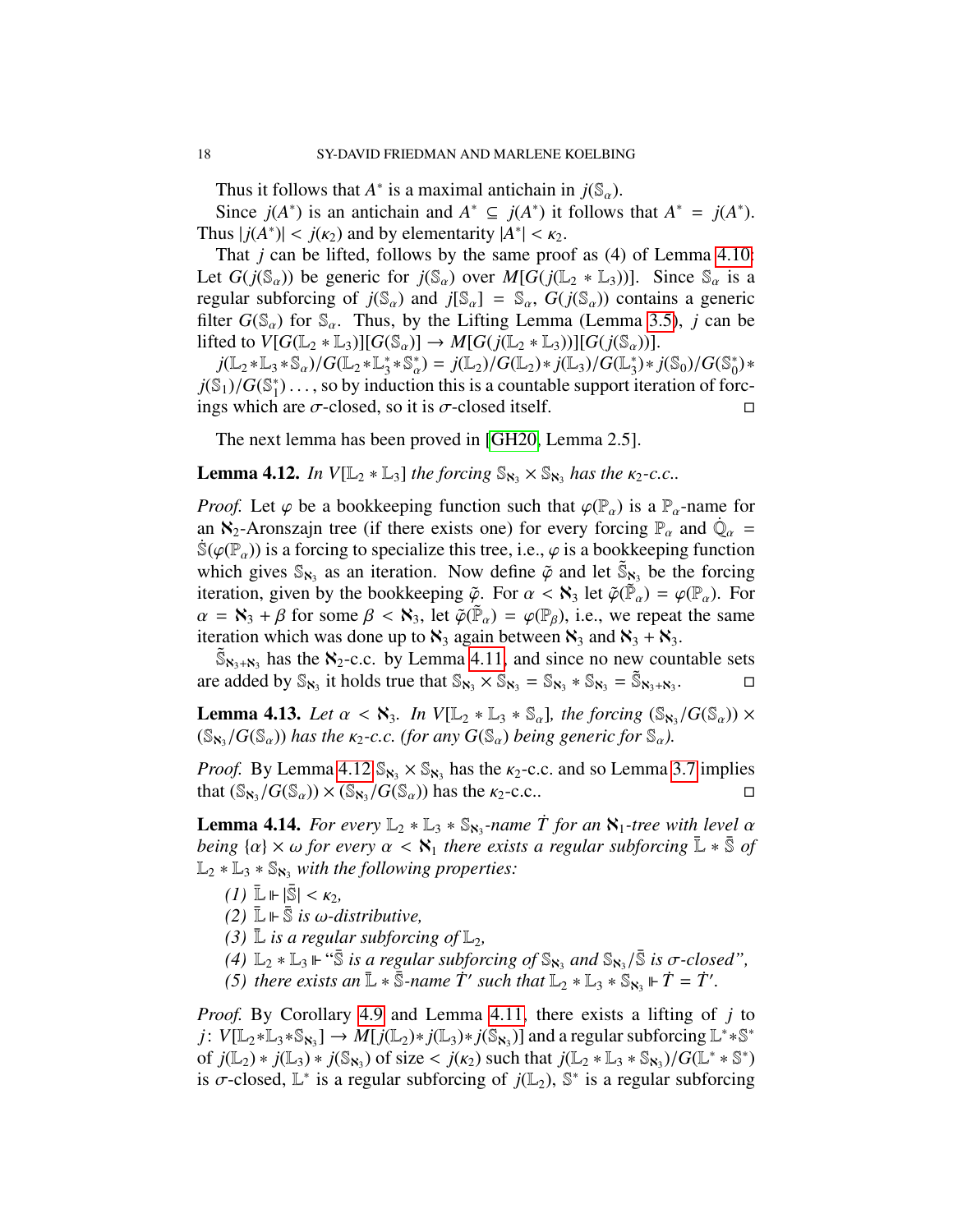of  $j(\mathbb{S}_{\aleph_3})$  and  $\mathbb{L}^* * \mathbb{S}^*$  is equivalent to  $\mathbb{L}_2 * \mathbb{L}_3 * \mathbb{S}_{\aleph_3}$ . In particular  $\mathbb{S}^*$  is  $\omega$ -<br>distributive distributive.

Let  $\overline{T}$  be an  $\mathbb{L}_2 * \mathbb{L}_3 * \mathbb{S}_{\aleph_3}$ -name for an  $\aleph_1$ -tree with level  $\alpha$  being  $\{\alpha\} \times \omega$ . Since the critical point of *j* is  $\kappa_2$ , *j*(*T*) is also a *j*(L<sub>2</sub>∗L<sub>3</sub>∗S<sub>N<sub>3</sub></sub>)-name for an N<sub>1</sub>-<br>tree. So there exists an  $\mathbb{I}^*$ ∗S<sup>\*</sup>-name  $\dot{T}^*$  such that *i*( $\mathbb{I}$ <sub>0</sub>∗ $\mathbb{I}$ <sub>0</sub>∗S<sub>N</sub>)  $\models$  *i(T*) –  $\dot{T}$ tree. So there exists an  $\mathbb{L}^* * \mathbb{S}^*$ -name  $\dot{T}^*$  such that  $j(\mathbb{L}_2 * \mathbb{L}_3 * \mathbb{S}_{\mathbb{N}_3}) \Vdash j(\dot{T}) = \dot{T}^*$ .

Thus we have that there exist regular subforcings  $\mathbb{L}^*, \mathbb{S}^*$  of  $j(\mathbb{L}_2)$ ,  $j(\mathbb{S}_{\aleph_3})$ <br>ch that  $\mathbb{S}^*$  is  $\omega$ -distributive  $\mathbb{S}^*$   $\leq i(\kappa_2)$  and an  $\mathbb{I}^* * \mathbb{S}^*$ -name  $\dot{T}^*$  for  $i(\dot{T})$ such that  $\mathbb{S}^*$  is  $\omega$ -distributive,  $|\mathbb{S}^*| < j(\kappa_2)$  and an  $\mathbb{L}^* * \mathbb{S}^*$ -name  $\dot{T}^*$  for  $j(\dot{T})$ .<br>And  $j(\mathbb{L} \times \mathbb{L}) \Vdash ``j(\mathbb{S} \times \mathbb{L})\mathbb{S}^*$  is  $\sigma$ -closed" And  $j(\mathbb{L}_2 * \mathbb{L}_3) \Vdash "j(\mathbb{S}_{\aleph_3})/\mathbb{S}^*$  is  $\sigma$ -closed".<br>By elementarity of *i* the same holds for

By elementarity of *j* the same holds for  $\mathbb{L}_2$ ,  $\mathbb{L}_3$  and  $\mathbb{S}_{\aleph_3}$ :

There exist regular subforcings  $\mathbb{\bar{L}}, \mathbb{\bar{S}}$  of  $\mathbb{L}_2, \mathbb{S}_{\aleph_3}$  such that  $\mathbb{\bar{S}}$  is  $\omega$ -distribu-<br>e and  $\mathbb{I} \times \mathbb{K}$  and  $\mathbb{L}_2 * \mathbb{L} \times \mathbb{S}$ .  $\mathbb{L} \times \mathbb{R}$  and  $\mathbb{L} \times \mathbb{R}$  and  $\mathbb{L} \times \$ tive and  $|\bar{\mathbb{S}}| < \kappa_2$ , and  $\mathbb{L}_2 * \mathbb{L}_3 \Vdash \mathbb{S}_{\aleph_3}/\bar{\mathbb{S}}$  is  $\sigma$ -closed" and an  $\bar{\mathbb{L}} * \bar{\mathbb{S}}$ -name  $\dot{T}'$ <br>such that  $\mathbb{L} \circ \mathbb{S} \to \mathbb{R} \circ \mathbb{S}_{\bowtie} \Vdash \dot{T} - \dot{T}'$ such that  $\mathbb{L}_2 * \mathbb{L}_3 * \mathbb{S}_{\aleph_3} \Vdash \dot{T} = \dot{T}'$ . . В последните при последните при последните и при последните при последните при последните при последните при<br>В последните при последните при последните при последните при последните при последните при последните при пос

Theorem 4.15. *It follows from the consistency of a supercompact cardinal and an inaccessible cardinal above that it is consistent that all*  $\aleph_2$ -Aronszajn *trees are special, there are such, and there is no*  $\aleph_1$ -*Kurepa tree and no*  $\aleph_2$ -*Kurepa tree.*

*Proof.* First we show that there are no  $\aleph_1$ -Kurepa trees: Assume  $\mathbb{L}_2 * \mathbb{L}_3 * \mathbb{S}_{\aleph_3}$ forces "There exists an  $\aleph_1$ -Kurepa tree". Let *T* be a name for an  $\aleph_1$ -tree with level  $\alpha$  equal to  $\{\alpha\} \times \omega$ .

By Lemma [4.14](#page-17-1) there exists a regular subforcing  $\mathbb{L} * \bar{\mathbb{S}}$  of  $\mathbb{L}_2 * \mathbb{L}_3 * \mathbb{S}_{\aleph_3}$ , and an  $\mathbb{L} * \bar{\mathbb{S}}$ -name  $\bar{T}$  such that  $\mathbb{L}_2 * \mathbb{L}_3 * \mathbb{S}_{\aleph_3} \vDash \dot{T} = \bar{T}$ .  $\bar{\mathbb{S}}$  is  $\sigma$ -closed,  $|\bar{\mathbb{S}}| < \kappa_2$ and  $\bar{\mathbb{L}}$  is a regular subforcing of  $\mathbb{L}_2$ ,  $\bar{\mathbb{S}}$  is a regular subforcing of  $\mathbb{S}_{\aleph_3}$  and  $\mathbb{L}_2 * \mathbb{L}_3 \Vdash \mathbb{S}_{\aleph_3}$  is  $\sigma$ -closed. Note that as  $\mathbb{\bar{L}}$  is a regular subforcing of  $\mathbb{L}_2$ ,  $\bar{T}$  can also be regarded as a  $\mathbb{L}_2 * \bar{\mathbb{S}}$ -name and  $\mathbb{L}_2 * \mathbb{L}_2 * \bar{\mathbb{S}}$  is equivalent to *T* can also be regarded as a  $\mathbb{L}_2 * \overline{\mathbb{S}}$ -name and  $\mathbb{L}_2 * \mathbb{L}_3 * \mathbb{S}$  is equivalent to  $\mathbb{L}_2 * \bar{\mathbb{S}} * \mathbb{L}_3 * \mathbb{S}/\bar{\mathbb{S}}.$ 

By Proposition [2.10](#page-3-1) there exists no  $\aleph_1$ -Kurepa tree in  $V[\mathbb{L}_2 * \overline{\mathbb{S}}]$ . So  $V[\mathbb{L}_2 * \overline{\mathbb{S}}] \models |[\dot{T}]| < \aleph_2$ .  $\mathbb{L}_3 * \mathbb{S}_{\aleph_3} / \overline{\mathbb{S}}$  is  $\sigma$ -closed, so it does not add branches<br>to  $\dot{T}$  so  $V[\mathbb{L}_2 * \overline{\mathbb{S}} * \mathbb{L}_2 * \mathbb{S}_3] \models "T$  is not an  $\aleph_1$ -Kurepa tree" to  $\overline{T}$ , so  $V[\mathbb{L}_2 * \overline{\mathbb{S}} * \mathbb{L}_3 * \mathbb{S}_{\aleph_3} / \overline{\mathbb{S}}] \models "T$  is not an  $\aleph_1$ -Kurepa tree".<br>No  $\aleph_2$ -Kurepa trees: Work in  $V[\mathbb{L}_2 * \mathbb{L}_3]$ . Let  $\overline{T}$  be an  $\mathbb{S}_3$ .

No  $\aleph_2$ -Kurepa trees: Work in  $V[\mathbb{L}_2 * \mathbb{L}_3]$ . Let  $\hat{T}$  be an  $\mathbb{S}_{\aleph_3}$ -name for an  $\aleph_2$ -tree. Since  $\mathbb{S}_{\aleph_3}$  has the  $\aleph_3$ -c.c. (indeed the  $\aleph_2$ -c.c.), we can assume that  $|\dot{T}| = \aleph_2$ . Hence there exists  $\alpha < \aleph_3$  such that  $\dot{T}$  is an  $\mathbb{S}_{\alpha}$ -name. So  $T \in V[\mathbb{L}_2 * \mathbb{L}_3 * \mathbb{S}_\alpha]$ . Note that  $|\mathbb{S}_\alpha| = \aleph_2$  and  $\mathbb{S}_\alpha$  has the  $\aleph_2$ -c.c., hence by Proposition [2.10](#page-3-1) there exists no  $\aleph_2$ -Kurepa tree in  $V[\mathbb{L}_2 * \mathbb{L}_3 * \mathbb{S}_\alpha]$ . Therefore  $V[\mathbb{L}_2 * \mathbb{L}_3 * \mathbb{S}_\alpha] \models |[T]| < \aleph_3$ . By Lemma [4.13](#page-17-2)  $(\mathbb{S}_{\aleph_3}/\mathbb{S}_\alpha)^2$  has the  $\kappa_2$ -c.c., so  $\mathbb{S}_{\alpha}$ .  $(\mathbb{S}_{\alpha})$  does not add branches to  $\ddot{T}$  so  $V[\mathbb{L}_2 * \mathbb{L}_3 * \mathbb{S}_3 * \mathbb{S}_3] \models \ddot{T}$  is not  $\mathbb{S}_{\mathbf{N}_3}/\mathbb{S}_\alpha$  does not add branches to  $\ddot{T}$ , so  $V[\mathbb{L}_2 * \mathbb{L}_3 * \mathbb{S}_\alpha * \mathbb{S}_{\mathbf{N}_3}/\mathbb{S}_\alpha] \models \ddot{T}$  is not an  $\mathbb{N}_2$ -Kurepa tree an  $\aleph_2$ -Kurepa tree.

After forcing with  $\mathbb{L}_2 * \mathbb{L}_3$ , CH holds, and since  $\mathbb{S}_{\aleph_3}$  is  $\sigma$ -closed, CH holds<br>the final model, which implies the existence of an  $\aleph_2$ -Aronszain tree (see in the final model, which implies the existence of an  $\aleph_2$ -Aronszajn tree (see Proposition [2.11\)](#page-4-1).  $\Box$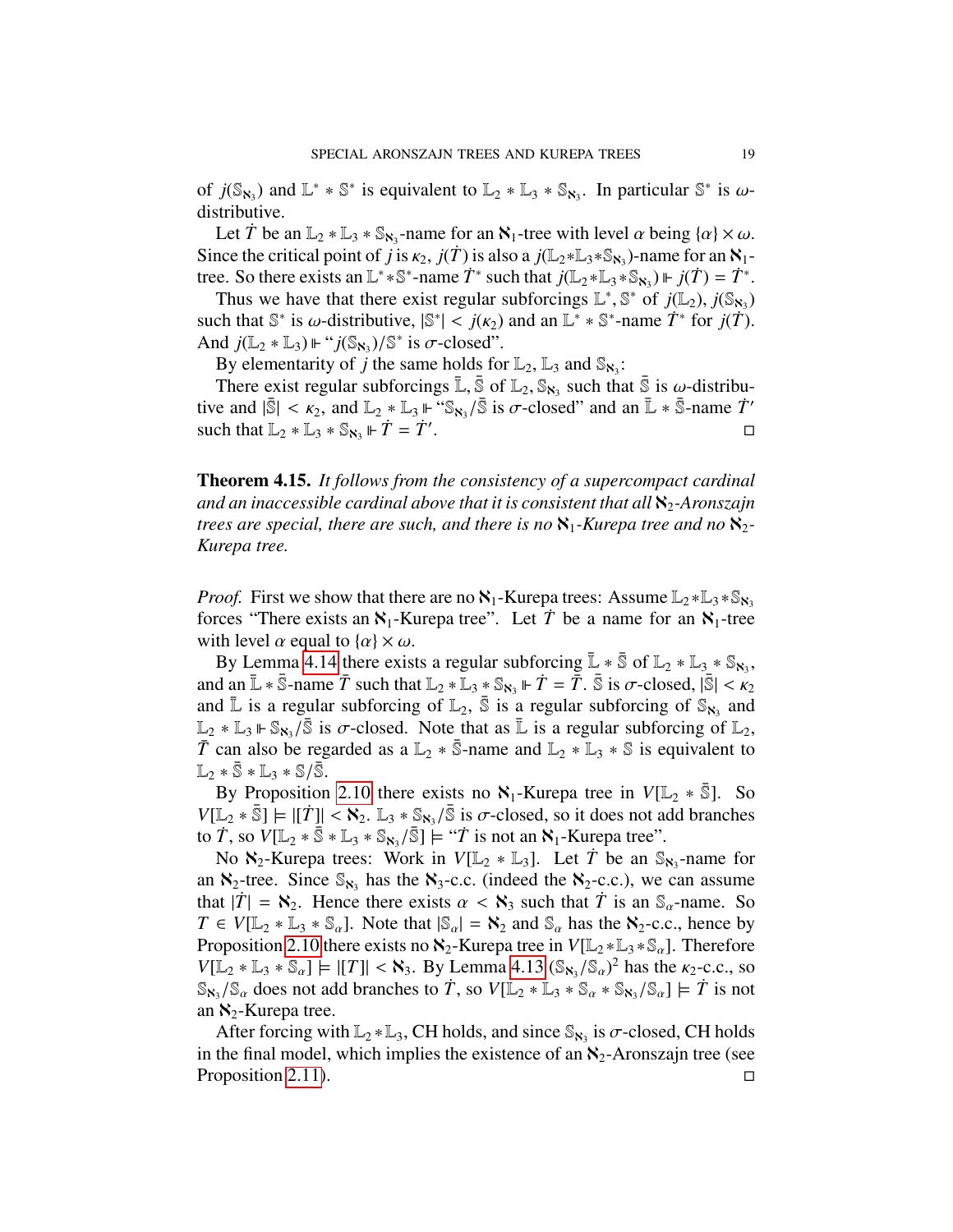### 5. TREES FOR ALL  $\aleph_n$

Now let us continue with the proof of the main result. Some of the proofs in this section are generalizations of proofs from the previous section.

From the existence of  $\omega$  many supercompact cardinal, we prove that it is consistent that for all  $0 < n < \omega$  all  $\aleph_n$ -Aronszajn trees are special, there are such, and there are no  $\aleph_n$ -Kurepa trees.

5.1. **Definition of the forcing.** Let  $\langle \kappa_n | 1 \rangle \langle n \rangle$  be an increasing sequence of Laver indestructible supercompact cardinals; for simplicity of notation let  $\kappa_1 = \aleph_1$ . Let  $\delta = (\sup_{0 \le n \le \omega} \kappa_n)^{++}$ .<br>For every  $1 \le n \le \omega$  let  $i : V \to M$  be a

For every  $1 < n < \omega$  let  $j_n : V \to M$  be a supercompactness embedding for  $\kappa_n$  with  $j_n(\kappa_n) > \delta$ . We will often write *j* instead of  $j_n$  if it is clear from context which *n* is meant.

Define the forcing iteration as follows. We start with an iteration of Lévy collapses of all the supercompact cardinals. For every  $n \geq 2$  let

$$
\mathbb{L}_n := \mathrm{Col}(\kappa_{n-1}, \langle \kappa_n \rangle^{V[\mathbb{L}_2 \ast \cdots \ast \mathbb{L}_{n-1}]}.
$$

We will use the following notation. Let  $\mathbb{L}_{\omega} := \mathbb{L}_2 * \mathbb{L}_3 * \mathbb{L}_4 * \dots$  with countable support, let  $\mathbb{L}_{>n} := \mathbb{L}_{n+1} * \mathbb{L}_{n+2} * \mathbb{L}_{n+3} * \dots$  with countable support, and let  $\mathbb{L}_{\leq n} := \mathbb{L}_2 * \mathbb{L}_3 * \cdots * \mathbb{L}_n$  and  $\mathbb{L}_{\leq n} := \mathbb{L}_2 * \mathbb{L}_3 * \cdots * \mathbb{L}_{n-1}$ .

To specialize the  $\aleph_1$ -Aronszajn trees, we use the classical forcing from [\[BMR70\]](#page-31-4):

**Definition 5.1.** Let *T* be an  $\aleph_1$ -Aronszajn tree. Let  $\mathcal{S}(T)$  be the forcing consisting of the following conditions:

(1) dom(*p*) ⊆ *T* is finite

(2) range( $p$ )  $\subseteq \omega$ 

(3) if  $x, y \in \text{dom}(p)$  and  $x \leq_T y$ , then  $p(x) \neq p(y)$ .

The order is given by  $q \leq p$  if  $q \supseteq p$ .

**Lemma 5.2.** *If T* is an  $\aleph_1$ -Aronszajn tree, then  $\mathcal{S}(T)$  has the c.c.c..

*Proof.* See [\[BMR70\]](#page-31-4) (or [\[Jec03,](#page-31-5) Lemma 16.18]). □

Following [\[GH20\]](#page-31-0) we combine the specializing forcings for all the  $\aleph_n$  as follows:

**Definition 5.3** (Specializing names). Assume that  $\mathbb P$  is a forcing with  $1_{\mathbb P}$   $\vdash$  "*T* is an  $\aleph_n$ -Aronszajn tree with  $\dot{T}_{\xi} = {\xi} \times \aleph_{n-1}$ ". Let  $\mathbb{S}_p(\dot{T})$  be the following forcing: Conditions are partial multi-valued functions f from  $\dot{T}$  into  $\aleph_n$ . forcing: Conditions are partial multi-valued functions *f* from *T* into  $\aleph_{n-1}$ of size <  $\aleph_{n-1}$  such that  $|f(s)| < \aleph_{n-1}$  and if  $f(s) \cap f(t) \neq \emptyset$ , then  $1_{\mathbb{P}} \Vdash ``s$  is incomparable to *t* in *T*<sup>\*\*</sup>. The order is given by  $g \le f$  if  $g \supseteq f$ .

Let us now define the iteration. Let  $\{A_n \mid n \in \omega\}$  be a partition of  $\delta$  such that every  $A_n$  is cofinal in  $\delta$ . Assume  $\mathbb{Q}_\beta$  has been defined for all  $\beta < \alpha$ .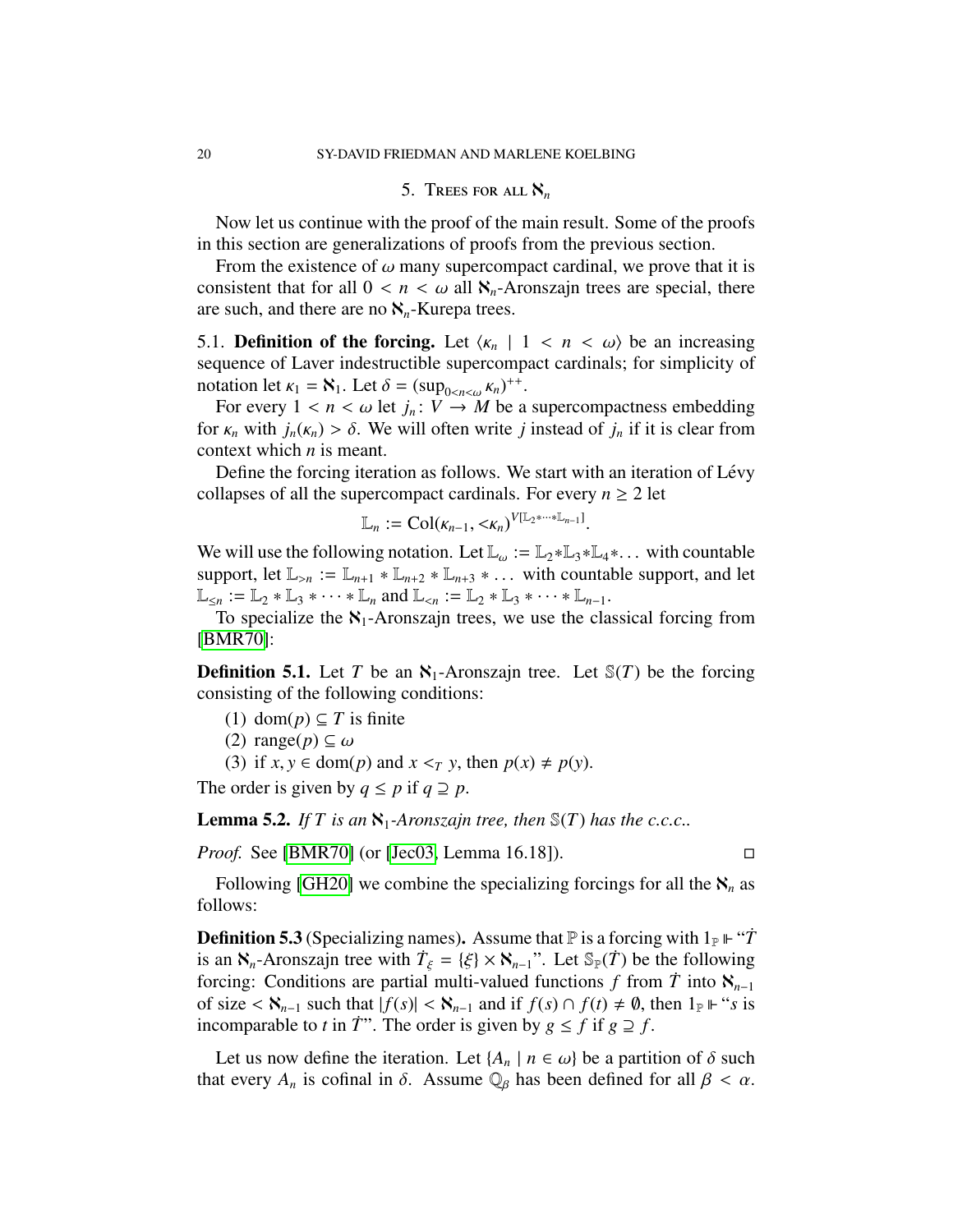Let  $\mathbb{S}_{\alpha}^{>n}$  be the iteration of all the  $\dot{\mathbb{Q}}_{\beta}$ , with  $\beta < \alpha$ , where  $\dot{\mathbb{Q}}_{\beta}$  is a forcing to specialize a name for an  $\mathbb{X}_{\alpha}$ -tree for some  $k > n$ , with a mixed support to specialize a name for an  $\aleph_k$ -tree for some  $k > n$ , with a mixed support such that *X* is a possible support if  $|A_k \cap X| < \kappa_{k-1}$  for each  $n < k < \omega$ . Analogously define  $\mathbb{S}_{\alpha}^{\geq n}$ .

Let  $\dot{S}_\alpha^n$  be an  $\mathbb{L}_\omega * \dot{S}_\alpha^{>n}$ -name for the iteration of all the  $\dot{\mathbb{Q}}_\beta$ ,  $\beta < \alpha$ , where  $\dot{\mathbb{Q}}_{\beta}$  is a forcing to specialize a name for an  $\mathbb{N}_n$ -tree with  $\langle \mathcal{K}_{n-1}$ -support.<br>Let  $\dot{\mathbb{S}}^{ be an  $\mathbb{I} \to \mathbb{S}^{ \geq n}$ -name for the iteration of all the  $\dot{\mathbb{Q}}$ -where$ 

Let  $\dot{\mathbb{S}}_{\alpha}^{< n}$  be an  $\mathbb{L}_{\omega} * \mathbb{S}_{\alpha}^{\geq n}$ -name for the iteration of all the  $\dot{\mathbb{Q}}_{\beta}$ , where  $\dot{\mathbb{Q}}_{\beta}$  is organized a name for an  $\mathbb{X}$ , tree for some  $k \leq n$ , with a mixed a forcing to specialize a name for an  $\aleph_k$ -tree for some  $k < n$ , with a mixed<br>support such that *X* is a possible support if  $|A_i \cap X| < \kappa$ , for each  $k < n$ support such that *X* is a possible support if  $|A_k \cap X| < \kappa_{k-1}$  for each  $k < n$ .

Finally let  $\dot{\mathbb{S}}_{\alpha} := \dot{\mathbb{S}}_{\alpha}^{>n} * \dot{\mathbb{S}}_{\alpha}^{ and let  $\mathbb{P}_{\alpha} := \mathbb{L}_{\omega} * \dot{\mathbb{S}}_{\alpha}$ . So  $\mathbb{P}_{\alpha}$  has a mixed$ support: for every *n*, the forcings which specialize names for  $\aleph_n$ -trees, as a subiteration, have <κ*<sup>n</sup>*−1-support.

If  $\alpha \in A_n$ , let  $\dot{T}_\alpha^n$  be an  $\overline{\mathbb{L}}_\omega^* \mathbb{S}_\alpha^{>n} * \mathbb{S}_\alpha^n$ -name for an  $\mathbb{N}_n$ -Aronszajn tree, if there exists one, and let  $\dot{\mathbb{Q}}_{\alpha} := \mathbb{S}_{\mathbb{L}_{\omega} * \mathbb{S}_{\alpha} \times n}(\dot{T}_{\alpha}^{n})$  be the forcing to specialize the name  $\dot{T}_\alpha^n$ . Otherwise let  $\dot{Q}_\alpha$  be the trivial forcing.<br>Continue this iteration for length  $\delta$ , using a b

Continue this iteration for length  $\delta$ , using a bookkeeping function such<br>at every  $\aleph$  - Aronszain tree will get specialized in one step of the iteration that every  $\aleph_n$ -Aronszajn tree will get specialized in one step of the iteration. To see that it is possible to specialize all  $\aleph_n$ -Aronszajn trees for all  $0 < n <$ ω, note that for every  $\alpha < \delta$  the size of  $\mathbb{S}_{\alpha}$  is less than δ. Therefore  $2^{\aleph_n} < \delta$ in  $V[\mathbb{L}_{\omega} * \mathbb{S}_{\alpha}]$ . So there exist less than  $\delta$  many  $\aleph_n$ -Aronszajn trees with level  $\xi$  equal to  $\xi$  ×  $\aleph_{n-1}$  in this model. This shows that it is possible to specialize all  $\aleph_n$ -Aronszajn trees in an iteration of length  $\delta$ .

**Lemma 5.4.** *Let*  $\dot{T}$  *be a*  $\mathbb{P}$ *-name for an*  $\aleph_n$ *-Aronszajn tree. For every*  $(\xi, \beta) \in$  $\aleph_n$  ×  $\aleph_{n-1}$  *the set* {*g* ∈  $\mathbb{S}_{\mathbb{P}}(T)$  | ( $\xi, \beta$ ) ∈ *dom*(*g*)} *is dense in*  $\mathbb{S}_{\mathbb{P}}(T)$ *.* 

*Proof.* Let  $f \in \mathbb{S}_{\mathbb{P}}(T)$ ,  $\xi \in \mathbb{N}_n$  and  $\beta \in \mathbb{N}_{n-1}$ . Since  $|\text{dom}(f)| < \mathbb{N}_{n-1}$ , and  $|f(s)| < \aleph_{n-1}$  for every  $s \in \text{dom}(f)$ , there exists  $i \in \aleph_{n-1} \setminus \text{rng}(f)$ . Let  $g := f \cup ((\xi \beta) \cdot i)$ . So  $g \le f$  and  $(\xi \beta) \in \text{dom}(g)$ .  $g := f \cup ((\xi, \beta), i)$ . So  $g \le f$  and  $(\xi, \beta) \in \text{dom}(g)$ .

**Lemma 5.5.** Let  $\mathbb P$  be a forcing with  $1_{\mathbb P} \Vdash "T$  is an  $\aleph_n$ -Aronszajn tree". Then  $\mathbb{P} * \mathbb{S}_{\mathbb{P}}(\dot{T}) \Vdash ``\dot{T}$  is special".

*Proof.* In *V*[P] let *G* be a generic filter for  $\mathbb{S}_{\mathbb{P}}(\dot{T})$ . Let  $F := \bigcup \{f \in \mathbb{S}_{\mathbb{P}}(\dot{T}) \mid f \in \mathbb{S}_{\mathbb{P}}(\dot{T})\}$ *f* ∈ *G*}. It follows from the above lemma that dom(*F*) =  $\aleph_n$  ×  $\aleph_{n-1}$ . For *s*, *t* ∈  $\mathbb{N}_n \times \mathbb{N}_{n-1}$  with  $F(s) = F(t)$  we have that  $1_{\mathbb{P}}$  ⊩ "*s* and *t* are incomparable in *T*<sup>\*\*</sup>, hence  $F(s) \neq F(t)$  if  $s < t$ . So *F* is a specializing function of *T*.

We will show that all  $\aleph_n$  are preserved by the forcing iteration after  $\mathbb{L}_{\omega}$ and can thus conclude that in the extension by  $\mathbb{P}_{\delta}$ , all  $\aleph_n$ -Aronszajn trees will be special for all  $n \in \omega$ .

### 5.2. Chain condition and closure.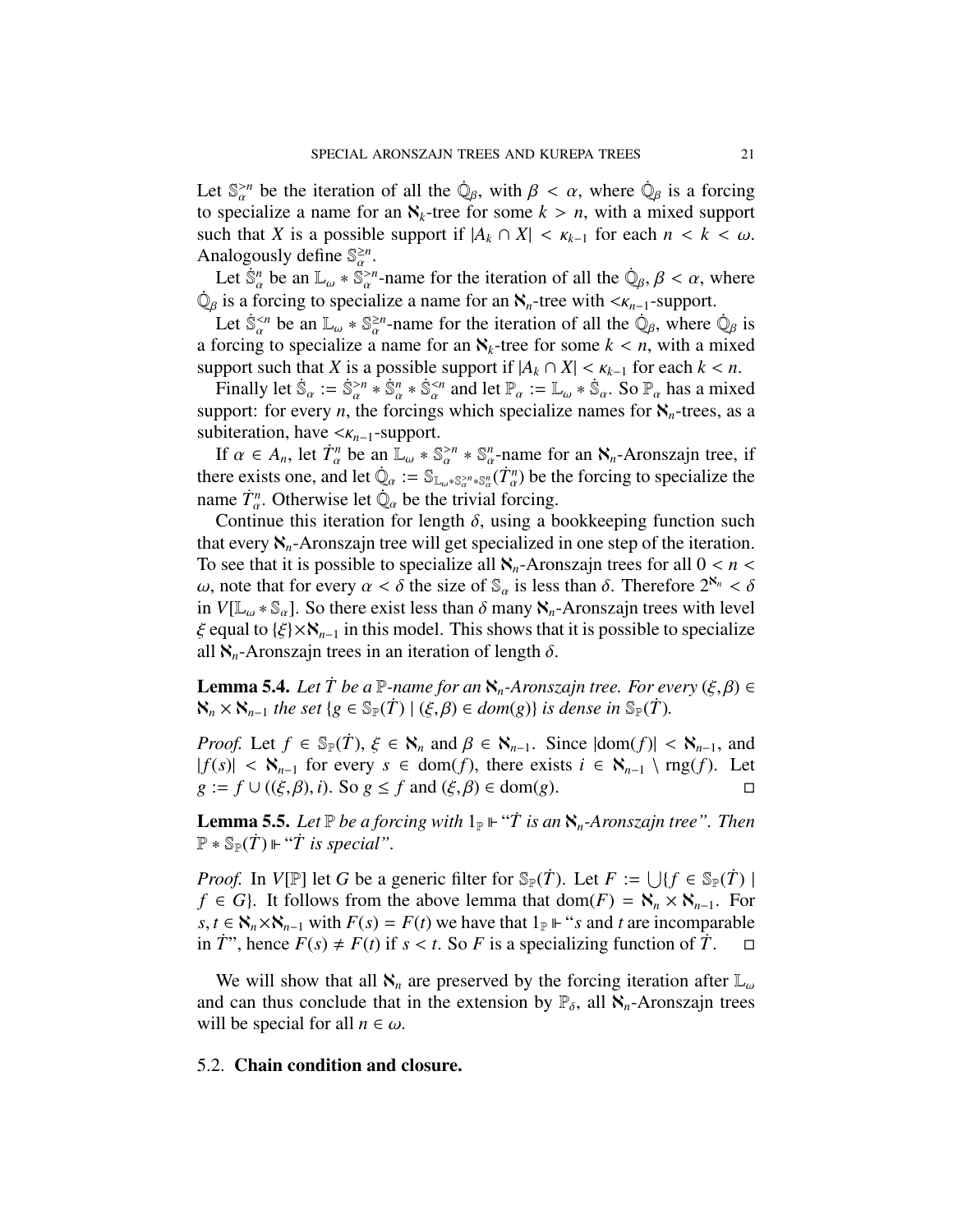<span id="page-21-0"></span>**Lemma 5.6.** *Let*  $\alpha \leq \delta$ . *In*  $V[\mathbb{L}_{\leq k}]$  *let*  $j_{k+1}: V \rightarrow M$  *be a supercompact embedding for*  $\kappa_{k+1}$  *such that*  $j_{k+1}(\kappa_{k+1}) > |\mathbb{L}_{\geq k+1} * \mathbb{S}_{\alpha}^{\geq k+1}|$ .<br>*There exists a regular subforcing*  $\mathbb{P}^*$  *of*  $j_{k+1}(\mathbb{L}_{\geq k+1})$  which

*There exists a regular subforcing*  $\mathbb{P}^*$  of  $j_{k+1}(\mathbb{L}_{k+1})$  *which is forcing equivalent to*  $\mathbb{L}_{\geq k+1} * \mathbb{S}_{\alpha}^{\geq k+1}$  *such that*  $j_{k+1}(\mathbb{L}_{k+1})/\mathbb{P}^*$  *is equivalent to*  $j_{k+1}(\mathbb{L}_{k+1})$  *and*  $j_{k+1}(\mathbb{L}_{\geq k+1}) \times \mathbb{S}^{\geq k+1}$   $\mathbb{P}^*$  *is*  $\lt i_k$   $\cdot$   $(\kappa_k)$  *closed*  $j_{k+1}(\mathbb{L}_{\geq k+1} * \mathbb{S}_{\alpha}^{\geq k+1})/\mathbb{P}^*$  *is*  $\lt j_{k+1}(\kappa_k)$ *-closed.* 

*Proof.* Let  $G(\mathbb{L}_{\leq k})$  be generic for  $\mathbb{L}_{\leq k}$  and let  $j_{k+1} : V \to M$  be a supercompact embedding for  $\kappa_{k+1}$  such that  $j_{k+1}(\kappa_{k+1}) > |\mathbb{L}_{\geq k+1} * \mathbb{S}_{\alpha}^{\geq k+1}|$ .<br>So  $V[G(\mathbb{L}_{\leq k})] \models \mathbb{L}_{\geq k+1} * \mathbb{S}^{\geq k+1}$  is  $\leq k$  -closed and  $j_{k+1}(\kappa_{k+1}) > |\mathbb{L}_{\geq k+1} * \mathbb{L}_{\geq k+1}|$  $\begin{array}{l} \text{So } V[G(\mathbb{L}_{\leq k})] \models \mathbb{L}_{\geq k+1} * \mathbb{S}_{\alpha}^{\geq k+1} \text{ is } < \kappa_k\text{-closed and } j_{k+1}(\kappa_{k+1}) > |\mathbb{L}_{\geq k+1} * \mathbb{S}_{\alpha}^{\geq k+1}| \text{ and we can apply Theorem 4.5 This gives  $\iota: \mathbb{L}_{\geq k+1} * \mathbb{S}_{\geq k+1}^{\geq k+1} \rightarrow \mathbb{L}_{\geq k+1} \end{array}$$  $\mathbb{S}_{\alpha}^{\geq k+1}$  and we can apply Theorem [4.5.](#page-10-0) This gives  $\iota: \mathbb{L}_{\geq k+1} * \mathbb{S}_{\alpha}^{\geq k+1} \to$ <br>Col( $\iota_k < i_k$ ,  $(\kappa_{k+1})$ ) such that if  $G(\mathbb{L}_{\geq k+1} * \mathbb{S}_{\geq k+1})$  is a generic filter for  $\text{Col}(\kappa_k, \langle j_{k+1}(\kappa_{k+1})\rangle)$  such that if  $G(\mathbb{L}_{\geq k+1} * \mathbb{S}_{\alpha}^{\geq k+1})$  is a generic filter for  $\mathbb{L}_{\geq k+1} * \mathbb{S}_{\alpha}^{\geq k+1}$  over  $V[G(\mathbb{L}_{\leq k})]$ , then the collapse  $\text{Col}(k_k, \leq j_{k+1}(k_{k+1}))$  is equiv-<br>alent to the quotient  $\text{Col}(k_k, \leq j_{k+1}(k_{k+1})) / [G(\text{Col}(k_k, \leq j_{k+1}(k_{k+1})))]$  which is alent to the quotient  $\text{Col}(\kappa_k, \langle j_{k+1}(\kappa_{k+1})) / \{[G(\text{Col}(\kappa_k, \langle j_{k+1}(\kappa_{k+1})))]\}$ , which is equal to  $j_{k+1}(\mathbb{L}_{k+1})/i[G(\mathbb{L}_{\geq k+1} * \mathbb{S}_{\alpha}^{\geq k+1})].$ <br>Moreover  $i_{k+1}(\mathbb{L}_{\geq k+1} * \mathbb{S}^{\geq k+1})$  is  $\leq i_k$ .

Moreover  $j_{k+1}(\mathbb{L}_{\geq k+1} * \mathbb{S}_{\alpha}^{\geq k+1})$  is  $\langle j_{k+1}(\kappa_k)$ -closed and therefore also the quotient  $j_{k+1}(\mathbb{L}_{\geq k+1} * \mathbb{S}_{\alpha}^{\geq k+1})/i[G(\text{Col}(\kappa_k, < j_{k+1}(\kappa_{k+1})))]$  is  $\lt j_{k+1}(\kappa_k)$ -closed, so  $\mathbb{P}^* := \iota(\mathbb{L}_{\geq k+1} * \mathbb{S}^{\geq k+1}]$  is the forcing we are looking for  $\mathbb{P}^* := \iota[\mathbb{L}_{\geq k+1} * \mathbb{S}_{\alpha}^{\geq k+1}]$  is the forcing we are looking for.

**Corollary 5.7.** In  $V[\mathbb{L}_{\leq k}]$  the forcing  $\mathbb{L}_{k+1}$  has a regular subforcing  $\mathbb{P}^{**}$  of  $size \lt \kappa_{k+1}$  *such that*  $\mathbb{L}_{k+1}/\mathbb{P}^{**}$  *is equivalent to*  $\mathbb{L}_{k+1}$  *and*  $(\mathbb{L}_{\ge k+1} * \mathbb{S}_{\alpha}^{\ge k+1})/\mathbb{P}^{**}$ <br>*is*  $\lt \kappa_{k-1}$  closed *is* <κ*<sup>k</sup>-closed.*

*Proof.* This follows directly by elementarity from Lemma [5.6.](#page-21-0) □

**Corollary 5.8.** *There exists a reduction map*  $\pi$ :  $j_{k+1}(\mathbb{L}_{\leq k} * \mathbb{L}_{>k} * \mathbb{S}_{\delta}^{\geq k+1}) \rightarrow$ L<sup>≤</sup>*<sup>k</sup>* ∗ P ∗∗ *.*

*Proof.* This follows directly from Lemma [5.6.](#page-21-0) □

<span id="page-21-1"></span>**Lemma 5.9.**  $\mathbb{L}_{\omega} * \mathbb{S}_{\alpha}^{\geq k+1} \Vdash ``There exists no \aleph_k-Kurepa tree" for every  $\alpha \leq \delta$ .$ 

*Proof.* First note that  $\mathbb{L}_{\omega} * \mathbb{S}_{\alpha}^{\geq k+1} \Vdash \mathbf{N}_k = \mathcal{K}_k$ .<br>Assume  $\mathbb{L}_{\omega} * \mathbb{S}^{\geq k+1} \Vdash$  "There exists a  $\mathcal{K}_k$ .

Assume  $\mathbb{L}_{\omega} * \mathbb{S}_{\alpha}^{\geq k+1}$   $\Vdash$  "There exists a  $\kappa_k$ -Kurepa tree", let  $\dot{T}$  be a name for  $s$   $\kappa_k$ -tree  $\mathbb{L}_{\omega} * \mathbb{S}^{\geq k+1}$  is equivalent to  $\mathbb{L}_{\omega_k} * \mathbb{P}^* * \mathbb{L}_{\omega_k}/\mathbb{P}^* * \mathbb{S}^{\geq k+1}/\math$ this  $\kappa_k$ -tree.  $\mathbb{L}_{\omega} * \mathbb{S}_{\alpha}^{\geq k+1}$  is equivalent to  $\mathbb{L}_{\leq k} * \mathbb{P}^* * \mathbb{L}_{>k}/\mathbb{P}^* * \mathbb{S}_{\alpha}^{\geq k+1}/\mathbb{P}^*$ .<br>Since  $\kappa_{\alpha}$  is Laver indestructible and  $\mathbb{L}_{\leq k} * \mathbb{P}^* < \kappa_{\alpha}$  in the ex-

Since  $\kappa_{k+1}$  is Laver indestructible and  $|\mathbb{L}_{\leq k} * \mathbb{P}^*| < \kappa_{k+1}$ , in the extension  $\mathbb{L}_{\leq k} * \mathbb{P}^*| > \kappa_{k+1}$ , in the extension  $V[\mathbb{L}_{\leq k} * \mathbb{P}^*]$  by this forcing,  $\kappa_{k+1}$  is still supercompact, in particular inacces-<br>sible so  $V[\mathbb{L}_{\leq k} * \mathbb{P}^*] \vdash ||\mathcal{T}|| \leq \kappa_{k+1}$  and  $\mathbb{L}_{\leq k} / \mathbb{P}^* * \mathbb{S} \leq k+1 / \mathbb{P}^*$  is  $\leq \kappa_{k-1}$ cl sible, so  $V[\mathbb{L}_{\leq k} * \mathbb{P}^*] \models |[T]| < \kappa_{k+1}$  and  $\mathbb{L}_{\geq k}/\mathbb{P}^* * \mathbb{S}_{\alpha}^{\geq k+1}/\mathbb{P}^*$  is  $\lt \kappa_k$ -closed, so it does not add branches to  $\dot{T}$  so  $V[\mathbb{L}_{\leq k} * \mathbb{P}^* * [\mathbb{L}_{\leq k}/\mathbb{P}^* * \mathbb{S}^{\geq k+1}/\$ so it does not add branches to *T*, so  $V[\mathbb{L}_{\leq k} * \mathbb{P}^* * \mathbb{L}_{>k}/\mathbb{P}^* * \mathbb{S}_{\alpha}^{\geq k+1}]$ <br>"*T* is not a  $\kappa_1$ -Kurena tree"  $\frac{2k+1}{\alpha}/\mathbb{P}^*$ ]  $\models$ "T is not a  $\kappa_k$ -Kurepa tree"  $\square$ 

**Lemma 5.10.** *If*  $\dot{T}$  *is an*  $\mathbb{L}_{\omega} * \mathbb{S}_{\delta}^{>n} * \mathbb{P}^{**}$ -name for a  $\kappa_k$ -tree, then  $V[\mathbb{L}_{\omega} * \mathbb{S}_{\delta}^{>n} * \mathbb{P}^{**}] \vdash |\vec{T}|| \leq \kappa_k$  $\mathbb{P}^*$ ]  $\models |[T]| < \kappa_{k+1}.$ 

*Proof.* By Lemma [5.9,](#page-21-1)  $V[\mathbb{L}_{\omega} * \mathbb{S}_{\delta} > n] \models |[T]| < \kappa_{k+1}$  and since  $|\mathbb{P}^{**}| < \kappa_k$ , in particular  $(\mathbb{P}^{**})^2$  has the  $\kappa_i$ -c.c. so by Lemma 3.9 it does not add branches particular (P<sup>\*\*</sup>)<sup>2</sup> has the  $\kappa_k$ -c.c., so by Lemma [3.9](#page-8-0) it does not add branches to  $\dot{T}$ .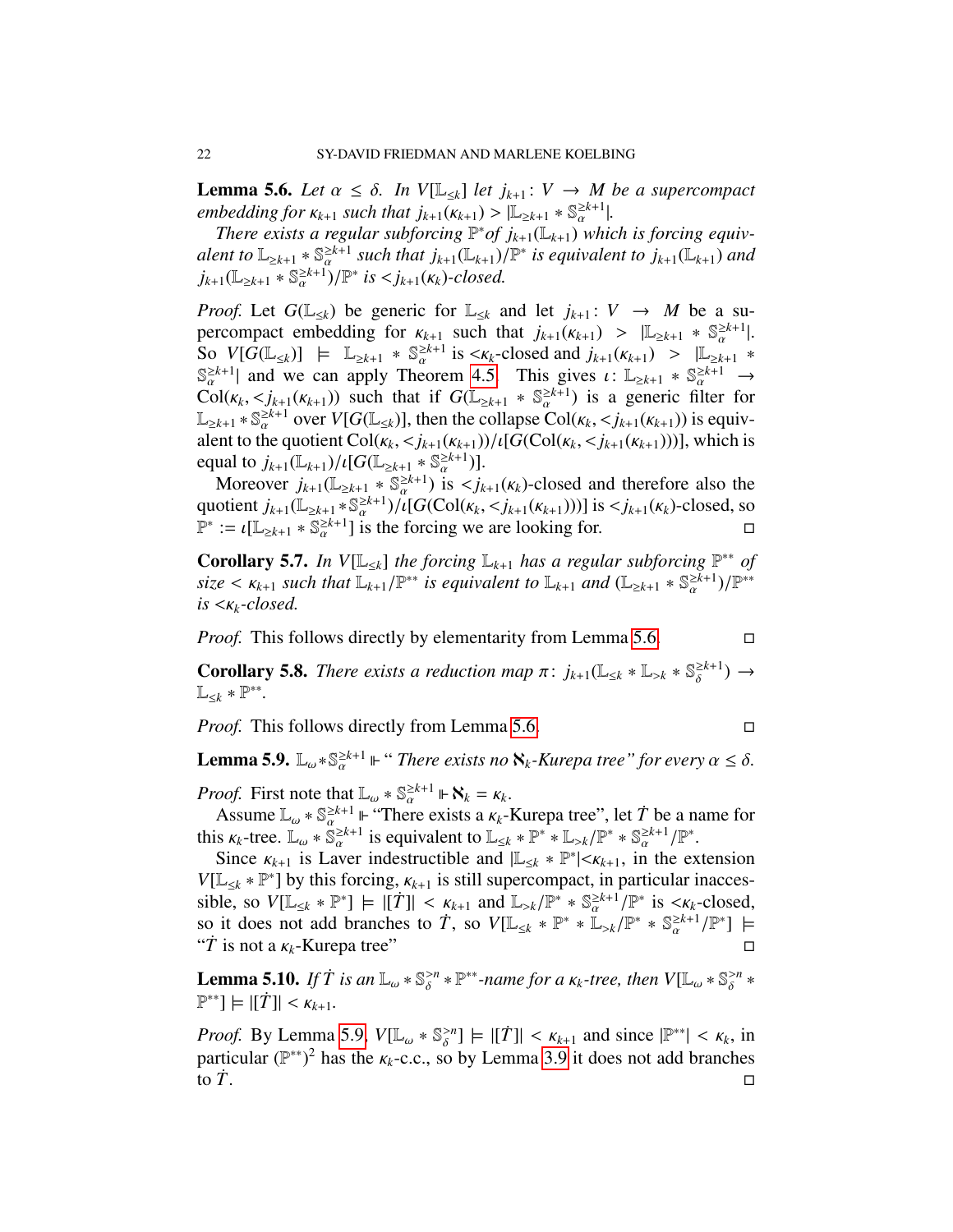**Lemma 5.11.** Let  $j: V \to M$  be a supercompact embedding for  $\kappa_k$  with  $j(k_k) > k_{k+1}$  and  $\leq k_{k+1}$  *M*  $\subseteq$  *M. Let*  $G(\mathbb{L}_{\leq k})$  *be generic for*  $\mathbb{L}_{\leq k}$  *and*  $G(\mathbb{L}_{>k} \times$  $s \geq k+1$  $\frac{\geq k+1}{\delta}$  *be generic for*  $\mathbb{L}_{>k} * \mathbb{S}_{\delta}^{\geq k+1}$ <br>and  $G(i\mathbb{L}_{>k} * \mathbb{S}_{\delta}^{\geq k+1})$  for  $i\mathbb{L}_{>k}$  $\frac{\geq k+1}{\delta}$ . Then there exist generic filters  $G(j(\mathbb{L}_{\leq k}))$ *and*  $G(j(\mathbb{L}_{>k} * \mathbb{S}_{\delta}^{\geq k+1}))$  *for*  $j(\mathbb{L}_{\leq k})$  *and*  $j(\mathbb{L}_{>k} * \mathbb{S}_{\delta}^{\geq k+1})$  *such that the super*compact embedding *j* can be lifted to *j*:  $V[G(\mathbb{L}_{\leq k})][G(\mathbb{L}_{>k} * \mathbb{S}_{\delta}^{\geq k+1})] \rightarrow$ <br>*MEG*( $\mathcal{F}$ <sup>T</sup>) >  $\mathcal{F}$ *M*[*G*(*j*(L<sub>≤*k*</sub>))][*G*(*j*(L<sub>>*k*</sub> \*  $\mathbb{S}_{\delta}^{\geq k+1}$ ))]*.* 

*Proof.* Let *j*:  $V \rightarrow M$  be a supercompact embedding with  $j(\kappa_k) > \kappa_{k+1}$  and  $\frac{S\kappa_{k+1} M}{S} \subset M$ . Let  $G(\mathbb{L})$  be generic for  $\mathbb{L}_k$  and  $G(\mathbb{L}_k \times \mathbb{S}^{\geq k+1})$  generic for  $\leq$ K<sub>*k*+1</sub></sub>*M* ⊆ *M*. Let *G*(L<sub>k</sub>) be generic for L<sub>k</sub> and *G*(L<sub>>k</sub> ∗ S<sub>δ</sub><sup>≥*k*+1</sup>)</sub> generic for  $\mathbb{L}_{\geq k} * \mathbb{S}_{\delta}^{\geq k+1}$  over  $V[G(\mathbb{L}_{k})].$ 

Let  $\iota: \mathbb{L}_{\geq k} * \mathbb{S}_{\delta}^{\geq k+1} \to j(\mathbb{L}_k)/G(\mathbb{L}_k)$  be a regular embedding as in Lemma [5.6.](#page-21-0)<br>We can choose  $G(i(\mathbb{L}))$  such that  $G(i(\mathbb{L})) \cap \text{range}(\iota) = i[G(\mathbb{L}_{\geq k} \otimes \mathbb{Z}^{k+1})]$ We can choose  $G(j(\mathbb{L}_k))$  such that  $G(j(\mathbb{L}_k)) \cap \text{range}(t) = \iota[G(\mathbb{L}_{>k} * \mathbb{S}_{\delta}^{\geq k+1})],$ <br>us  $\iota[G(\mathbb{L}_{>k} * \mathbb{S}_{\delta}^{\geq k+1})] \in V[G(i(\mathbb{L}))$  and  $G(\mathbb{L}_{>k} \subset G(i(\mathbb{L}))$ ; that is possible thus  $\iota[G(\mathbb{L}_{>k} * \mathbb{S}_{\delta}^{\geq k+1})] \in V[G(j(\mathbb{L}_k))]$  and  $G(\mathbb{L}_k) \subseteq G(j(\mathbb{L}_k))$ ; that is possible because  $\mathbb{L}_{\delta} * \iota[\mathbb{L}_{\delta} * \mathbb{S}^{\geq k+1}]$  is a requier subforcing of  $i(\mathbb{L}_{\delta})$ because  $\mathbb{L}_k * \iota[\mathbb{L}_{>k} * \mathbb{S}_{\delta}^{\geq k+1}]$  is a regular subforcing of  $j(\mathbb{L}_k)$ .<br>Thus it follows that  $\iota[G(\mathbb{L}_{>k} * \mathbb{S}^{\geq k+1})] \subset V[G(\iota(\mathbb{L}_k))]$  and

Thus it follows that  $\iota[G(\mathbb{L}_{>k} * \mathbb{S}_{\delta}^{\geq k+1})] \subseteq V[G(j(\mathbb{L}_k))]$  and since  $\iota, j \upharpoonright \mathbb{L}_{>k} *$ <br> $\iota^{k+1} \subset V[G(j(\mathbb{L}_k))]$  it follows that  $i[G(\mathbb{L}_{>k} * \mathbb{S}^{\geq k+1})] \subset V[G(j(\mathbb{L}_k))]$  Since  $\mathbb{S}_{\delta}^{\geq k+1} \in V[G(j(\mathbb{L}_k))]$  it follows that  $j[G(\mathbb{L}_{\geq k} * \mathbb{S}_{\delta}^{\geq k+1})] \in V[G(j(\mathbb{L}_k))]$ . Since M is closed under subsets of size  $\leq$   $\kappa_{k+1}$  the same holds for  $M[G(j(\mathbb{L}_k))]$ <br>and therefore  $i[G(\mathbb{L}_k) * \mathbb{S}^{\geq k+1}] \in M[G(j(\mathbb{L}_k))]$ and therefore  $j[G(\mathbb{L}_{\geq k} * \mathbb{S}_{\delta}^{\geq k+1})] \in M[G(j(\mathbb{L}_{k}))].$ 

 $j[G(\mathbb{L}_{>k} * \mathbb{S}_{\delta}^{\geq k+1})] \subseteq j[\mathbb{L}]$  $\left[\begin{array}{c} \geq k+1 \\ \delta \end{array}\right] \subseteq j[\mathbb{L}_{>k} * \mathbb{S}_{\delta}^{\geq k+1}]$ <br>with  $\left| \begin{array}{c} j \in \mathbb{C} \setminus \mathbb{R} \\ j \in \mathbb{C} \end{array} \right| \subseteq \mathbb{R}^k$  $\begin{bmatrix} \frac{\geq k+1}{\delta} \end{bmatrix} \subseteq j(\mathbb{L}_{>k} * \mathbb{S}_{\delta}^{\geq k+1})$ <br>  $\geq k+1$ )  $\mathbb{L}_{\leq k}(k)$  and  $j(\mathbb{R})$  $\delta_{\delta}^{\geq k+1}$ ),  $j[G(\mathbb{L}_{\geq k} * \mathbb{S}_{\delta}^{\geq k+1})]$ )] is a directed set with  $|j[G(\mathbb{L}_{>k} * \mathbb{S}_{\delta}^{\geq k+1})]| < j(k_k)$  and  $j(\mathbb{L}_{>k} * \mathbb{S}_{\delta}^{\geq k+1})$  is  $\lt j(k_k)$ -<br>directed closed, therefore there exists a mastercondition  $n \in i(\mathbb{L}_{\geq k} * \mathbb{S}_{\leq k+1})$ directed closed, therefore there exists a mastercondition  $p \in j(\mathbb{L}_{\geq k} * \mathbb{S}_{\delta}^{\geq k+1})$ δ ) for  $j[G(\mathbb{L}_{>k} * \mathbb{S}_{\delta}^{\geq k+1})]$  $\begin{bmatrix} \frac{\sum k+1}{\delta} \end{bmatrix}$ . Let  $G(j(\mathbb{L}_{>k} * \mathbb{S}_{\delta}^{\geq k+1})$  $\frac{\geq k+1}{\delta}$ )) be generic for  $j(\mathbb{L}_{>k} * \mathbb{S}_{\delta}^{\geq k+1})$ δ ) with  $p \in G(j(\mathbb{L}_{>k} * \mathbb{S}_{\delta}^{\geq k+1}))$  $\delta_{\delta}^{\ge k+1}$ )). It follows that *j*[ $G(\mathbb{L}_{>k} * \mathbb{S}_{\delta}^{\ge k+1})$ <br>use the Lifting Lemma (Lemma 3.5)  $\begin{bmatrix} \frac{\sum k+1}{\delta} \\ 3 \end{bmatrix} \subseteq G(j(\mathbb{L}_{>k} * \mathbb{S}_{\delta}^{\geq k+1}))$ )).

້<br>n Now we can use the Lifting Lemma (Lemma [3.5\)](#page-6-2) to lift *j* to an embedding *j*:  $V[G(\mathbb{L}_k)][G(\mathbb{L}_{>k} * \mathbb{S}_{\delta}^{\geq k+1})]$  $\left[\begin{matrix} \sum_{k=1}^{k} a_k \delta \end{matrix}\right] \rightarrow M[G(j(\mathbb{L}_k))][G(j(\mathbb{L}_{>k} * \mathbb{S}_{\delta}^{\geq k+1}))]$ ))].

One of the main technical parts of the proof is to show that the forcing iteration has a good chain condition. The main work lies in the following lemma, which deals with the successor step of the iteration. Note that L*<sup>k</sup>* ∗  $\mathbb{L}_{\geq k} * \mathbb{S}_{\delta}^{\geq k+1}$  with  $\mathbb{L}_{k} * \mathbb{P}^{*}$  as a subforcing of  $j(\mathbb{L}_{k} * \mathbb{L}_{\geq k} * \mathbb{S}_{\delta}^{\geq k+1})$  fulfills the requirements of the lemma requirements of the lemma.

**Lemma 5.12.** *Assume*  $\mathbb P$  *is a forcing with*  $V[G(\mathbb P)] \models \kappa_k = \aleph_k$  *and*  $\mathbb P^*$  *is forcing equivalent to*  $\mathbb P$  *and*  $\mathbb P^*$  *is a regular subforcing of i.* ( $\mathbb P$ ) with *reduction* forcing equivalent to  $\mathbb P$  and  $\mathbb P^*$  is a regular subforcing of  $j_k(\mathbb P)$  with reduction  $\pi$  *and*  $j_k(\mathbb{P})/G(\mathbb{P}^*)$  *is*  $\langle K_{k-1} \cdot closed$ *. Let*  $j_k: V[G(\mathbb{P})] \to M[G(j_k(\mathbb{P}))]$  *be a* lifting of the supercompact embedding of  $\kappa$ , and  $\mathbb{S} - \mathbb{S}_r(T)$  a specializing *a lifting of the supercompact embedding of*  $\kappa_k$  *and*  $\mathcal{S} = \mathcal{S}_P(T)$  *a specializing forcing of a*  $\kappa_k$ -*Aronszajn tree in V*[ $G(\mathbb{P})$ ].

- *(1) There exists a regular subforcing*  $\mathbb{P}^* * \mathbb{S}^*$  *of j* $(\mathbb{P}) * j(\mathbb{S})$  *with a reduc-* $\phi$  *tion map*  $\pi^*$ :  $j(\mathbb{P}) \ast j(\mathbb{S}) \to \mathbb{P}^* \ast \mathbb{S}^*$  such that the first component of  $\pi^*(p, s)$  extends  $\pi(p)$  $*(p, s)$  *extends* π(*p*)*.*<br> $θ \vDash$  *§ has the K<sub>λ</sub>-C C</sub>*
- $(2)$   $\mathbb{P} \vdash \mathbb{S}$  *has the*  $\kappa_k$ -c.c.<br>(3)  $\mathbb{P} * \mathbb{S}$  is forcing equi-
- *(3)*  $\mathbb{P} * \mathbb{S}$  *is forcing equivalent to*  $\mathbb{P}^* * \mathbb{S}^*$ *.*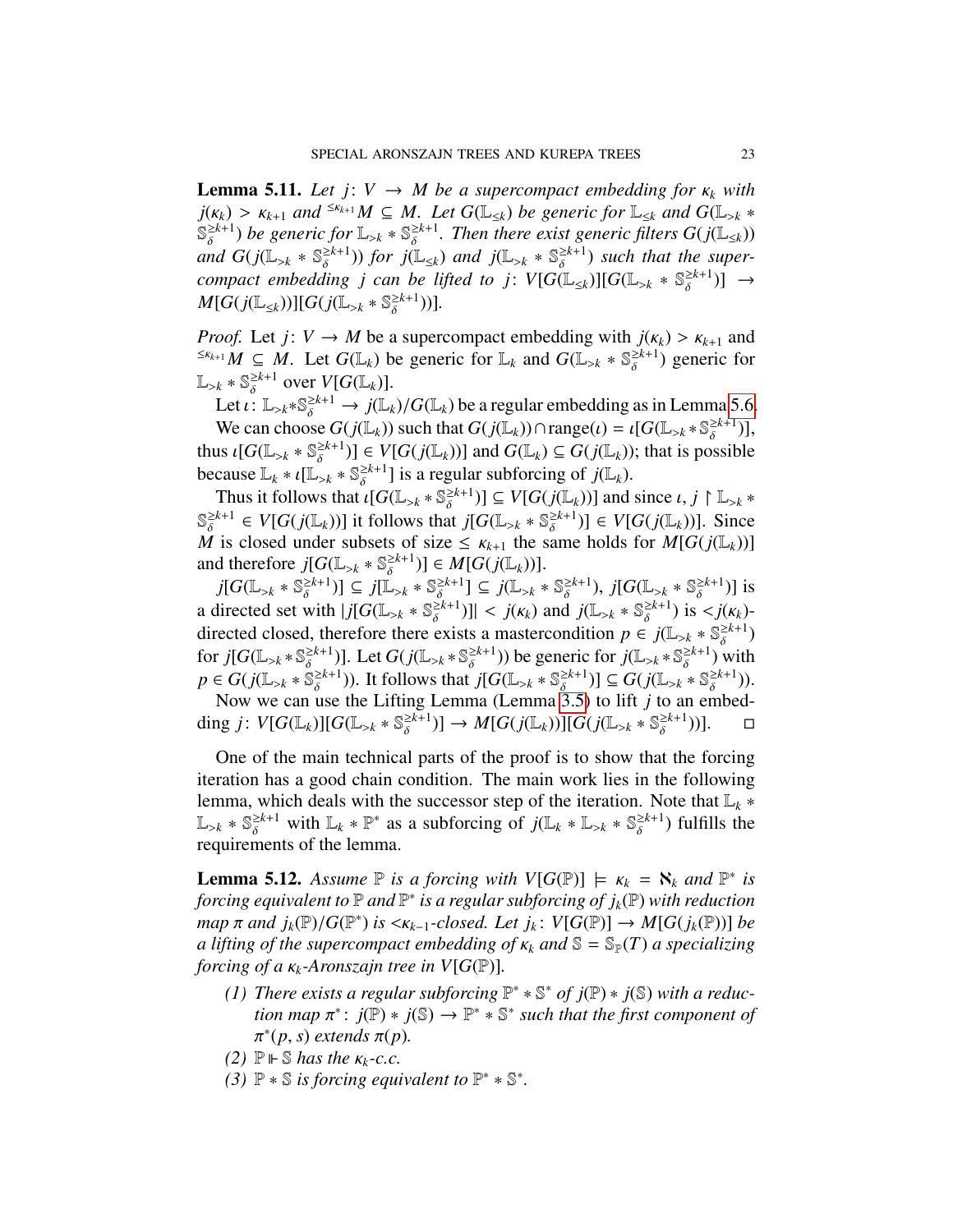- *(4) The supercompact embedding j can be lifted to j:*  $V[G(\mathbb{P} * \mathbb{S})] \rightarrow$ *M*[*G*( $j(P)$  ∗  $j(S)$ )].
- *(5)*  $j(\mathbb{P} * \mathbb{S})/G(\mathbb{P}^* * \mathbb{S}^*)$  *is* <*k*<sub>*k*−1</sub>*-closed.*

*Proof.* The proof is a generalization of the corresponding proof for  $\kappa_2$ .

**Proof of (1):** Let  $(p, s) \in j(\mathbb{P}) * j(\mathbb{S})$ . Let  $p' \leq p, \pi(p)$  such that  $p'$  decides that means that in  $V$  exists a partial function  $f: \omega_{V} \times j(\kappa) \to \omega^{\leq \kappa_{k-2}}$  of *s*, that means that in *V* exists a partial function  $\hat{f}$ :  $\omega_{k-1} \times j(\kappa_k) \rightarrow \omega_{k-1}^{\leq \kappa_{k-2}}$  of size  $\leq \kappa_{k-1}$  such that  $n \Vdash s = f$ . If  $n'' \leq \pi(n') \cdot n''$  is compatible with  $n'$  and size < $\kappa_{k-1}$  such that  $p \Vdash s = f$ . If  $p'' \le \pi(p')$ ,  $p''$  is compatible with  $p'$  and therefore with  $\pi(p)$  thus  $\pi(p)$  and  $\pi(p')$  are compatible in  $i(\mathbb{P})$ . Since  $\mathbb{P}^*$  is therefore with  $\pi(p)$ , thus  $\pi(p)$  and  $\pi(p')$  are compatible in  $j(\mathbb{P})$ . Since  $\mathbb{P}^*$  is<br>a regular subforcing of  $j(\mathbb{P})$ ,  $\pi(p)$  and  $\pi(p')$  are compatible in  $\mathbb{P}^*$ . Let  $\hat{p} \in \mathbb{P}^*$ a regular subforcing of  $j(\mathbb{P})$ ,  $\pi(p)$  and  $\pi(p')$  are compatible in  $\mathbb{P}^*$ . Let  $\hat{p} \in \mathbb{P}^*$ <br>with  $\hat{p} \le \pi(p) \pi(p')$ with  $\hat{p} \leq \pi(p), \pi(p')$ .<br>Then choose a gen

Then choose a generic  $G(\mathbb{P}^*)$  containing  $\hat{p}$  and let  $G(\mathbb{P})$  be the corresponding generic for  $\mathbb{P}$ , i.e.,  $V[G(\mathbb{P})] = V[G(\mathbb{P}^*)]$ ; that is possible because  $\mathbb{P}$  and P<sup>∗</sup> are forcing equivalent.

Since  $T \in V[G(\mathbb{P})]$ , it follows that  $T \in V[G(\mathbb{P}^*)]$ . Let  $T^*$  be a  $\mathbb{P}^*$ -name for *T* and let  $\mathbb{S}^* = \mathbb{S}(T^*)$ , the specializing forcing of  $T^*$  in  $V[G(\mathbb{P}^*)]$ .

We assume that the nodes on the  $\alpha$ th level  $T_{\alpha}$  of *T* are the elements of  $\omega_{k-1} \times \{\alpha\}$  and all the levels are of size  $\langle \kappa_k$ , therefore  $T = j(T) = j(T) \upharpoonright \kappa_k$ .<br>We can assume that for each  $\sigma \in \text{dom}(s)$  there exists a  $\sigma' \in \text{dom}(s)$  on

We can assume that for each  $\sigma \in \text{dom}(s)$  there exists a  $\sigma' \in \text{dom}(s)$  on  $\sigma \in \text{dom}(s)$  on level  $\kappa_k$  such that  $p' \Vdash \sigma' \leq \sigma$ .<br>
Let  $\bar{s} = s \upharpoonright T$   $\{\sigma \mid \sigma \in \sigma\}$ 

Let  $\bar{s} = s \restriction \bar{T}$ ,  $\{\sigma_{\alpha} \mid \alpha \in \omega_{k-2}\} = \text{dom}(s) \cap T_{\kappa_k}$  and  $C_{\alpha} := \bigcup \{s(\tau) \mid \sigma \in \mathcal{F} \in \text{dom}(s)\}$  the set of colors which s assings to nodes which are in  $\tau \supseteq \sigma_{\alpha}, \tau \in \text{dom}(s)$  the set of colors which *s* assings to nodes which are in  $dom(s)$  and equal to or above  $\sigma_{\alpha}$ .

Let  $\mathbb{Q} = j(\mathbb{P})/G(\mathbb{P}^*)$ .<br>Define a tree  $\mathcal{T}$  of be

Define a tree  $\mathcal T$  of height  $\omega_{k-2}$  as follows:

- The root of  $\mathcal T$  is  $(p_{\langle \rangle}, (\bar{\sigma}_0))$  where  $p_{\langle \rangle} \Vdash \mathcal T_0 \leq \sigma_0, \bar{\sigma}_0 \in T$ ",  $p_{\langle \rangle} \in \mathbb Q$ . So  $\bar{\sigma}_0$  is just some node which is forced by  $p_{\langle}$  to be below  $\sigma_0$ .
- Let  $t \in \mathcal{T}$ . By construction *t* is of the form  $(p_w, (\tau_w^{\beta}, | \beta < \alpha))$  for some  $\alpha \in (p_w, \alpha \in \mathbb{R}^n)$ some  $\alpha \in \omega_{k-2}$ ,  $w \in 2^{\alpha}$ .<br>With  $p \vDash \text{``}\bar{\sigma}_k \leq x \tau^k$

With  $p_w \Vdash ``\bar{\sigma}_k <_T \tau_w^k <_T \sigma_k$ ,  $p_w \in \mathbb{Q}$ . Again  $\bar{\sigma}_\alpha$  is just some node pich is forced by *n* to be below  $\sigma$ .  $w \leq T$   $\sigma_k$ <br>**to be be** which is forced by  $p_w$  to be below  $\sigma_a$ .<br>As every branch through T in VI is

As every branch through *T* in  $V[j(\mathbb{P})/G(\mathbb{P}^*)]$  is new, there ex-<br>two conditions *n*, a and *n*, which decide for every  $k < \alpha$ ist two conditions  $p_{w\text{-}0}$  and  $p_{w\text{-}1}$  which decide for every  $k < \alpha$ the nodes between  $\tau_w^k$  and  $\sigma_k$  differently, (between  $\bar{\sigma}_\alpha$  and  $\sigma_\alpha$  for  $\alpha$ ). The node *t* has exactly two successors:  $(n_{\alpha}) \sigma_q^0$   $\tau_q^{\alpha}$ . *a*). The node *t* has exactly two successors:  $(p_{w0}, (\tau^0_{w00}, \dots, \tau^a_{w0}))$ <br>and  $(p_{w0}(\tau^0_{w00}, \tau^a_{w0}))$  where  $p_{w0}$  and  $\tau^k$  are such that  $p_{w0}$ .  $, \ldots, \tau_{w}$ <br>that n and  $(p_{w-1}, (\tau^0_{w-1}, \dots, \tau^a_{w-1}))$  where  $p_{w-i}$  and  $\tau^k_{w-i}$  are such that  $p_{w-i}$ <sup>*w*</sup>  $\vdash$ <br>" $\bar{\tau}$ ,  $\leq \tau^k \leq \tau$ ,  $\tau^k \in T$ " and  $\tau^k$  is incompatible to  $\tau^k$  in  $T$ " $\sigma_k \leq \tau_{w_i}^k \leq \sigma_k, \tau_{w_i}^k \in T$ " and  $\tau_{w_0}^k$  is incompatible to  $\tau_{w_0}^k$  in *T*.

For each branch *b* through  $\mathcal{T}$  let  $p_b$  be stronger than all  $p_{b\upharpoonright k}$  and  $\tau_b^{\alpha}$  such that  $p_b \downarrow \tau_a^{\alpha} \leq \tau_a^{\alpha}$ . Note that such  $\tau_a^{\alpha}$  exist in  $T$  since the height of  $T$  is  $\kappa_b$ . that  $p_b \Vdash \tau_{b\restriction k}^{\alpha} \leq \tau_b^{\alpha}$ . Note that such  $\tau_b^{\alpha}$  exist in *T*, since the height of *T* is  $\kappa_k$ , which is a regular cardinal.

Let  $s' = \bar{s} \cup \{(\tau_b^{\alpha}, C_{\alpha}) \mid \alpha \in \omega_{k-2}, b \in K\}$ , where *K* is the set of elements  $2^{\omega_{k-2}}$  which have only boundedly many 1's. This is a condition because in 2ω*k*−<sup>2</sup> which have only boundedly many 1's. This is a condition, because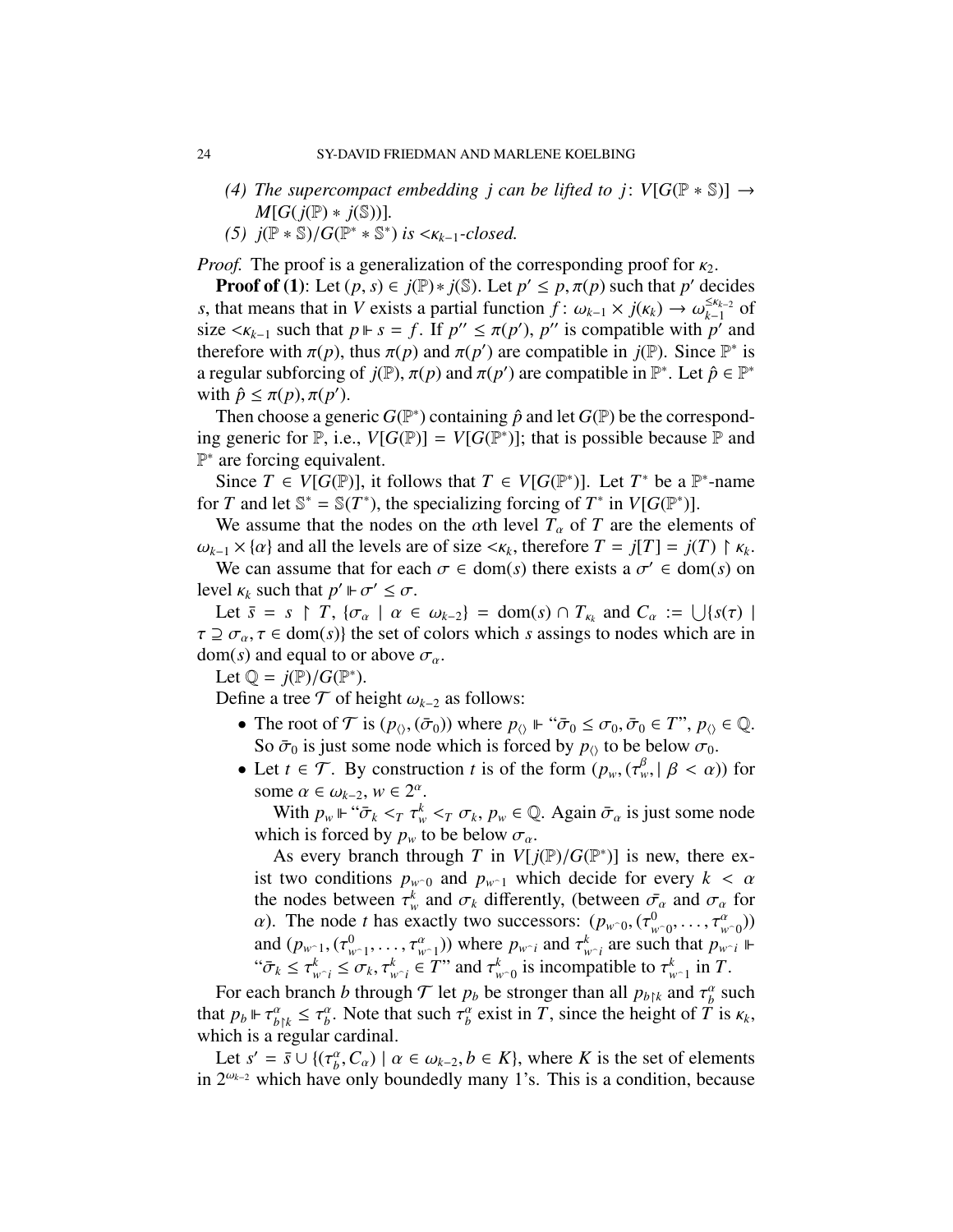for each  $\alpha$  the set  $C_{\alpha}$  contains all the colors which appear at or above  $\sigma_{\alpha}$ , so they don't appear at nodes below  $\sigma_{\alpha}$  and therefore not at nodes below  $\tau_{b}^{\alpha}$ .<br> **L** et  $V[G(\mathbb{P}^*)] \models a \leq s'$ 

Let  $V[G(\mathbb{P}^*)] \models q \leq s'.$ 

Let  $c \in 2^{\omega_{k-2}}$  such that no node in dom(*q*) extends a  $\tau_c^{\alpha}$  for any  $\alpha$ . Such a vists since  $2^{\omega_{k-2}}$  is larger than dom(*a*) *c* exists, since  $2^{\omega_{k-2}}$  is larger than dom(*q*).

Now  $p_c \Vdash " \tau_c^{\alpha} \le \sigma_{\alpha}^{\alpha}$  for all  $\alpha$ , thus  $p_c \Vdash " \tau_b^{\alpha} \nle \sigma_{\alpha}^{\alpha}$  for all  $\alpha$  and all  $\epsilon \in K$  $b \in K$ .

Let *t* ∈ dom(*q*).

Case 1: There is some  $\alpha$  with  $t < \tau_c^{\alpha}$ . Since  $\tau_c^{\alpha}$  is the limit of some  $c_s$  and for every  $s$  exists  $a, b \in K$  which extends  $s$  there exists some  $b \in K$  with  $t \leq \tau_b^{\alpha}$ . Therefore, since *q* is a condition and  $\tau_b^{\alpha}$  is in its domain,<br> $a(t) \cap a(\tau^{\alpha}) = 0$  and since  $a(\tau^{\alpha}) = C \supset s(\tau)$  it follows that s is compatible  $a^s$ 's and for every *s* exists a  $b \in K$  which extends *s*, there exists some  $q(t) \cap q(\tau_b^{\alpha}) = \emptyset$  and since  $q(\tau_b^{\alpha}) = C_{\alpha} \supseteq s(\sigma_{\alpha})$ , it follows that *s* is compatible with  $(t, q(t))$ with  $(t, q(t))$ .

Case 2: There is no  $\alpha$  with  $t < \tau_c^{\alpha}$ . Since  $p_c \Vdash \tau_c^{\alpha} \leq \sigma_{\alpha}$  it follows that  $\Vdash t \prec \sigma$  and therefore  $n \Vdash s$  is compatible with  $(t, \alpha(t))$  $p_c \Vdash t \leq \sigma_\alpha$  and therefore  $p_c \Vdash s$  is compatible with  $(t, q(t))$ .

Since  $p_c$  forces for every  $t \in \text{dom}(q)$  that *s* is compatible with  $(t, q(t))$  it follows that  $p_c \Vdash q$  is compatible with *s*.

Thus in  $V[G(\mathbb{P}^*)]$  holds that for every  $q \leq s'$  exists a  $p' \leq p$  such that  $p' \Vdash q$  is compatible with *s*. Now choose a condition  $\bar{p} \in G(\mathbb{P}^*)$  below  $\hat{p}$ which forces this.

Define  $\pi^*(p, s) := (\bar{p}, s')$ .<br>If  $(p^*, s^*) < \pi^*(p, s)$  then

If  $(p^*, s^*) \leq \pi^*(p, s)$  then  $p^* \leq \pi(p)$  and therefore  $p^*$  is compatible with *p*<br>d it forces that some extension of *p* forces  $s^*$  to be compatible with *s*. So and it forces that some extension of  $p$  forces  $s^*$  to be compatible with  $s$ . So ( $p^*$ ,  $s^*$ ) is compatible with ( $p$ ,  $s$ ) and therefore  $\pi^*$  is a reduction map such that the first component of  $\pi^*(p, s) \leq \pi(p)$ that the first component of  $\pi^*(p, s) \leq \pi(p)$ .<br>To see that  $\mathbb{P}^* * \mathbb{S}^*$  is a regular subforc

To see that  $\mathbb{P}^* * \mathbb{S}^*$  is a regular subforcing of  $j(\mathbb{P}) * j(\mathbb{S})$  we also have to show that if two conditions  $(p, s), (p', s') \in \mathbb{P}^* * \mathbb{S}^*$  are compatible in  $i(\mathbb{P}) * i(\mathbb{S})$  then they are compatible in  $\mathbb{P}^* * \mathbb{S}^*$ . To see this, note that the  $j(\mathbb{P}) * j(\mathbb{S})$ , then they are compatible in  $\mathbb{P}^* * \mathbb{S}^*$ . To see this, note that the set of conditions  $(p, s)$  with the following property is dense in  $j(\mathbb{P}) \ast j(\mathbb{S})$ : There exists  $s^*$  such that

(1)  $p \Vdash s ≤ s^*$ (2)  $p \Vdash s^* \in \mathbb{S}^*$ (3) If  $p \Vdash s \leq \overline{s} \land \overline{s} \in \mathbb{S}^*$  then  $p \Vdash s^* \leq \overline{s}$ .

(*p*, *s*) fulfills this property, if *p* decides *s*: Let *s*<sup>\*</sup> be *s* restricted to the des on levels below  $\kappa$ . So  $n \vDash s \leq s^* \land s^* \in \mathbb{S}^*$  and if  $n \vDash s \leq \overline{s} \land \overline{s} \in \mathbb{S}^*$ nodes on levels below  $\kappa_k$ . So  $p \Vdash s \leq s^* \wedge s^* \in \mathbb{S}^*$  and if  $p \Vdash s \leq \bar{s} \wedge \bar{s} \in \mathbb{S}^*$ <br>then  $n \Vdash s^* \leq \bar{s}$  because in this case  $\bar{s} \subset s^*$ then  $p \Vdash s^* \leq \overline{s}$ , because in this case  $\overline{s} \subseteq s^*$ .

So this set is dense.

Suppose now that  $(p_0^*)$  $\int_0^*$ ,  $s_0^*$  $_{0}^{*}$ ) and  $(p_{1}^{*})$  $\sum_{i=1}^* s_1^*$  $_{1}^{*}$ ) are in  $\mathbb{P}^{*} * \mathbb{S}^{*}$  and they are compatible in  $j(\mathbb{P}) * j(\mathbb{S})$ . Let  $(p, s)$  be a witness for the compatibility in the dense set. So  $(p, s^*)$  is also below  $(p_0^*$  $\int_0^*$ ,  $s_0^*$  $_{0}^{*}$ ) and  $(p_{1}^{*})$  $j^*, s_1^*$ <sup>\*</sup><sub>1</sub>). Now  $(\pi(p), s^*)$  is in  $\mathbb{P}^* * \mathbb{S}^*$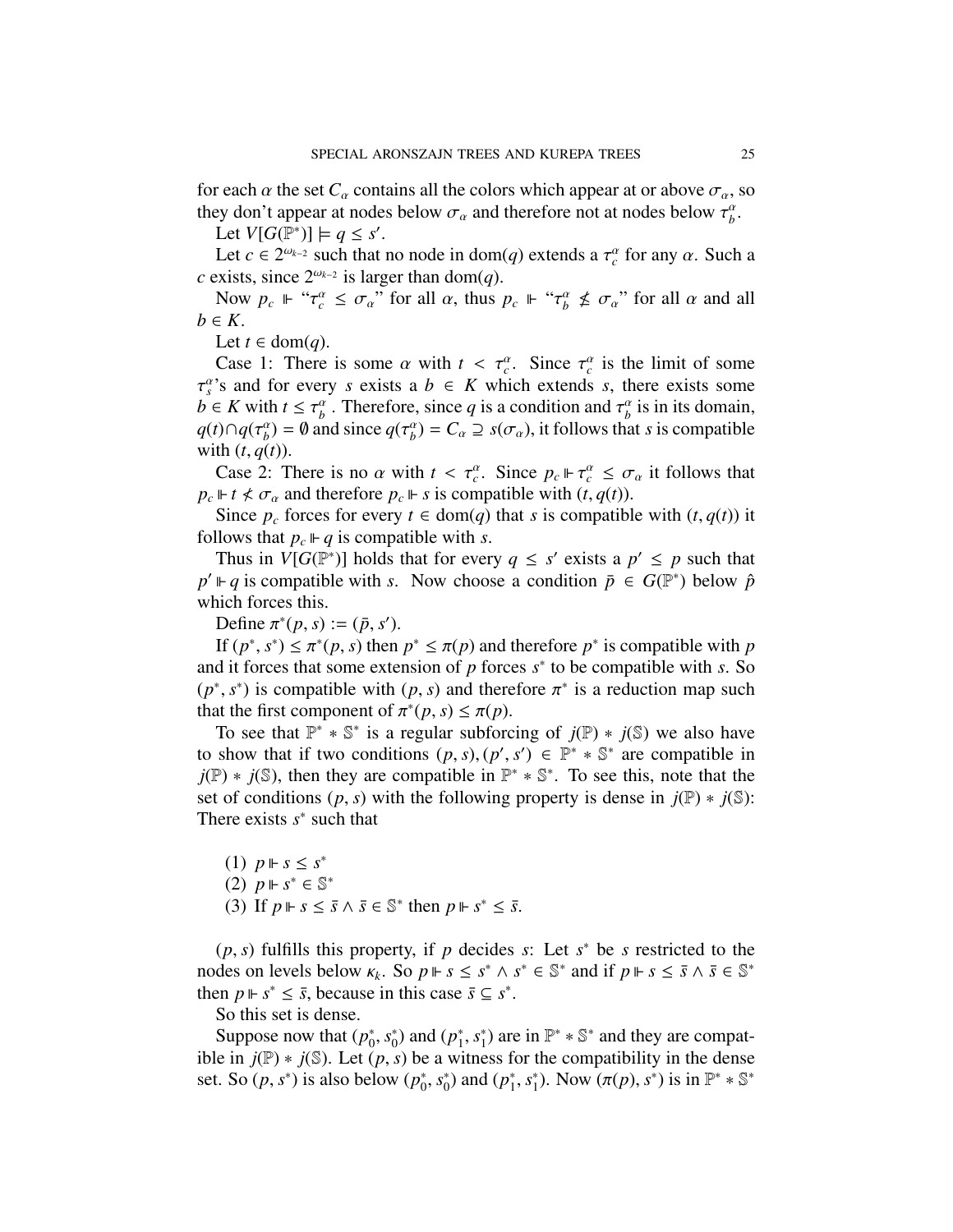and stronger than  $(p_0^*$ 0 , *s* ∗  $_{0}^{*}$ ) and  $(p_{1}^{*})$  $\sum_{1}^{*}$ ,  $s_1^*$ <sup>\*</sup><sub>1</sub>): Since  $p \Vdash s^* \in \mathbb{S}^* \wedge s^* \leq s_0^*$  $_{0}^{\ast}$ ,  $s_{1}^{\ast}$  $i<sub>1</sub>$  and that depends only on  $\mathbb{P}^*$  the same holds for  $\pi(p)$ .<br>**Proof of** (2): Let  $G(\mathbb{P}^*)$  be generic for  $\mathbb{P}^*$  and

**Proof of (2):** Let  $G(\mathbb{P}^*)$  be generic for  $\mathbb{P}^*$  and  $G(\mathbb{P})$  the corresponding generic for  $\mathbb P$ . Let  $j: V[G(\mathbb P)] \to M[G(j(\mathbb P))]$  be a lifting of the supercompact embedding.

Let  $A^*$  be a maximal antichain in  $\mathbb{S}^*$ . Since  $\mathbb{S}^*$  is the same as  $\mathbb{S}$ , just with a different name,  $A^*$  is also a maximal antichain in S. By elementarity  $j(A^*)$ is maximal in *j*(*S*). Since *j* is the identity on *S* it follows that  $A^* \subseteq j(A^*)$ .

Let  $G(j(\mathbb{P})/G(\mathbb{P}^*))$  be a generic filter for  $j(\mathbb{P})/G(\mathbb{P}^*)$  and assume that

 $M[G(\mathbb{P}^*)][G(j(\mathbb{P})/G(\mathbb{P}^*))] \models s \in j(\mathbb{S}).$ 

**Claim.**  $M[G(\mathbb{P}^*)][G(j(\mathbb{P})/G(\mathbb{P}^*))]$   $\models \exists a \in A^*$  *which is compatible with s.* 

*Proof.* Let  $p \in G(j(\mathbb{P})/G(\mathbb{P}^*))$  with  $p \Vdash s \in j(\mathbb{S})$ . The following set is dense in  $j(\mathbb{P})/G(\mathbb{P}^*)$ :  $\{a \in j(\mathbb{P})/G(\mathbb{P}^*) \mid a \mid p\} \cup \{a \in j(\mathbb{P})/G(\mathbb{P}^*) \mid a \Vdash \exists a \in A^*$ in *j*(P)/*G*(P<sup>\*</sup>): {*q* ∈ *j*(P)/*G*(P<sup>\*</sup>) | *q*⊥*p*} ∪ {*q* ∈ *j*(P)/*G*(P<sup>\*</sup>) | *q*  $\vdash$  ∃*a* ∈ *A*<sup>\*</sup> which is compatible with *s*<sup>1</sup>: Let  $\bar{p}$  be compatible with *n* and  $p' < \bar{p}$  *n* which is compatible with *s*): Let  $\bar{p}$  be compatible with *p* and  $p' \leq \bar{p}, p$ ,<br>thus  $p' \vDash s \in i(\mathbb{S})$  and there exists a reduction s' of s. Since s'  $\in \mathbb{S}$  there thus  $p' \Vdash s \in j(\mathbb{S})$  and there exists a reduction *s'* of *s*. Since  $s' \in \mathbb{S}$  there exists  $a \in A^*$  and  $q \leq p'$  such that  $q \Vdash a$  is compatible with *s'*. Since *s'* is a reduction of *s*, it follows that  $q \Vdash a$  is compatible with *s'*.

Thus there exists a  $q \in G(j(\mathbb{P})/G(\mathbb{P}^*)) \cap (\{q \in j(\mathbb{P})/G(\mathbb{P}^*) \mid q \perp p\} \cup \{q \in \mathbb{P}/G(\mathbb{P}^*) \mid a \Vdash \exists q \in A^*$  which is compatible with s) And since *n* is in  $j(\mathbb{P})/G(\mathbb{P}^*)$  |  $q \Vdash \exists a \in A^*$  which is compatible with *s*}). And since *p* is in the generic filter there exists *a* in the generic with  $a \Vdash \exists a \in A^*$  which is the generic filter, there exists *q* in the generic with  $q \Vdash \exists a \in A^*$  which is compatible with *s*.

Thus it follows that  $A^*$  is a maximal antichain in  $j(\mathbb{S})$ .

Since  $j(A^*)$  is an antichain and  $A^* \subseteq j(A^*)$  it follows that  $A^* = j(A^*)$ . Thus  $|j(A^*)| < j(\kappa_k)$  and by elementarity  $|A^*| < \kappa_k$ .<br>**Proof of (3)**:  $\mathbb{P}^*$  is forcing equivalent to  $\mathbb{P}$  and

**Proof of (3):**  $\mathbb{P}^*$  is forcing equivalent to  $\mathbb{P}$  and  $\mathbb{S}^*$  in  $V[\mathbb{P}^*]$  is the same forcing as S in *V*[P].

**Proof of (4):** Let  $G(j(\mathbb{S}))$  be generic for  $j(\mathbb{S})$  over  $M[G(j(\mathbb{P}))]$ . Since  $\mathbb{S}$ is a regular subforcing of  $j(\mathbb{S})$ ,  $G(j(\mathbb{S}))$  contains a generic filter  $G(\mathbb{S})$  for  $\mathbb{S}$ . Thus, by the Lifting Lemma (Lemma [3.5\)](#page-6-2), *j* can be lifted to  $V[G(\mathbb{P})][G(\mathbb{S})] \rightarrow$  $M[G(j(\mathbb{P}))][G(j(\mathbb{S}))].$ 

**Proof of (5):**  $j(\mathbb{P} * \mathbb{S})/(G(\mathbb{P}^* * \mathbb{S}^*)) = j(\mathbb{P})/(G(\mathbb{P}^*)) * j(\mathbb{S})/G(\mathbb{S}^*)$ . So we just we to show that  $j(\mathbb{S})/G(\mathbb{S}^*)$  is  $\lt \nu$ , sclosed. Conditions in  $j(\mathbb{S})/G(\mathbb{S}^*)$  are have to show that  $j(\mathbb{S})/G(\mathbb{S}^*)$  is < $\kappa_{k-1}$ -closed. Conditions in  $j(\mathbb{S})/G(\mathbb{S}^*)$  are conditions in  $j(\mathbb{S})$  with domain above  $\kappa$ , which are compatible with  $G(\mathbb{S}^*)$ conditions in *j*( $\mathbb{S}$ ) with domain above  $\kappa_k$  which are compatible with *G*( $\mathbb{S}^*$ ).<br>And since the union of  $\leq \kappa_{k+1}$  many conditions in *i*( $\mathbb{S}$ ) which are compatible And since the union of  $\langle K_{k-1}$  many conditions in *j*(\in ) which are compatible with  $G(\mathbb{S}^*)$  is also compatible with  $G(\mathbb{S}^*)$ , this is  $\langle K_{k-1}$ -closed. with  $G(\mathbb{S}^*)$  is also compatible with  $G(\mathbb{S}^*)$ , this is < $\kappa_{k-1}$ -closed.

<span id="page-25-0"></span>**Lemma 5.13.** Let  $\mathbb{P}$  be a forcing with  $V[G(\mathbb{P})] \models \kappa_k = \aleph_k$ . Let  $\mathbb{P}^*$  be a regu-<br>lar subforcing of  $i_1(\mathbb{P})$  forcing equivalent to  $\mathbb{P}$  and  $\pi^* \colon i_1(\mathbb{P}) \to \mathbb{P}^*$  a reduc*lar subforcing of j<sub>k</sub>*( $\mathbb{P}$ )*, forcing equivalent to*  $\mathbb{P}$  *and*  $\pi^*$ : *j<sub>k</sub>*( $\mathbb{P}$ )  $\rightarrow \mathbb{P}^*$  *a reduction map Let i.*  $(\mathbb{P})/G(\mathbb{P}^*)$  be  $\lt \kappa$ , *seclosed and i.*  $V[G(\mathbb{P})] \rightarrow M[G(j(\mathbb{P}))]$ *tion map. Let*  $j_k(\mathbb{P})/G(\mathbb{P}^*)$  *be*  $\langle k_{k-1}$ -closed and  $j_k: V[G(\mathbb{P})] \to M[G(j(\mathbb{P}))]$ <br>a lifting of the supercompact embedding of  $\kappa$ . Let  $\mathbb{S}$  be an iteration of limit *a lifting of the supercompact embedding of* <sup>κ</sup>*<sup>k</sup> . Let* S *be an iteration of limit*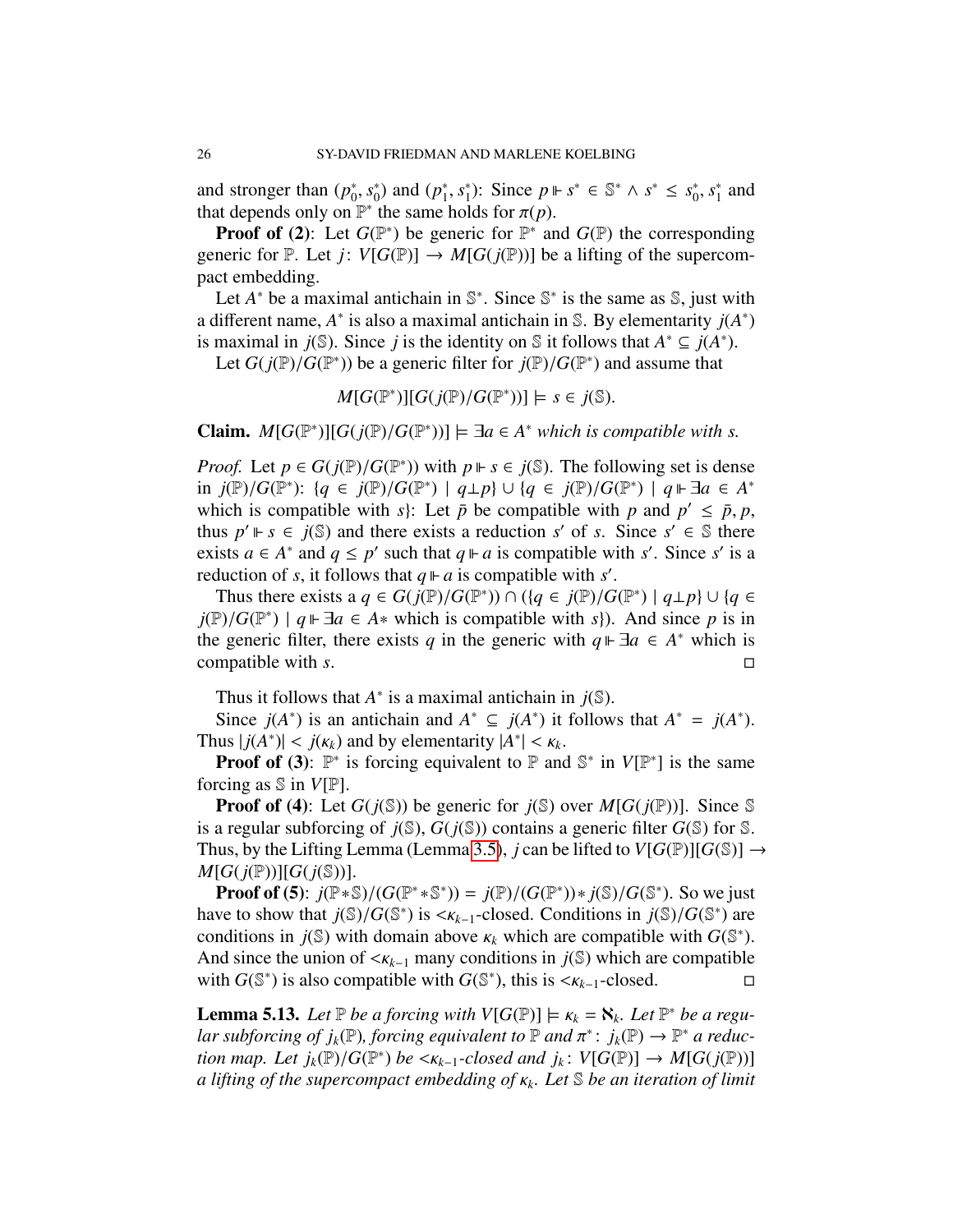*length* α <sup>≤</sup> δ *of forcings to specialize* κ*<sup>k</sup>-Aronszajn trees with* <κ*<sup>k</sup>*−1*-support in V*[ $G(\mathbb{P})$ ].

*The following hold in V*[ $G(\mathbb{P})$ ]. For every  $\beta \leq \alpha$  there is a regular sub*forcing*  $\mathbb{P}^* * \mathbb{S}^*_{\beta}$  *of j<sub>k</sub>*( $\mathbb{P}$ )  $* j_k(\mathbb{S} \restriction \beta)$  *which is forcing equivalent to*  $\mathbb{P} * \mathbb{S} \restriction \beta$  *with a reduction man*  $\pi_{\delta}: i(\mathbb{P}) * i(\mathbb{S} \restriction \beta) \to \mathbb{P}^* * \mathbb{S}^*$  *such that*  $\pi_{\delta}(n \restriction \beta$ *a* reduction map  $\pi_{\beta}$ :  $j_k(\mathbb{P}) * j_k(\mathbb{S} \restriction \beta) \to \mathbb{P}^* * \mathbb{S}_{\beta}^*$  such that  $\pi_{\beta}(p \restriction \beta) \ge \pi_{\gamma}(p \restriction \beta)$ <br>*(b)* for every  $\gamma > \beta$  and the superconnact embedding can be lifted to this ex*γ*) *for every*  $γ ≥ β$  *and the supercompact embedding can be lifted to this extension*  $\mathbb{S}^*$  |  $lt; i_r(\kappa) - i_r(\mathbb{S} \restriction \beta)/\mathbb{S}^*$  *is*  $lt; \kappa_{r-1}$ -closed and VIG( $\mathbb{P}$ ) |  $\mathbb{S} \restriction \beta$  has *tension,*  $|\mathbb{S}_{\beta}^{*}| < j_{k}(\kappa_{k})$ ,  $j_{k}(\mathbb{S} \restriction \beta)/\mathbb{S}_{\beta}^{*}$  *is*  $\langle \kappa_{k-1} \cdot closed$  *and*  $V[G(\mathbb{P})] \models \mathbb{S} \restriction \beta$  *has* the  $\kappa_{k-1}c$  *c* β Γ *the*  $K_k$ *-c.c..* 

*Moreover for every j<sub>k</sub>*( $\mathbb{P}$  \*  $\mathbb{S}$ )-name *T* for a  $\kappa_{k-1}$ -tree with level i being  $\{i\} \times \kappa_{k-2}$ , there exists a  $\mathbb{P}^* * \mathbb{S}^*$ -name  $\dot{T}'$  for the same object.

*Proof.* Let  $\mathbb{S}_{\alpha}^{*}$  be the iteration  $\mathbb{S}_{1}^{*}$  $_{1}^{*}$   $*$   $\mathbb{S}_{2}^{*}$  ${}^{*}_{2} * S^{*}_{3}$ <sup>3</sup>... with < $\kappa_k$ -support. Let  $p \in \mathbb{S}$ <br>the support of *p* I et  $\pi_e$  be the and let  $\{\beta_i \mid i \leq \kappa_{k-1}\}$  be the indices of the support of *p*. Let  $\pi_{\beta_i}$  be the reduction man of the iteration of length  $\beta_i + 1$ . Since these mans cohere reduction map of the iteration of length  $\beta_i + 1$ . Since these maps cohere, **′**∙β0<br>S\*  $(p \restriction (\beta_0 + 1)) \ge \pi_{\beta_1}(p \restriction (\beta_1 + 1)) \ge \pi_{\beta_2}(p \restriction (\beta_2 + 1)) \dots$  and since  $* \mathbb{S}^* * \mathbb{S}^*$  is  $\lt \kappa$ -closed there exists a lower bound of these reductions  $^*_1 * \mathbb{S}_2^*$  $2^*$   $\mathbb{S}_3^*$  $\frac{3}{2}$ ... is  $\lt k_k$ -closed, there exists a lower bound of these reductions, let  $\pi(p)$  be such a lower bound. So  $\pi$  is a reduction map, which is coherent with the earlier  $\pi_{\beta}$ .

If two conditions  $(p, \vec{s})$ ,  $(p', \vec{s'}) \in \mathbb{P}^* * \mathbb{S}^*$  are compatible in  $j(\mathbb{P}) * j(\mathbb{S})$ , then <br>the set of conditions  $(p, \vec{s})$ they are compatible in  $\mathbb{P} * \mathbb{S}^*$ . To see this, note that the set of conditions  $(p, \vec{s})$ <br>with the following property is dense in  $i(\mathbb{P}) * \mathbb{S}$ . There exists  $s^*$  such that with the following property is dense in  $j(\mathbb{P}) * \mathbb{S}$ : There exists  $\vec{s}^*$  such that

(1)  $p \Vdash \vec{s} \leq \vec{s}^*$ (2)  $p \Vdash \vec{s}^* \in \mathbb{S}^*$ <br>(3) If  $p \Vdash \vec{s} < \vec{s}$ (3) If  $p \Vdash \vec{s} \leq \vec{s} \land \vec{s} \in \mathbb{S}^*$  then  $p \Vdash \vec{s^*} \leq \vec{s}$ .

 $(p, \vec{s})$  fulfills this property, if *p* decides  $\vec{s}$ : Restrict each coordinate of  $\vec{s}$ to nodes on levels below  $\kappa_k$ , let this be  $s^*$ . So  $p \Vdash \vec{s} \leq s^* \wedge s^* \in \mathbb{S}^*$  and if  $p \Vdash \vec{s} \leq s \wedge \vec{s} \in \mathbb{S}^*$  then  $p \Vdash \vec{s} \leq \vec{s}$  because in this case every coordinate of  $p \Vdash \vec{s} \leq \vec{s} \land \vec{s} \in \mathbb{S}^*$  then  $p \Vdash \vec{s}^* \leq \vec{s}$ , because in this case every coordinate of  $\vec{s}$  s forced to be a subset of the corresponding coordinate if  $\vec{s}^*$ . So this set *s* is forced to be a subset of the corresponding coordinate if *s*<sup>∗</sup>. So this set is dense.

Suppose now that  $(p_0^*)$  $(\rho_0^*, \vec{s_0})$  and  $(\rho_1^*)$ <br>  $\vec{s}$  be a witner <sup>\*</sup><sub>1</sub>,  $s_1^*$ ) are in  $\mathbb{P}^* * \mathbb{S}^*$  and they are compat-<br>•ss for the compatibility in the dense set ible in  $j(\mathbb{P} * \mathbb{S})$ . Let  $(p, \vec{s})$  be a witness for the compatibility in the dense set.<br>So  $(p, \vec{s})$  is also below  $(p^*, \vec{s})$  and  $(p^*, \vec{s})$ . Now  $(\pi(p), \vec{s})$  is in  $(\mathbb{P}^*) * \mathbb{S}^*$ So  $(p, \vec{s^*})$  is also below  $(p_0^*, \vec{s^*})$  $\vec{r}_0, \vec{s}_0^*$ ) and  $(p_1^*$ <sup>\*</sup><sub>1</sub>, *s*<sup>\*</sup><sub>1</sub>). Now  $(\pi(p), s^* )$  is in  $(\mathbb{P}^*) * \mathbb{S}^*$ and stronger than  $(p_0^*$  $\binom{*}{0}, \vec{s}^*_{0}$  and  $(p^*_{1})^*$ <sup>\*</sup><sub>1</sub>, *s*<sup>\*</sup><sub>1</sub>): Since *p* ⊩ *s*<sup>\*</sup> ∈  $\mathbb{S}^* \wedge s^* \le s_0^*$ ,  $s_1^*$  and  $\vdots$  bolds for  $\pi(n)$ that depends only on  $\mathbb{P}^*$  the same holds for  $\pi(p)$ .<br>Show that  $i(\mathbb{P}) \models i(\mathbb{S})$  has the  $i(\kappa)$ -c c. This

Show that  $j(\mathbb{P}) \vDash j(\mathbb{S})$  has the  $j(\kappa_k)$ -c.c.. This follows by the same argument as (2) of Lemma [4.10:](#page-12-0)

Let  $G(\mathbb{P}^*)$  be generic for  $\mathbb{P}^*$  and  $G(\mathbb{P})$  the corresponding generic for  $\mathbb{P}$ .

Let  $A^*$  be a maximal antichain in  $\mathbb{S}^*$ . Since  $\mathbb{S}^*$  is the same as  $\mathbb{S}$ , just with a different name,  $A^*$  is also a maximal antichain in S. By elementarity  $j(A^*)$ is maximal in *j*(*S*). Since *j* is the identity on *S* it follows that  $A^* \subseteq j(A^*)$ .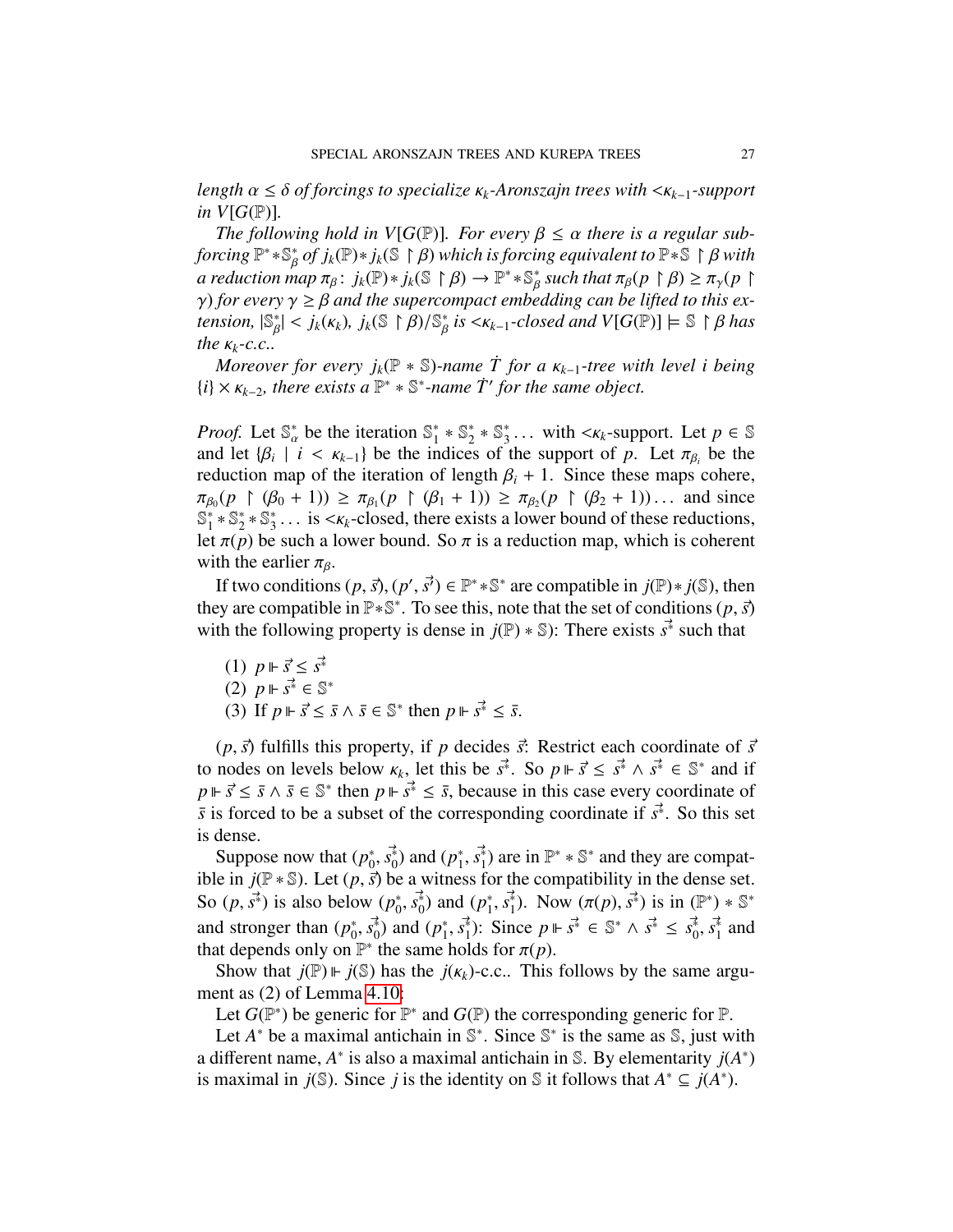Now let *G*(*j*( $\mathbb{P}/G(\mathbb{P}*)$ ) be generic for *j*( $\mathbb{P}/G(\mathbb{P}^*)$  and assume that  $G(\mathbb{P}^*)\Pi G(j(\mathbb{P})/G(\mathbb{P}^*))\Gamma \vdash \vec{\zeta} \in i(\mathbb{S})$  $M[G(\mathbb{P}^*)][G(j(\mathbb{P})/G(\mathbb{P}^*))] \models \vec{s} \in j(\mathbb{S}).$ 

**Claim.** *M*[ $G(\mathbb{P}^*)$ ][ $G(j(\mathbb{P})/G(\mathbb{P}^*))$ ]  $\models \exists a \in A^*$  which is compatible with  $\vec{s}$ .

*Proof.* Let  $p \in G(j(\mathbb{P})/G(\mathbb{P}^*))$  with  $p \Vdash \vec{s} \in j(\mathbb{S})$ . The following set is dense in  $i(\mathbb{P})/G(\mathbb{P}^*)$ :  $\{a \in i(\mathbb{P})/G(\mathbb{P}^*) \mid a \models b\}$   $|\{a \in i(\mathbb{P})/G(\mathbb{P}^*) \mid a \models \exists a \in A^*$ in *j*(P)/*G*(P<sup>\*</sup>): {*q* ∈ *j*(P)/*G*(P<sup>\*</sup>) | *q*⊥*p*} ∪ {*q* ∈ *j*(P)/*G*(P<sup>\*</sup>) | *q* ⊩ ∃*a* ∈ *A*<sup>\*</sup><br>which is compatible with  $\vec{S}$ : Let  $\vec{p}$  be compatible with *p* and  $p' < \vec{p}$ , *p* thus which is compatible with  $\vec{s}$ : Let  $\vec{p}$  be compatible with *p* and  $p' \leq \vec{p}$ , *p*, thus  $p' \in \vec{s} \in \vec{s}$  and there exists a reduction  $\vec{s'}$  of  $\vec{s}$ . Since  $\vec{s'} \in \vec{s}$  there exists  $p' \Vdash ``\vec{s} \in j(\mathbb{S})$  and there exists a reduction  $\vec{s'}$  of  $\vec{s}$ ". Since  $\vec{s'} \in \mathbb{S}$  there exists  $a \in A^*$  and  $a \leq n'$  such that  $a \Vdash ``a$  is compatible with  $\vec{s''}$ . Since  $\vec{s'}$  is a *a* ∈ *A*<sup>\*</sup> and *q* ≤ *p*<sup>'</sup> such that *q*  $\Vdash$  "*a* is compatible with *s*<sup>7</sup>". Since *s*<sup>7</sup> is a advation of  $\vec{r}$  is the law that  $\vec{r}$  is a compatible with  $\vec{r}$ reduction of  $\vec{s}$ , it follows that  $q \Vdash a$  is compatible with  $\vec{s'}$ .<br>Thus there exists a  $a \in G(j\mathbb{P})/G(\mathbb{P}^*)) \cap (a \in j(\mathbb{P})/G$ 

Thus there exists a  $q \in G(j(\mathbb{P})/G(\mathbb{P}^*)) \cap (\{q \in j(\mathbb{P})/G(\mathbb{P}^*) \mid q \perp p\} \cup \{q \in \mathbb{P}/G(\mathbb{P}^*) \mid a \Vdash \mathcal{F} \subseteq A_*$  which is compatible with  $\mathcal{F}$ ). And since *n* is  $j(\mathbb{P})/G(\mathbb{P}^*)$  |  $q \Vdash \mathcal{F}$  *a* ∈ *A*<sup>\*</sup> which is compatible with  $\vec{s}$ )". And since *p* is *in the generic filter there exists <i>a* in the generic with  $a \Vdash \mathcal{F}$   $a \in A^*$  which is in the generic filter, there exists *q* in the generic with  $q \Vdash \text{``} \exists a \in A^*$  which is compatible with  $\vec{s}$ ".

Thus it follows that  $A^*$  is a maximal antichain in  $j(\mathbb{S})$ . Since  $j(A^*)$  is an antichain and  $A^* \subseteq j(A^*)$  it follows that  $A^* = j(A^*)$ . Thus  $|j(A^*)| < j(\kappa_k)$  and by elementarity  $|A^*| < \kappa$ . by elementarity  $|A^*| < \kappa_k$ .<br>That *i* can be lifted fol

That *j* can be lifted, follows by the same proof as (4) of Lemma [4.10:](#page-12-0) Let  $G(j(\mathbb{S}))$  be generic for  $j(\mathbb{S})$  over  $M[G(j(\mathbb{P}))]$ . Since  $\mathbb{S}$  is a regular subforcing of  $j(\mathbb{S})$  and  $j[\mathbb{S}] = \mathbb{S}$ ,  $G(j(\mathbb{S}))$  contains a generic filter  $G(\mathbb{S})$  for  $\mathbb{S}$ . Thus, by the Lifting Lemma (Lemma [3.5\)](#page-6-2), *j* can be lifted to  $V[G(\mathbb{P})][G(\mathbb{S})] \rightarrow$  $M[G(j(\mathbb{P}))][G(j(\mathbb{S}))].$ 

 $j(\mathbb{P} * \mathbb{S})/G(\mathbb{P}^* * \mathbb{S}^*) = j(\mathbb{P})/G(\mathbb{P}^*) * j(\mathbb{S}_0)/G(\mathbb{S}_0^*)$ <br>luction this is a  $\lt \epsilon_i$ -support iteration of forcing <sup>\*</sup><sub>0</sub> $\frac{1}{2}$  \*  $j(\mathbb{S}_1)/G(\mathbb{S}_1^*$ <br>nos which are  $j_1^*$ )..., so by<br>  $\leq K_1$ -closed induction this is a  $\langle \kappa_k$ -support iteration of forcings which are  $\langle \kappa_k$ -closed, so it is <κ*<sup>k</sup>*-closed itself.

For the moreover part: Let  $j_k$ :  $V[\mathbb{P} * \mathbb{S}] \to M[j_k(\mathbb{P} * \mathbb{S})]$  be a lifting of the supercompact embedding and  $\dot{T}$  a  $j_k(\mathbb{P} \cdot \mathbb{S})$ -name for a  $\kappa_{k-1}$ -tree. Since  $\kappa_{k-1}$ is below the critical point of *j<sub>k</sub>* it follows that  $j_k(k_{k-1}) = k_{k-1}$ , so  $\dot{T} = j(\dot{T})$  is<br>a *j*<sub>*i*</sub>( $\mathbb{P}$ \* $\mathbb{S}$ )-name for a *j*( $\kappa$ <sub>i</sub>, *j*)-tree. By the elementarity of *j<sub>c</sub>* it follows that  $\dot{T}$ a  $j_k(\mathbb{P} * \mathbb{S})$ -name for a  $j(k_{k-1})$ -tree. By the elementarity of  $j_k$  it follows that  $\tilde{T}$  is a  $\mathbb{P} * \mathbb{S}$ -name for a  $k_{k-1}$ -tree. Since  $\mathbb{P}^* * \mathbb{S}^*$  is forcing equivalent, there exists is a P<sup>\*</sup>S-name for a  $\kappa_{k-1}$ -tree. Since P<sup>\*</sup> \*S<sup>\*</sup> is forcing equivalent, there exists a  $\mathbb{P}^*$  \*  $\mathbb{S}^*$ -name  $\dot{T}'$  such that for every generic filter  $G(\mathbb{P} * \mathbb{S})$  for  $\mathbb{P} * \mathbb{S}$  there a  $\mathbb{P}^* * \mathbb{S}^*$ -name  $\dot{T}'$  such that for every generic filter  $G(\mathbb{P} * \mathbb{S})$  for  $\mathbb{P} * \mathbb{S}$  there exists a generic filter  $G(\mathbb{P}^* * \mathbb{S}^*)$  such that  $\dot{T}[G(\mathbb{P} * \mathbb{S})] = \dot{T}'[G(\mathbb{P}^* * \mathbb{S}^*)]$ . □

<span id="page-27-0"></span>**Lemma 5.14.** *In V*[ $\mathbb{L}_{< k}$ ] *the following holds: For every*  $\mathbb{L}_{\geq k} * \mathbb{S}_{\delta}$ -name *T* for *an*  $\aleph_{k-1}$ -tree with level  $\alpha$  being  $\{\alpha\} \times \aleph_{k-2}$  there exists a regular subforcing  $\mathbb{L} * \overline{\mathbb{S}}^{\geq k} * \overline{\mathbb{S}}^{< k}$  *of*  $\mathbb{L}_{\geq k} * \mathbb{S}_{\delta}$  *with the following properties:* 

- $(L)$   $|\bar{L} * \bar{S}^{\geq k} * \bar{S}^{< k}| < K_k,$ <br>  $(L)$   $|\bar{L} * \bar{S}^{\geq k}$  is  $\lt K_{k+1}$   $\lt L_{k+1}$
- $(2)$   $\bar{L}$  ∗  $\bar{S}^{≥k}$  *is <K<sub>k-1</sub>-closed,*<br>  $(3)$   $\bar{L}$  *is a regular subforcin*
- *(3)*  $\bar{L}$  *is a regular subforcing of*  $\mathbb{L}_{\geq k}$  *and*  $\mathbb{L}_{\geq k}/\bar{L}$  *is* <*K*<sub>*k*−1</sub>*-closed,*
- *(4)*  $\mathbb{L}_{\geq k}$  *forces* " $\overline{\mathbb{S}}^{\geq k}$  *is a regular subforcing of*  $\mathbb{S}_{\delta}^{\geq k}$  *and*  $\mathbb{S}_{\delta}^{\geq k}$  */* $\overline{\mathbb{S}}^{\geq k}$  *is* < *K<sub>k−1</sub>*-*closed*" *closed",*
- *(5) there exists an*  $\mathbb{L} * \overline{\mathbb{S}}^{\geq k} * \overline{\mathbb{S}}^{< k}$ -name  $\dot{T}'$  such that  $\mathbb{L}_{\geq k} * \mathbb{S}_{\delta} \Vdash \dot{T} = \dot{T}'$ .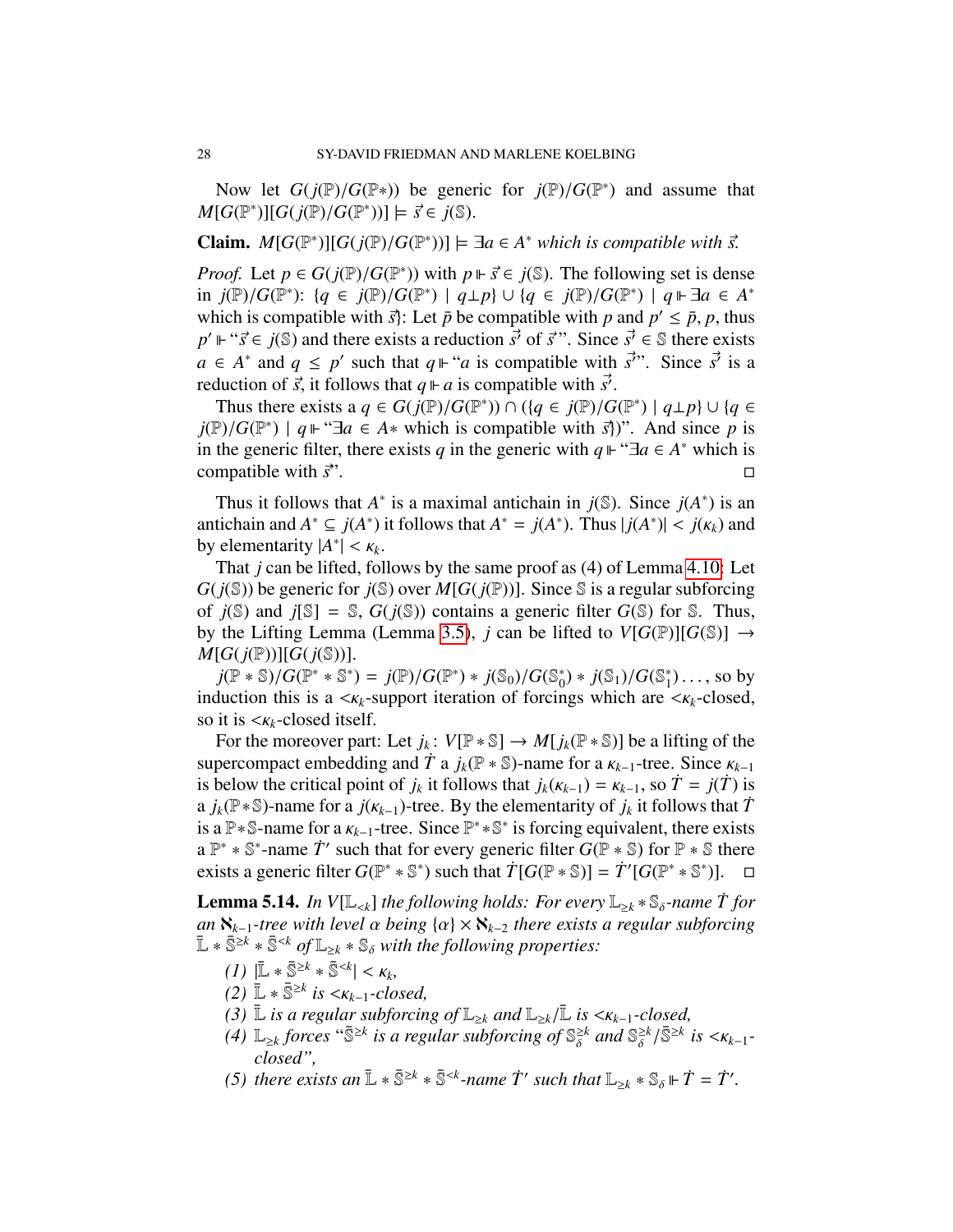*Proof.*  $\mathbb{L}_{\geq k} * \mathbb{S}_{\delta}^{>k}$  fulfills the requirements for Lemma [5.13,](#page-25-0) so there exists a lifting of  $j_k$  to  $j_k$ :  $V[\mathbb{L}_{\geq k} * \mathbb{S}_{\delta}^{\geq k}] \to M[j_k(\mathbb{L}_{\geq k} * \mathbb{S}_{\delta}^{\geq k})].$ 

 $\mathbb{S}_{\delta}^{< k+1}$  is invariant under  $j_{k+1}$ , so it is easy to lift  $j_{k+1}$  further to  $j_{k+1}$ :  $V[\mathbb{L}_{\geq k}^*]$  $\mathbb{S}_{\delta}^{\geq k+1} * \mathbb{S}_{\delta}^{< k+1} \rightarrow M[j_{k+1}(\mathbb{L}_{\geq k} * \mathbb{S}_{\delta}^{\geq k+1} * \mathbb{S}_{\delta}^{< k+1})]$ . Let  $\dot{T}$  be an  $\mathbb{L}_{\geq k} * \mathbb{S}_{\delta}$ -name for an  $\aleph_{k-1}$ -tree with level  $\alpha$  being  $\{\alpha\} \times \omega_{k-2}$ . Since the critical point of  $j_k$ <br>is  $\kappa_{k-1}$ ,  $(\vec{T})$  is an  $j_k(\mathbb{I}_{k+1}, \mathbb{S}_k)$ -name for an  $\aleph_{k-1}$ -tree is  $\kappa_k$ ,  $j_k(\dot{T})$  is an  $j_k(\mathbb{L}_{\geq k} * \mathbb{S}_{\delta})$ -name for an  $\aleph_{k-1}$ -tree.<br>Let  $\mathbb{L}^*$  be the regular subforcing of  $j_k(\mathbb{L}_{\geq k})$  wh

Let L<sup>\*</sup>  $\sum_{\geq k}$  be the regular subforcing of  $j_k(\mathbb{L}_{\geq k})$  which is equivalent to  $\mathbb{L}_{\geq k}$ with  $|\mathbb{L}_\infty^*$  $\sum_{\substack{k=1 \ n \text{ exists on }\mathbb{I}^*}}^{\infty}$  < *j<sub>k</sub>*( $\kappa_k$ ) and  $\mathbb{S}^*$  the regular subforcing of  $j_k(\mathbb{S}_{\delta}^{\geq k})$  as in Lemma [5.13.](#page-25-0) So there exists an  $\mathbb{L}^* * \mathbb{S}^*$ -name  $\tilde{\mathbb{S}}^{\leq k}$  such that  $j(\mathbb{L}_{\geq k} * \mathbb{S}^{\geq k}) \Vdash \tilde{\mathbb{S}}^{\leq k} = \mathbb{S}_{\delta}^{\leq k}$ .

Moreover  $\mathbb{L}_{\geq k}^* * \mathbb{S}^* \models \tilde{\mathbb{S}}_s^{< k} < j(\kappa_k)$ . So  $\mathbb{L}_{\geq k}^* * \mathbb{S}^* * \tilde{\mathbb{S}}_s^{< k}$  is a regular subfor  $\sum_{k=1}^{8} * \mathbb{S}^* \Vdash \tilde{\mathbb{S}}_0^{< k} < j(K_k)$ . So  $\mathbb{L}_2^*$ <br>  $\sum_{k=1}^{8}$  which is equivalent to  $\mathbb{R}$  $\sum_{\alpha=0}^{k} k^* \mathbb{S}^* * \mathbb{S}^{$ is a regular subforcing of  $j_k(\mathbb{L}_{\geq k} * \mathbb{S}_{\delta} \times \mathbb{S}_{\delta}^{\leq k})$  which is equivalent to  $\mathbb{L}_{\geq k} * \mathbb{S}_{\delta}^{\geq k} * \mathbb{S}_{\delta}^{\leq k}$  with  $|\mathbb{L}_{\geq k}^*|$  $j_k(\kappa_k)$ , so there exists an  $\mathbb{L}_{\geq k}^* * \mathbb{S}^* * \mathbb{S}_{\delta}^{-name  $\dot{T}^*$  such that  $\dot{j}_k(\mathbb{L}_{\geq k} * \mathbb{S})$$  $\sum_{\geq k}^* \mathbb{S}^* * \widetilde{\mathbb{S}}_{\delta}^{< k} \leq$  $\sum_{k=1}^{8}$  ∗ S<sup>\*</sup> ∗ S<sup><*k*</sup>-name  $\dot{T}$ <sup>\*</sup> such that  $\dot{j}_k(\mathbb{L}_{\geq k} * \mathbb{S}^{\geq k}_{\delta} *$  $\mathbb{S}_{\delta}^{< k}$ )  $\Vdash j_k(\dot{T}) = \dot{T}^*$ .

Thus we have that there exist regular subforcings  $\mathbb{L}^*, \mathbb{S}^*, \widetilde{\mathbb{S}}_{\delta}^{\leq k}$  of  $j_k(\mathbb{L}_{\geq k})$ ,<br>  $(\mathbb{S}_{\geq k})$ ,  $i_k(\mathbb{S}^{< k})$  such that  $\mathbb{I}^* * \mathbb{S}^*$  is  $\leq \kappa_k$ , closed  $|\mathbb{I}^* * \mathbb{S}^* * \mathbb{S}^{\leq k$  $j_k(\mathbb{S}_{\delta}), j_k(\mathbb{S}_{\delta}^{ such that  $\mathbb{L}^* * \mathbb{S}^*$  is  $\langle K_{k-1}$ -closed,  $|\mathbb{L}^* * \mathbb{S}^* * \mathbb{S}_{\delta}^{ and  $\mathbb{L}^* * \mathbb{S}^* * \mathbb{S}^{, and  $j_k(\mathbb{L}^*) \setminus \mathbb{L}^*$  is  $\langle K_{k-1}$ -closed and$$$ an  $\mathbb{L}^* * \mathbb{S}^* * \mathbb{S}^{< k}_{\delta}$ -name  $\dot{T}^*$  for  $j_k(\dot{T})$ . And  $j_k(\mathbb{L}_{\geq k})/\mathbb{L}^*$  is  $< \kappa_{k-1}$ -closed and  $j_k(\mathbb{L}_{\geq k}) \mathbb{L}^* : j_k(\mathbb{S}^{k})/\mathbb{S}^*$  is  $< \kappa_{k-1}$  closed.  $j_k(\mathbb{L}_{\geq k}) \Vdash ``j_k(\mathbb{S}_{\delta}^{\geq k})/\mathbb{S}^*$  is  $\lt k_{k-1}$ -closed".<br>By elementarity of *i*, the same ho

By elementarity of *j<sub>k</sub>* the same holds for  $\mathbb{L}_{\geq k} * \mathbb{S}_{\delta}$ : There exist regular because  $\bar{\mathbb{L}} \otimes \mathbb{R}^k$  and  $\bar{\mathbb{L}} \otimes \mathbb{R}^k$  is  $\leq k$  along subforcings  $\bar{\mathbb{L}}$ ,  $\bar{\mathbb{S}}^{\geq k}$ ,  $\bar{\mathbb{S}}^{< k}$  of  $\mathbb{L}_{\geq k}$ ,  $\mathbb{S}_{\delta}^{\geq k}$ ,  $\mathbb{S}_{\delta}^{< k}$  such that  $\bar{\mathbb{L}} * \bar{\mathbb{S}}^{\geq k}$  is  $\lt k_{k-1}$ -closed,<br> $\bar{\mathbb{I}} * \bar{\mathbb{S}}^{\geq k} \times \bar{\mathbb{S}}^{\leq k}$  is  $\lt \ell_{$  $\bar{\mathbb{L}} * \bar{\mathbb{S}}^{\geq k} * \bar{\mathbb{S}}^{< k} \leq \kappa_k, \mathbb{L}_{\geq k}/\bar{\mathbb{L}}$  is  $\lt \kappa_{k-1}$ -closed,  $\bar{\mathbb{L}} \Vdash \mathcal{S}_{\delta}^{\geq k}/\bar{\mathbb{S}}^{\geq k}$  is  $\lt \kappa_{k-1}$ -closed" and<br>an  $\bar{\mathbb{I}} * \bar{\mathbb{S}}^{\leq k} * \bar{\mathbb{S}}^{< k}$ -name  $\dot{T}'$  su | an  $\bar{\mathbb{L}} * \bar{\mathbb{S}}^{\geq k} * \bar{\mathbb{S}}^{< k}$ -name  $\dot{T}'$  such that  $\mathbb{L}_{\geq k} * \mathbb{S}_{\delta} \Vdash \dot{T} = \dot{T}'$ . В последните последните и последните и последните и последните и последните и последните и последните и посл<br>В последните и последните и последните и последните и последните и последните и последните и последните и посл

<span id="page-28-0"></span>**Corollary 5.15.** *In*  $V[\mathbb{L}_{\omega} * \mathbb{S}_{\delta}^{>k}]$  *the forcing*  $\mathbb{S}_{\delta}^{k}$  *has the*  $\kappa_{k}$ -*c.c..* 

*Proof.*  $\mathbb{L}_{\omega} * \mathbb{S}_{\delta} > k$  fulfills the requirements of Lemma [5.13,](#page-25-0) so it forces that  $\mathbb{S}_{\delta}^{k}$ has the  $\kappa_k$ -c.c.. δ has the  $\kappa_k$ -c.c...

**Corollary 5.16.** *In*  $V[\mathbb{L}_{\omega}]$  *the forcing*  $\mathbb{S}_{\delta}$  *preserves every*  $\aleph_k$ *.* 

*Proof.* For every  $k < \omega$  the forcing  $\mathbb{S}_{\delta} = \mathbb{S}_{\delta}^{>k} * \mathbb{S}_{\delta}^{\leq k}$ . This is an iteration of a forcing which has the  $\kappa_{i}$ -c c, therefore it forcing which is  $\langle K_k$ -closed and a forcing which has the  $K_k$ -c.c., therefore it does not collanse  $\mathbb{N}_k - \mathbb{N}_k$ does not collapse  $\aleph_k = \kappa_k$ . . В последните последните последните последните и се при последните последните последните последните последнит<br>В последните последните последните последните последните последните последните последните последните последнит

<span id="page-28-1"></span>**Lemma 5.17.** *In*  $V[\mathbb{L}_{\omega} * \mathbb{S}_{\delta} > k]$  *the forcing*  $\mathbb{S}_{\delta}^{k} \times \mathbb{S}_{\delta}^{k}$  *has the*  $\kappa_{k}$ *-c.c..* 

*Proof.* Let  $\varphi$  be a function such that  $\varphi(\mathbb{P}_{\alpha})$  is a  $\mathbb{P}_{\alpha}$ -name for an  $\aleph_k$ -Aronszajn tree (if there exists one) for every forcing  $\mathbb{P}$  and  $\hat{\mathbb{O}} = \hat{\mathbb{S}}(\varphi(\mathbb{P}))$  is a forcing tree (if there exists one) for every forcing  $\mathbb{P}_{\alpha}$  and  $\dot{\mathbb{Q}}_{\alpha} = \dot{\mathbb{S}}(\varphi(\mathbb{P}_{\alpha}))$  is a forcing to specialize this tree, i.e.,  $\alpha$  is a bookkeeping function which gives  $\mathbb{S}^{k}$  as to specialize this tree, i.e.,  $\varphi$  is a bookkeeping function which gives  $\mathbb{S}_{\delta}^{k}$  as an iteration. Now define  $\tilde{\varphi}$  and let  $\tilde{\mathbb{S}}_{\aleph_k}$  be the forcing iteration, given by the bookkeeping  $\tilde{\varphi}$ . For  $\alpha < \delta$  let  $\tilde{\varphi}(\tilde{\mathbb{P}}) = \varphi(\mathbb{P})$ . For  $\alpha = \delta + \beta$  for some  $\beta < \delta$ . bookkeeping  $\tilde{\varphi}$ . For  $\alpha < \delta$  let  $\tilde{\varphi}(\tilde{\mathbb{P}}_{\alpha}) = \varphi(\mathbb{P}_{\alpha})$ . For  $\alpha = \delta + \beta$  for some  $\beta < \delta$ ,<br>let  $\tilde{\varphi}(\tilde{\mathbb{P}}_{\alpha}) = \varphi(\mathbb{P}_{\alpha})$  i.e. we repeat the same iteration which was done up to  $\delta$ let  $\tilde{\varphi}(\tilde{\mathbb{P}}_{\alpha}) = \varphi(\mathbb{P}_{\beta})$ , i.e., we repeat the same iteration which was done up to  $\delta$  again between  $\delta$  and  $\delta + \delta$ again between  $\delta$  and  $\delta + \delta$ .

By Corollary [5.15](#page-28-0)  $\tilde{\mathbb{S}}_{\delta+\delta}^k$  has the  $\aleph_k$ -c.c., and since no new sets of size  $\aleph_{k-2}$ **are added by**  $\mathbb{S}_{\delta}^{k}$  it holds true that  $\mathbb{S}_{\delta}^{k} \times \mathbb{S}_{\delta}^{k} = \mathbb{S}_{\delta}^{k} * \mathbb{S}_{\delta}^{k} = \tilde{\mathbb{S}}_{\delta+\delta}^{k}$ .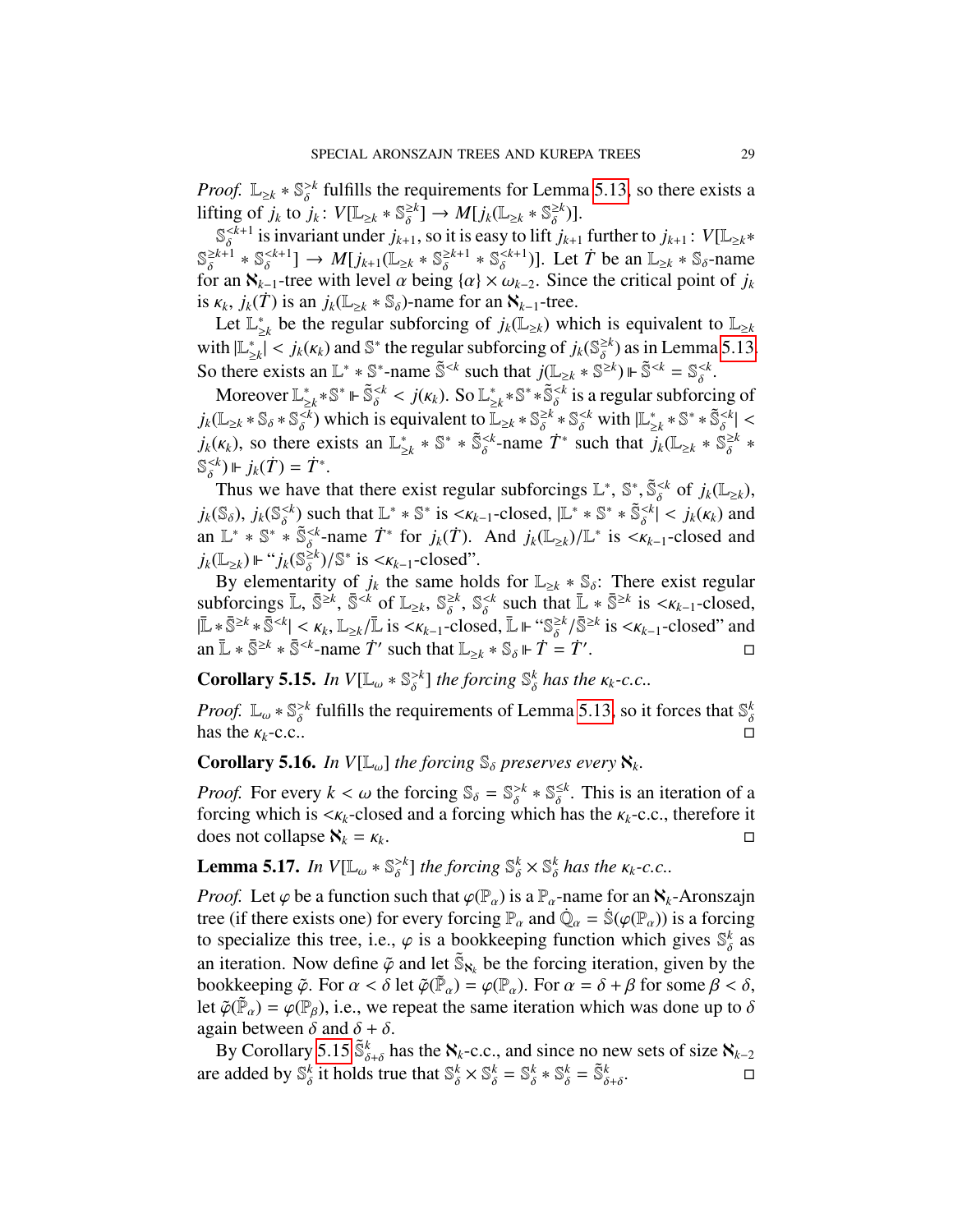5.3. The final model. Now we are ready to finish the proof of the main theorem.

Theorem 5.18. *It follows from the consistency of* ω *many supercompact cardinals that it is consistent that for all*  $0 \lt n \lt \omega$ , all  $\aleph_n$ -Aronszajn trees *are special, there are such, and there is no* ℵ*n-Kurepa tree.*

To prove the theorem, we analyze the forcing extension by  $\mathbb{L}_{\omega} * \mathbb{S}_{\delta}$ . We show that  $V[\mathbb{L}_{\omega} * \mathbb{S}_{\delta}] \models$  For all  $0 < n \in \omega$ 

> there exists an  $\aleph_n$ -Aronszajn tree, all  $\aleph_n$ -Aronszajn trees are special, and there exists no  $\aleph_n$ -Kurepa tree.

We have already shown that all  $\aleph_n$ -Aronszajn trees are special in this model right after the definition of the forcing. The following two lemmata conclude the proof.

**Lemma 5.19.** *V*[ $\mathbb{L}_{\omega} * \mathbb{S}_{\delta}$ ]  $\models$  *"There exists a special*  $\aleph_k$ *-Aronszajn tree" for*  $every\ 0 < k \in \omega$ .

*Proof.* In the extension by  $\mathbb{L}_{\omega}$  GCH holds, hence by Proposition [2.11](#page-4-1) there exists a special  $\aleph_k$ -Aronszajn tree, for every  $0 \lt k \in \omega$ . Since the specializing forcing  $\mathcal{S}_{\delta}$  does not collapse cardinals, these special  $\aleph_k$ -Aronszajn trees are preserved are preserved.

**Lemma 5.20.** *V*[ $\mathbb{L}_{\omega}$  ∗  $\mathbb{S}_{\delta}$ ]  $\models$  *"There exists no*  $\aleph_{k-1}$ -*Kurepa tree" for every*  $1 < k \in \omega$ .

*Proof.* Assume that  $V[\mathbb{L}_{\omega} * \mathbb{S}_{\delta}]$  = "There exists an  $\aleph_{k-1}$ -Kurepa tree".

Remember that  $\mathbb{L}_{\omega} * \mathbb{S}_{\delta} = \mathbb{L}_{< k} * \mathbb{L}_{\geq k} * \mathbb{S}_{\delta}^{\geq k} * \mathbb{S}_{\delta}^{< k}$ .

Work in *V*[L<sub><*k*</sub>], let  $\dot{T}$  be an  $\mathbb{L}_{\geq k} * \mathbb{S}_{\delta}^{\geq k} * \mathbb{S}_{\delta}^{< k}$ -name for an  $\aleph_{k-1}$ -tree with

level  $\alpha$  equal to  $\{\alpha\} \times \mathbf{N}_{k-2}$ .<br>By Lemma [5.14,](#page-27-0) there exists a regular subforcing  $\mathbb{L} \ast \overline{\mathbb{S}}^{\geq k} \ast \overline{\mathbb{S}}^{< k}$  of  $\mathbb{L}_{\geq k} \ast$  $\mathbb{S}_{\delta}^{\geq k} * \mathbb{S}_{\delta}^{< k}$  with the following properties:

- $(1)$   $|\bar{L} * \bar{S}^{\geq k} * \bar{S}^{< k}$
- (1)  $|\mathbb{L} * \mathbb{S}^{\geq k} * \mathbb{S}^{< k}| < \kappa_k$ <br>(2) There exists an  $\mathbb{L} * \mathbb{S}^{\geq k} * \mathbb{S}^{< k}$ -name  $T'$  which is equivalent to  $T$ .
- (3)  $\mathbb{L}_{\geq k}/\mathbb{L} * \mathbb{S}_{\delta}^{\geq k}/\mathbb{S}^{\geq k}$  is  $\lt k_{k-1}$ -closed.

Since  $|\mathbb{L}_{\leq k} * \mathbb{L} * \mathbb{S}^{\leq k} * \mathbb{S}^{< k}| < \kappa_k$ , and  $\kappa_k$  is a Laver indestructible supercom-<br>ct cardinal  $V[\mathbb{L}_{\leq k} * \mathbb{R}] \times \mathbb{S}^{\leq k} * \mathbb{S}^{< k}] \vdash \kappa_k$  is inaccessible. So  $V[\mathbb{L}_{\leq k} * \mathbb{L}] \times \mathbb{S}$ pact cardinal,  $V[\mathbb{L}_{ is inaccessible. So  $V[\mathbb{L}_{$$  $\begin{aligned} [\bar{\mathbb{S}}^{\geq k} * \bar{\mathbb{S}}^{< k}] & \models |[T]| < \kappa_k \\ \text{Since } \mathbb{I}_{\geq k}/\bar{\mathbb{I}} \ * \mathbb{S}^{\geq k}/\bar{\mathbb{S}} \end{aligned}$ 

Since  $\mathbb{L}_{\ge k}/\mathbb{L} * \mathbb{S}_{\delta}^{\ge k}/\mathbb{S}^{\ge k}$  is  $\langle K_{k-1}$ -closed, it does not add branches to  $\dot{T}'$ .<br>Let us show that  $(\mathbb{S}^{&k}/\mathbb{S}^{&k}) \times (\mathbb{S}^{&k}/\mathbb{S}^{&k})$  has the  $K_{k-1}$ -c.c. By Lemma 5

Let us show that  $(\mathbb{S}_{\delta}^{<}/\bar{\mathbb{S}}_{\delta}^{<}) \times (\mathbb{S}_{\delta}^{<}/\bar{\mathbb{S}}_{\delta}^{<})$  has the  $\kappa_{k-1}$ -c.c.. By Lemma [5.17](#page-28-1)<br>  $k \times \mathbb{S}^{< k}$  has the  $\kappa_{k-1}$ -c.c. hence by Lemma 3.7 ( $\mathbb{S}^{<}/\bar{\mathbb{S}}^{<}$ )  $\times (\mathbb{S}^{<}/\$  $\mathbb{S}_{\delta}^{<} \times \mathbb{S}_{\delta}^{<}$  has the  $\kappa_{k-1}$ -c.c., hence by Lemma [3.7](#page-6-3) ( $\mathbb{S}_{\delta}^{<} / \bar{\mathbb{S}}_{\delta}^{<} \times (\mathbb{S}_{\delta}^{<} / \bar{\mathbb{S}}_{\delta}^{<}$ ) has the  $\kappa_{k-1}$ -c.c. the  $\kappa_{k-1}$ -c.c..

the  $\kappa_{k-1}$ -c.c..<br>
Therefore by Lemma [3.9](#page-8-0)  $\mathbb{S}_{\delta}^{<}/\bar{\mathbb{S}}^{< k}$  does not add branches to  $\dot{T}$ . So also<br>
VIT  $\star$  S -1 – VIT  $\star \bar{\mathbb{S}}^{<}/\bar{\mathbb{S}}^{<} \star \bar{\mathbb{S}}^{<}/\bar{\mathbb{S}}^{<}/\bar{\mathbb{S}}^{<}/\bar{\mathbb{S}}^{<}/\bar{\mathbb{S}}$  $V[\mathbb{L}_{\omega} * \mathbb{S}_{\delta}] = V[\mathbb{L}_{.  $\Box$$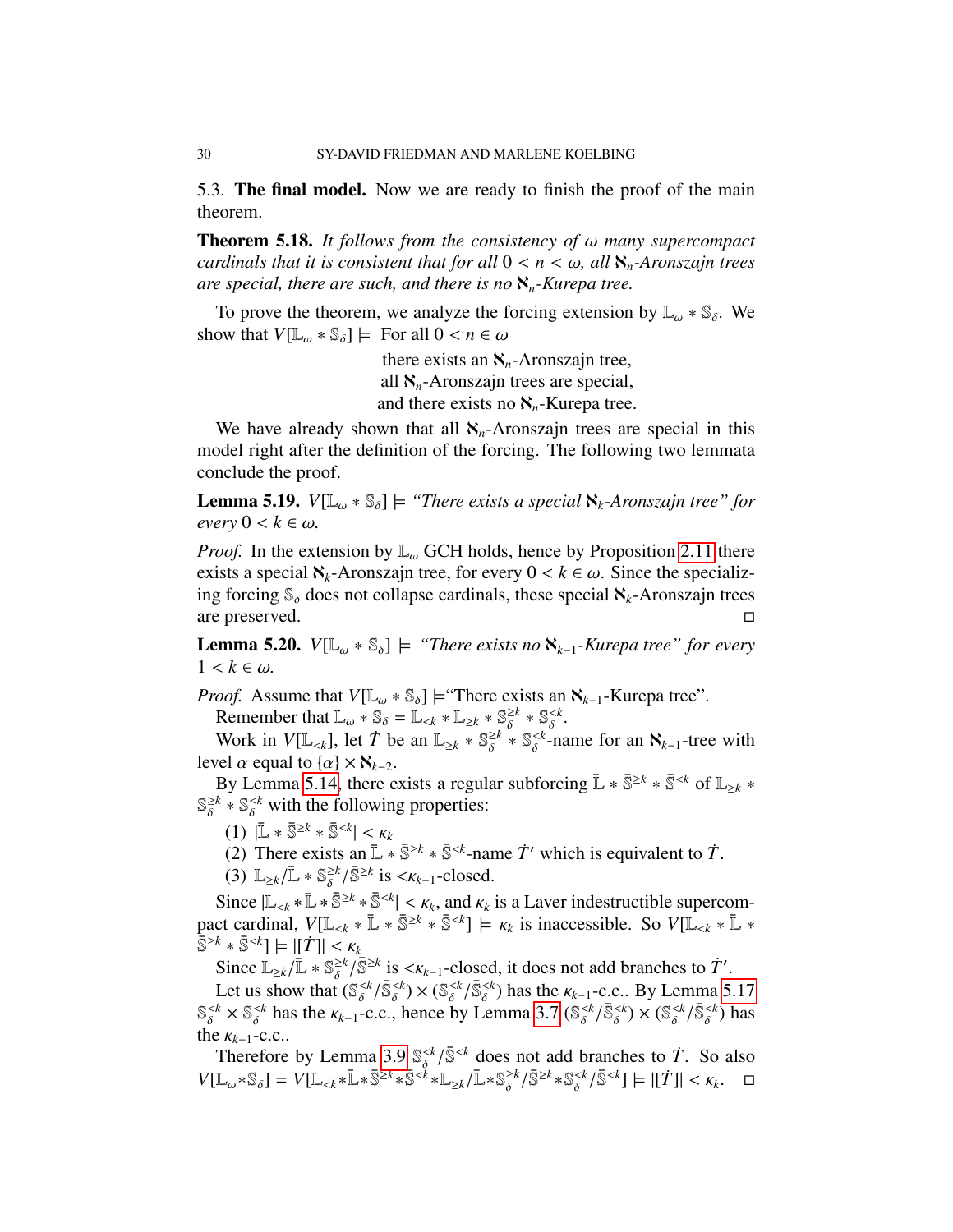6. Trees for all successors of regular cardinals

In this section we generalize our result and show that it follows from the existence of a proper class of supercompact cardinals that it is consistent that for all successors of regular cardinals, all Aronszajn trees are special, and there exist such, while there exist no Kurepa trees on these cardinals.

<span id="page-30-0"></span>**Lemma 6.1.** Let  $\alpha$  be a limit ordinal and  $\langle \kappa_n | 1 \langle n \rangle \langle \alpha \rangle$  an increasing *sequence of Laver indestructible supercompact cardinals. Then there exists a forcing* R <sup>α</sup> *with the following properties:*

- *(1)*  $\mathbb{R}^{\alpha}$  *is*  $\aleph_{\alpha+1}$ -directed closed,<br>(2)  $\mathbb{R}^{\alpha}$   $\leq$  (sup  $\ldots$  )<sup>++</sup>  $\to$  <sup>sc</sup>
- (2)  $\mathbb{R}^{\alpha}$  =  $(\sup_{1 \le n \le \omega} \kappa_n)^{++} =: \delta^{\alpha},$ <br>
(3)  $\mathbb{R}^{\alpha}$  in "**8**  $-\kappa$  for every 1
- $(3)$   $\mathbb{R}^{\alpha} \Vdash \mathbb{R}^{\alpha}_{\alpha+n} = \kappa_n$  *for every*  $1 < n < \omega$ ",<br>  $(4)$   $\mathbb{R}^{\alpha} \Vdash \mathbb{R}^{\alpha_{n+n}} \aleph$   $\alpha \delta^{\alpha}$  for every 1
- $(4)$   $\mathbb{R}^{\alpha}$   $\Vdash$   $\mathfrak{L}^{\infty}$  $\mathfrak{L}_{\alpha+n} = \mathfrak{S}_{\alpha+\omega+2} = \delta^{\alpha}$  for every  $1 < n < \omega$ ",<br>
(5)  $\mathbb{R}^{\alpha}$   $\Vdash$  "all  $\mathfrak{L}$  A ronszain trees are special and t
- (5)  $\mathbb{R}^{\alpha}$  ⊩ "all  $\aleph_{\alpha+n}$ -Aronszajn trees are special and there exist some for  $\epsilon$ *very*  $1 \leq n \leq \omega$ ",
- *(6)*  $\mathbb{R}^{\alpha}$   $\Vdash$  "there exists no  $\aleph_{\alpha+n}$ -Kurepa tree for all  $0 < n < \omega$ ".

*Proof.* Let us define the forcing  $\mathbb{R}^{\alpha}$ . For every  $0 < n < \omega$  let  $\mathbb{L}_{n+1}^{\alpha} :=$ <br>Col( $\aleph$ ,  $\leq k$ , ...) in  $V[\mathbb{L}_{2} * \cdots * \mathbb{L}_{n}]$  and let  $\mathbb{L}^{\alpha} \cdot \mathbb{L}^{\alpha} * \mathbb{L}^{\alpha} * \mathbb{L}^{\alpha} *$  be the Col( $\aleph_{\alpha+n} < \kappa_{n+1}$ ) in  $V[\mathbb{L}_2 * \cdots * \mathbb{L}_n]$  and let  $\mathbb{L}_{\omega}^{\alpha} := \mathbb{L}_2^{\alpha} * \mathbb{L}_3^{\alpha} * \mathbb{L}_4^{\alpha} * \cdots$  be the countable support iteration. Let  $\mathbb{R}^{\alpha} := \mathbb{L}^{\alpha}$  Let  $\{A \mid n \in \omega\}$  be a partition countable support iteration. Let  $\mathbb{R}_1^{\alpha} := \mathbb{L}_{\omega}^{\alpha}$ . Let  $\{A_n \mid n \in \omega\}$  be a partition of  $\delta^{\alpha}$  such that every A is cofinal in  $\delta^{\alpha}$ of  $\delta^{\alpha}$  such that every  $A_n$  is cofinal in  $\delta^{\alpha}$ .<br>As in the case of specializing all **N** 

As in the case of specializing all  $\aleph_n$ -Aronszajn trees, continue the iteration such that all  $\aleph_{\alpha+n}$ -Aronszajn trees for  $n > 1$  get specialized: In every step  $\beta$  take the forcing to specialize the name of an  $\aleph_{\alpha+n}$ -Aronszajn tree given by a bookkeeping function (where the *n* depends on the *A<sup>n</sup>* to which  $\beta$  belongs).

Analogously to the case of specializing all  $\aleph_n$ -Aronszajn trees, the forcing  $\mathbb{R}^{\alpha}$  fulfills items (1)-(6).

Now we can combine all the forcings  $\mathbb{R}^{\alpha}$  in an Easton support iteration to specialize all Aronszajn trees for all successors of regular cardinals:

<span id="page-30-1"></span>Theorem 6.2. *If there is a proper class of supercompact cardinals with no inaccessible limit, then there is an extension in which for all successors of regular cardinals, all Aronszajn trees are special, there exist such, and for all regular uncountable cardinals there are no Kurepa trees.*

*Proof.* Let  $\mathbb R$  be the Easton support iteration of the  $\mathbb R^{\alpha}$ . The supercompact cardinals get collapsed by  $\mathbb R$  to the  $\aleph_{\alpha+2+n}$ , where  $\alpha$  is 0 or a limit cardinal. The successors of a limit of supercompact cardinals and  $\aleph_1$  are preserved.

The forcing  $\mathbb{R}^{\alpha}$  fulfills Lemma [6.1](#page-30-0) in  $V[\mathbb{R}^{\leq \alpha}]$ , therefore, as in the case of specializing all  $\aleph_n$ -Aronszajn trees,  $\mathbb{R}^{\leq \alpha}$   $\Vdash$  "all  $\aleph_{\alpha+n}$ -Aronszajn trees are special for all  $n \in \omega$  and there exist such and there exist no  $\aleph_{\alpha+n}$ -Kurepa trees". Furthermore  $\mathbb{R}^{> \alpha}$  is  $\langle \aleph_{\alpha+\omega+1}$ -closed so  $\mathbb{R}^{> \alpha}$  does not add new subsets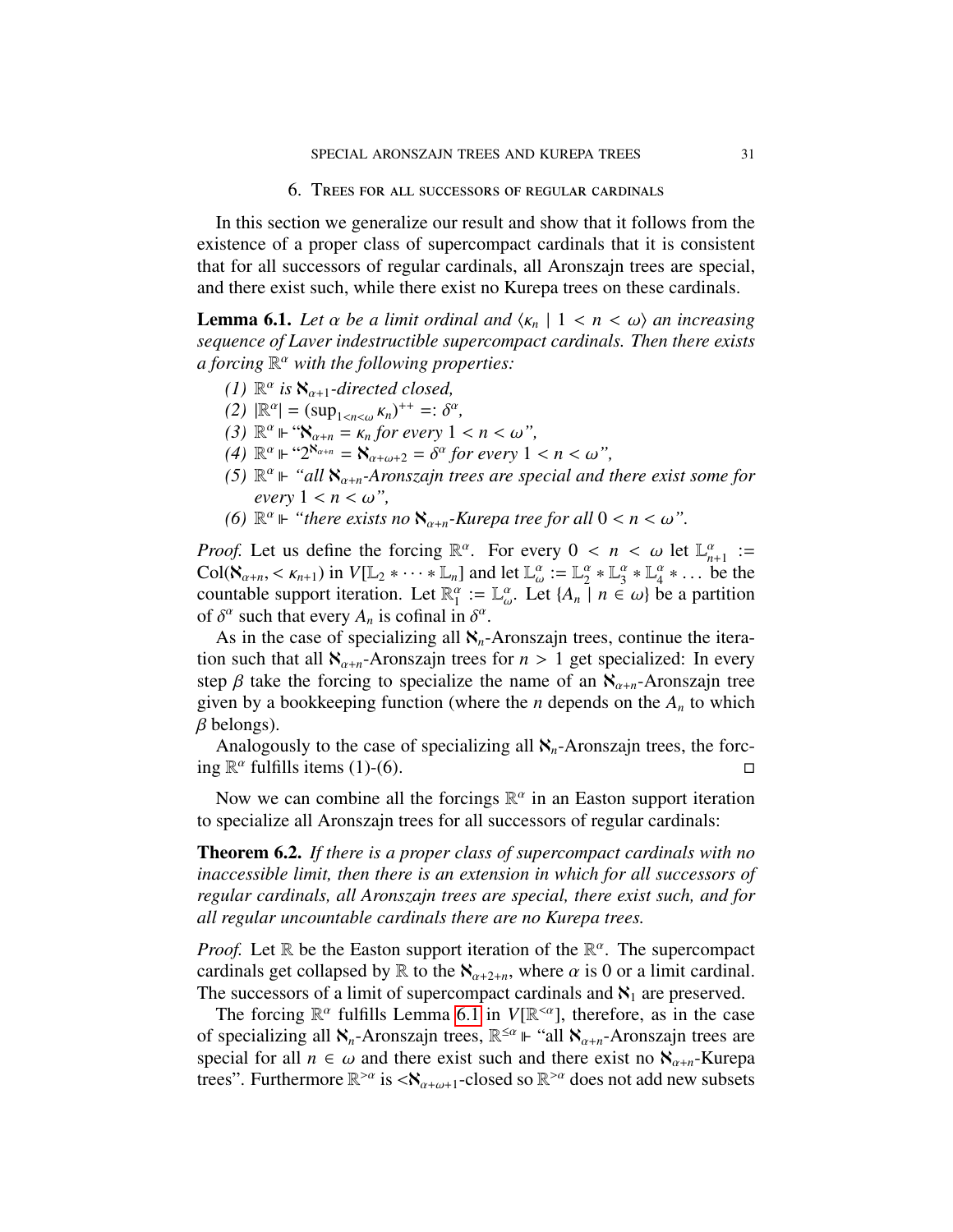of  $\aleph_{\alpha+\omega}$ , therefore it does not add new  $\aleph_{\alpha+n}$ -trees for  $n \in \omega$  and it does not add new branches to such trees which already exist, therefore there are no  $\aleph_{\alpha+n}$ -Kurepa trees in the extension by R and all  $\aleph_{\alpha+n}$ -Aronszajn trees are special and there exists one. special and there exists one.

### 7. Questions

Question 7.1. *Can we specialize trees of height* ℵ*<sup>n</sup> which have no cofinal branches but levels of size*  $\geq$   $\aleph_n$ ? *Is it possible to specialize these trees and control the existence of* ℵ*n-Kurepa trees at the same time?*

This question cannot be solved by the same technique as the one in our construction, because we use that the levels are of size  $\langle \aleph_n \rangle$  and therefore do not get changed under the supercompact embedding. New ideas are necessary to overcome this issue.

We can also consider models in which Kurepa trees exist and be more precise about the number of branches of Kurepa trees:

**Question 7.2.** *Can we control the exact number of branches of the*  $\aleph_n$ -*Kurepa trees in a model in which all* ℵ*n-Aronszajn trees are special?*

In our model from Theorem [6.2](#page-30-1) all the limit cardinals are not strong limits and there are no inaccessible cardinals. Actually  $2^{\aleph_{\alpha+n}} = \aleph_{\alpha+\omega+2}$  for each  $\alpha$ , and the only regular cardinals are  $\aleph_0$  and successor cardinals.

Question 7.3. *Is it possible to specialize all* ℵ*n-Aronszajn trees for all*  $n \in \omega$  *while keeping*  $\aleph_{\omega}$  *a strong limit? Is it possible to specialize all* κ *strong limit?* + *-Aronszajn-trees for all regular cardinals* κ *while keeping limit cardinals*

**Question 7.4.** *Is it possible to specialize all* κ<sup>+</sup>-Aronszajn trees for all reg-<br>ular cardinals κ such that there are inaccessibles in the resulting model? *ular cardinals* κ *such that there are inaccessibles in the resulting model?*

#### **REFERENCES**

- <span id="page-31-1"></span>[Bau84] James E. Baumgartner. Applications of the proper forcing axiom. In *Handbook of set-theoretic topology*, pages 913–959. North-Holland, Amsterdam, 1984.
- <span id="page-31-4"></span>[BMR70] J. Baumgartner, J. Malitz, and W. Reinhardt. Embedding trees in the rationals. *Proc. Nat. Acad. Sci. U.S.A.*, 67:1748–1753, 1970.
- <span id="page-31-3"></span>[Cum10] James Cummings. Iterated forcing and elementary embeddings. In *Handbook of set theory. Vols. 1, 2, 3*, pages 775–883. Springer, Dordrecht, 2010.
- <span id="page-31-2"></span>[Cum18] James Cummings. Aronszajn and Kurepa trees. *Arch. Math. Logic*, 57(1-2):83– 90, 2018.
- <span id="page-31-0"></span>[GH20] Mohammad Golshani and Yair Hayut. The special Aronszajn tree property. *J. Math. Log.*, 20(1):2050003, 26, 2020.
- <span id="page-31-5"></span>[Jec03] Thomas Jech. *Set theory*. Springer Monographs in Mathematics. Springer-Verlag, Berlin, 2003. The third millennium edition, revised and expanded.